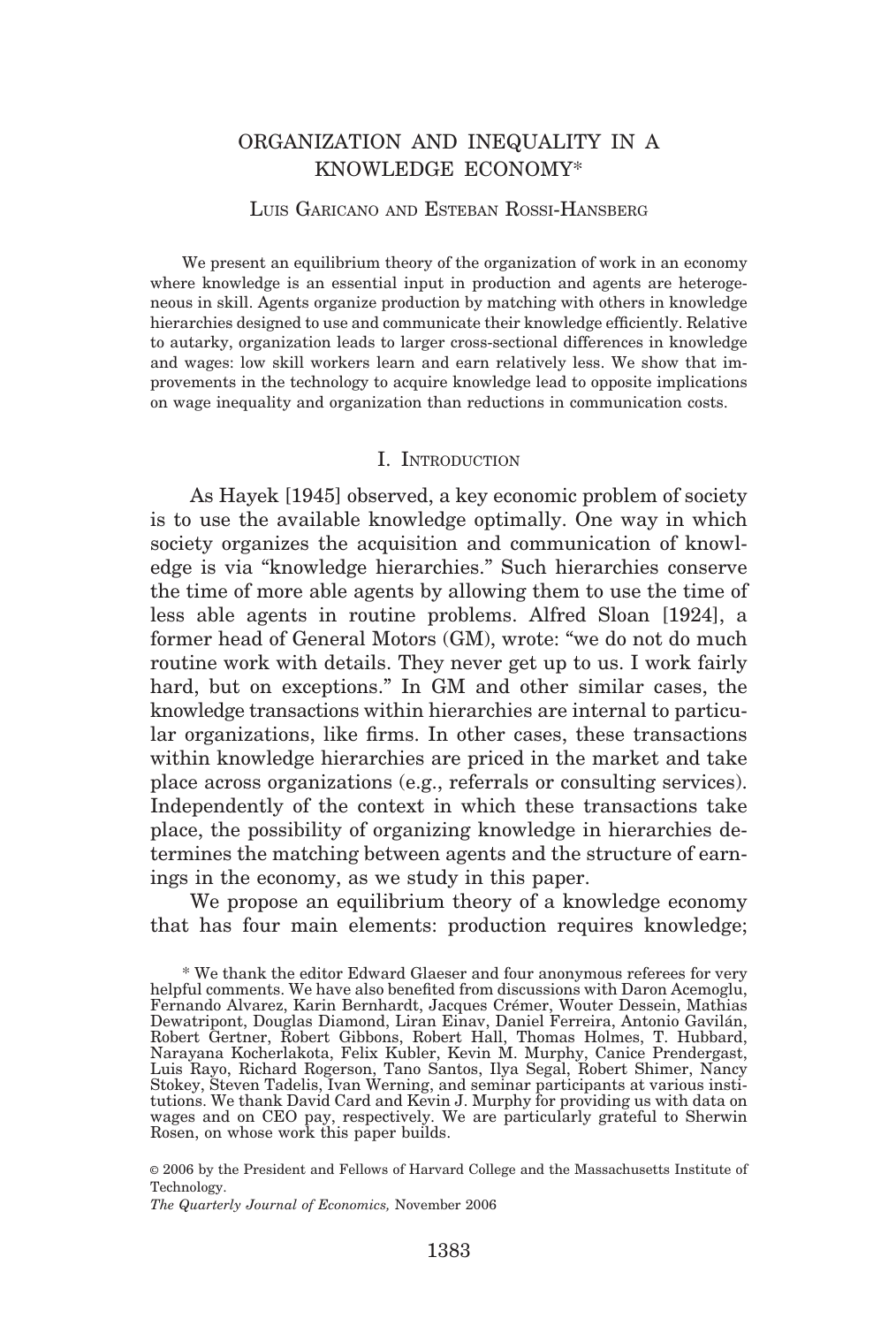individuals are heterogeneous in cognitive skill; communication is possible; and organization is hierarchical. On her own, an agent encounters one problem per unit of time, and she only produces if she can solve it, which happens whenever the difficulty of the problem is below her level of knowledge. Problems are drawn from a known probability distribution. Agents can acquire knowledge at a cost, and decide optimally how much knowledge to acquire. They differ in how costly it is for them to acquire knowledge—in particular there exists a continuum of agents of different cognitive skill. Agents can communicate at a cost and thus help each other solve problems.

In equilibrium, this allows for the formation of organizations in which agents specialize in either production or problem solving. Production workers draw problems and learn how to solve the routine ones, while problem solvers learn to solve the more difficult ones and contribute their knowledge to production workers as needed. Multiple layers of increasingly more skilled problem solvers may be needed in order to solve the hardest problems and effectively leverage the knowledge of the most skilled. That is, organizations take the form of "knowledge hierarchies." The economy-wide equilibrium is an allocation in which agents must acquire knowledge, solve problems for each other, and be assigned to an occupation and a particular layer of one of a continuum of hierarchical teams.<sup>1</sup>

An equilibrium in this economy exists, is unique, and is efficient. Moreover, it displays two features of particular empirical interest. First, it displays positive sorting, in the sense that higher ability agents share their knowledge with higher ability subordinates (production workers or lower level managers). Efficiency requires that the expertise of more skilled problem solvers be shielded from easy questions, and hence those posing questions to them must themselves be among the most skilled in their rank or layer. Second, regardless of the distribution of skills, individuals are segmented by cognitive skill. The less skilled agents are production workers, the following agents by cognitive skill are first level problem solvers, the next are second level problem solvers, and so forth. In the language of the matching literature, the economy does not display perfect segregation (e.g.,

<sup>1.</sup> See Van Zandt [1998], Bolton and Dewatripont [1994], Geanakoplos and Milgrom [1991], Qian [1994], and Garicano [2000] for models of a single hierarchy. Only Lucas [1978] and Rosen [1982] develop equilibrium models of hierarchies but without matching.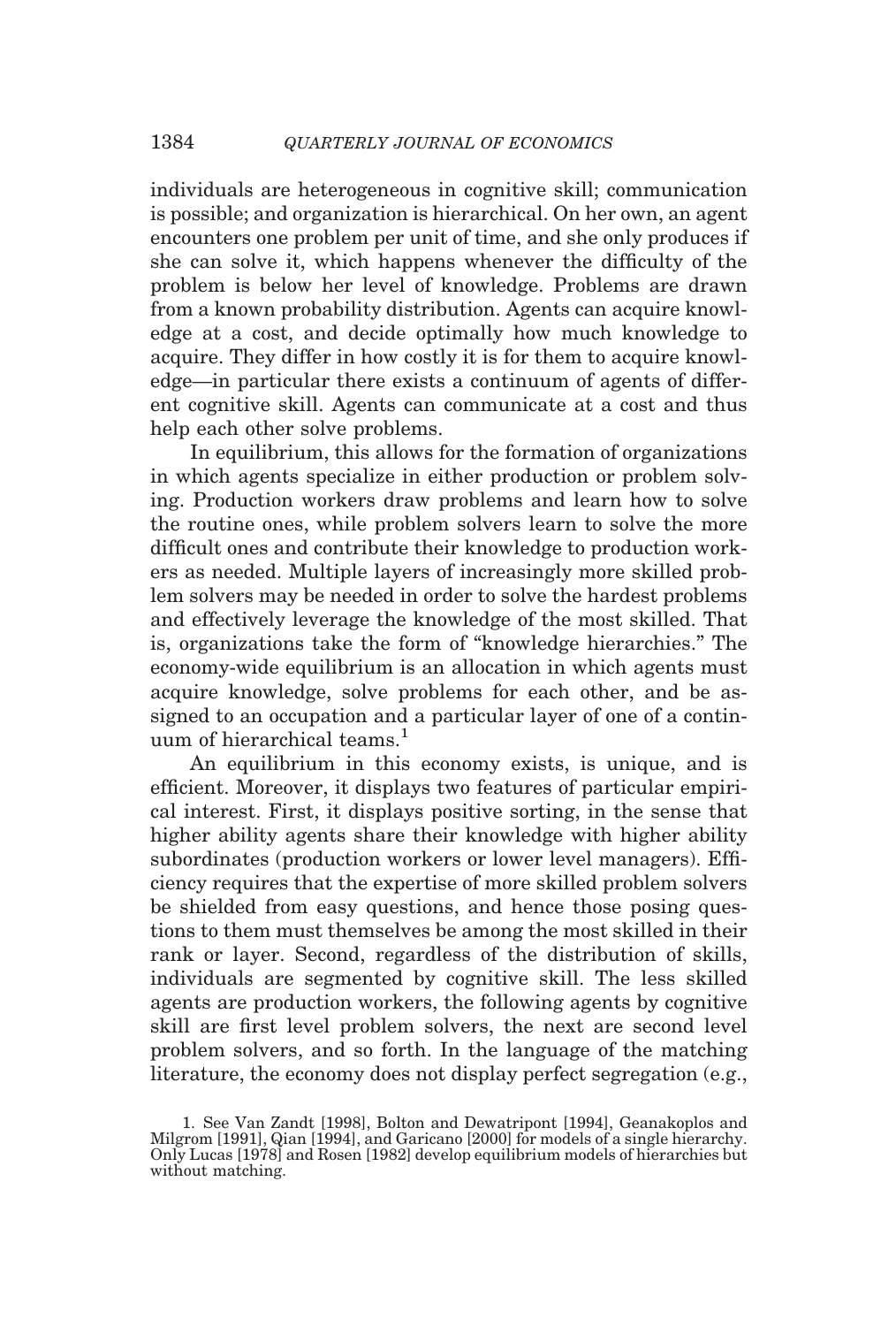Kremer [1993]), but rather "skill stratification"—those with similar skill are in the same position.<sup>2</sup>

The resulting earnings structure compensates agents for increases in talent more than proportionally. To see this, consider an individual who is more skilled than others, so that in autarky she can earn more. Suppose now that she is allowed to help others solve their problems. Her earnings relative to others with less knowledge will be higher than in autarky. First, holding knowledge constant, she spends a larger fraction of her time on the problems she knows and others do not—she leverages her knowledge over a larger amount of problems. Second, her knowledge about unusual problems is now used more often, thus raising the marginal value of learning and leading her to acquire more knowledge—further increasing her earnings. In contrast, low skill agents may ask others for directions—thus substituting learning for asking—and so learn less than in autarky.

The analysis distinguishes two aspects of information technology (IT): the cost of communication among agents (e.g., e-mail and mobile technologies) and the cost of accessing knowledge (e.g., the cost of information processing).3 Decreases in the cost of communication lead teams to rely more on problem solvers, increasing the centralization of the economy—more problems are solved at the top of the hierarchy. In other words, they decrease the knowledge-content of production work. As a result, wage inequality among workers decreases, but wage inequality among top managers, and between them and workers, increases. Organizations also change as spans of control and the number of layers increase. Intuitively, improvements in communication technology generate a type of "superstar" [Rosen 1981] effect, whereby each top level problem solver can better leverage her knowledge.

Reductions in the cost of accessing knowledge increase the number of problems solved by agents at all organizational layers. This technological change results in an increase in the knowledge content of production work and thus in an increase in wage inequality within a given layer, as well as wage inequality in the economy as a whole. It also leads to an increase in spans of control

<sup>2.</sup> See Sattinger [1993] for a general literature review and Legros and Newman [2002] for a theoretical review that unifies existing results. Unlike previous papers in this literature our paper features multisided, one-to-many, matching.

<sup>3.</sup> See Saint-Paul [2000], Acemoglu [1998], Galor and Moav [2000], Galor and Tsiddon [1997], Krusell et al. [2000], and Möbius [2000] for previous theories that study the impact of technology on the labor market but do not deliver implications on organization.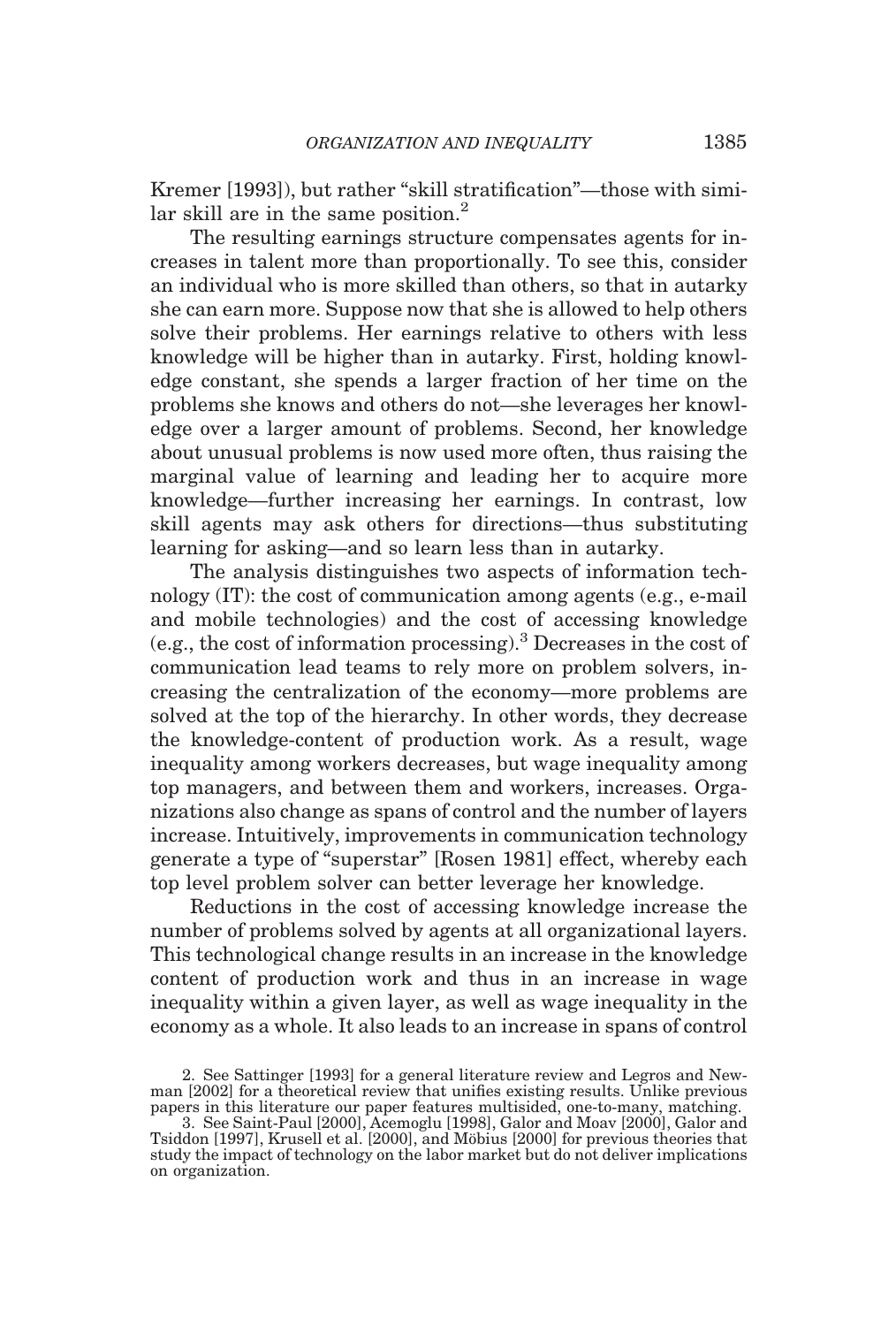and, if communication costs are high enough, to a decrease in the number of layers. We find these distinct implications of changes in information and communication technology helpful in understanding the different evolution of wage inequality in the 1980s versus the late 1990s in the United States, together with the corresponding changes in the structure of organizations.

The rest of the paper is structured as follows. In the next subsection we argue that this form of organization is ubiquitous. Section II presents the model. Section III defines and characterizes a competitive equilibrium. Section IV studies the equilibrium impact of IT. Section V contrasts our theory to U. S. evidence, and Section VI concludes. The details of the knowledge transmission problem together with different interpretations of the transfers involved in knowledge transactions are presented in Appendix 1. All proofs are relegated to Appendix 1.

## *I.A. Knowledge Hierarchies in Organization*

The premise of our theory is that knowledge is attached to individuals who have limited time. The efficient allocation of tasks must then be such that the time of more knowledgeable individuals is only used when it cannot be substituted for the time of less knowledgeable agents. This is accomplished through knowledge hierarchies in which less knowledgeable agents deal with routine problems, and the experts deal with the exceptions. In this section we illustrate the ubiquity of this organizational form.

Knowledge hierarchies are prevalent in manufacturing. In a Kawasaki manufacturing plant in Japan, operators do routine tasks; when a problem comes up that they cannot solve, it is recorded for later analysis by managers and engineers [Schonberger 1986]. Similarly, at a Procter and Gamble plant in Barcelona, operators confronted with a problem first ask mechanical supervisors for help and then, if unsuccessful, the managers, mostly mechanical engineers. Variants of this organizational structure seem to be the norm at most manufacturing plants.

Customer service at software companies, hospitals, and banks is similarly structured. For example, in software development firms, the technical department is structured so that "juniors" handle all calls initially, and they transfer upwards the calls they could not handle [Orlikowski 1996]. In an experimental study using customer complaints randomly distributed to hospi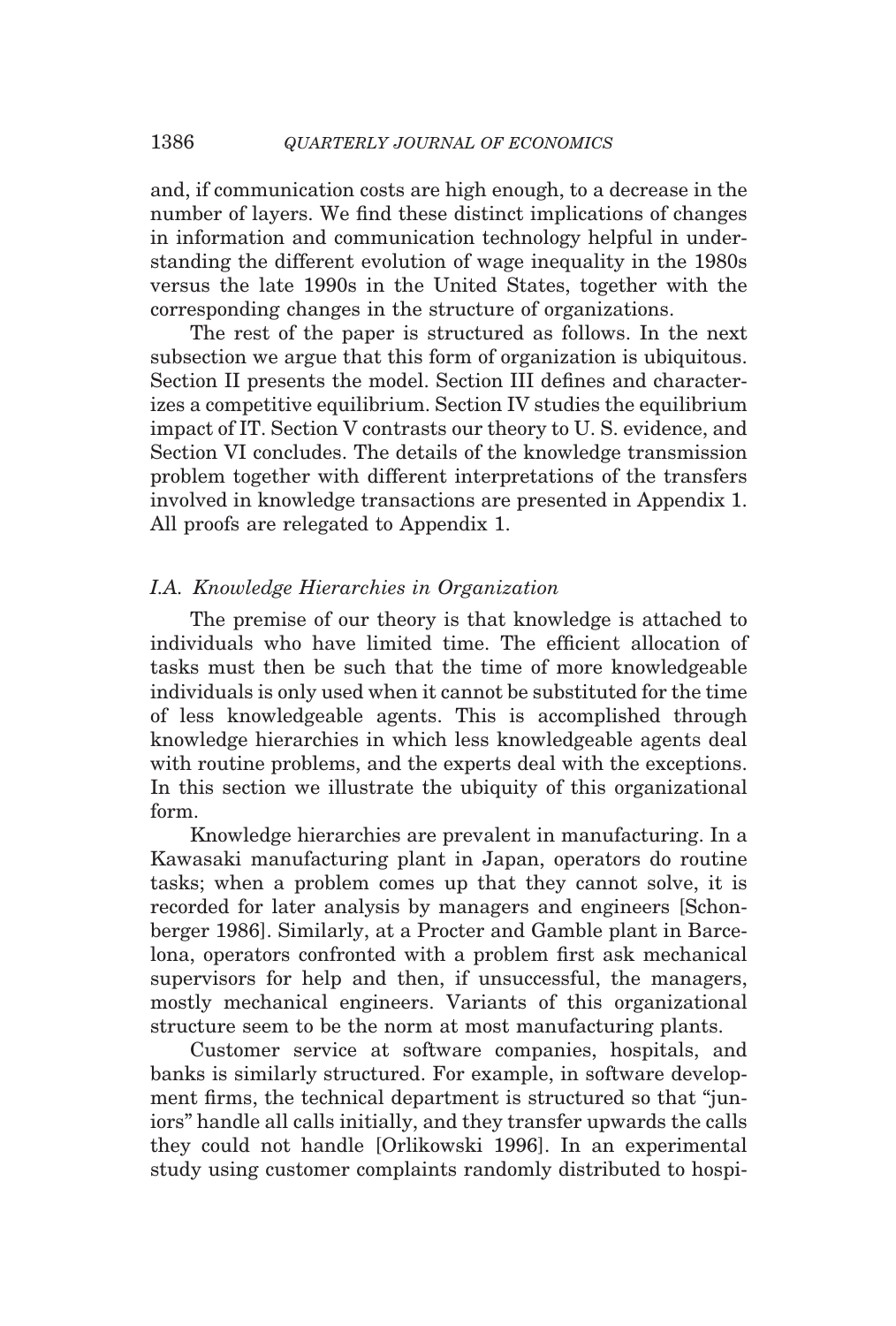tal employees, managers were randomly assigned 37 percent of initial complaints, but dealt, in a second instance, with 70 percent of the unsolved ones [Stevenson and Gilly 1991]. The loan approval process in banks, as studied by Liberti and Mian [2006], has similar characteristics. Credit dossiers flow from the less to the more senior managers. The more risky, complex, and valuable the credit, the more likely that it will be approved by a higher level of management. A similar phenomenon can be observed in medical services, where patients are first seen by a nurse, then by a resident, and only if necessary by an attending physician.

Using efficiently the existing knowledge of agents in the hierarchy is also a crucial factor in the structure of professional service firms (e.g., consulting, law, or investment banks). For example, at McKinsey the most routine parts of the assignment are dealt with by business analysis or associates; the more unusual and exceptional the assignment, the more engaged become managers and partners. In fact, the whole business model of professional services is explicitly based on leveraging the highly valuable time of senior personnel through the use of relatively inexpensive associates [Maister 1993]. Similarly, in R&D the time of senior research scientists is leveraged through the use of large teams of junior scientists and postdocs who engage in the more routine tasks. In universities and other research institutions knowledge hierarchies are highly prevalent, particularly in the physical sciences. This is also the type of organization found in software development firms and open source software development where bugs are dealt with by junior programers and, if they prove complicated, go up the ladder to senior programers.

Another interesting example of knowledge hierarchies can be found in military and intelligence services. Some information from the field is, if routine, dealt with by the front line or field officer. If the information is unusual, it goes up the organizational ladder to a more knowledgeable officer who decides what action to take. Information that is truly exceptional continues up to the top of the hierarchy [Wilensky 1967]. Again, this conserves the time of the senior officers for the exceptional problems.

Finally, knowledge hierarchies are also prevalent in upper level management. The practice of having middle managers deal with the more routine management problems so that the very top managers only intervene in unusual circumstances is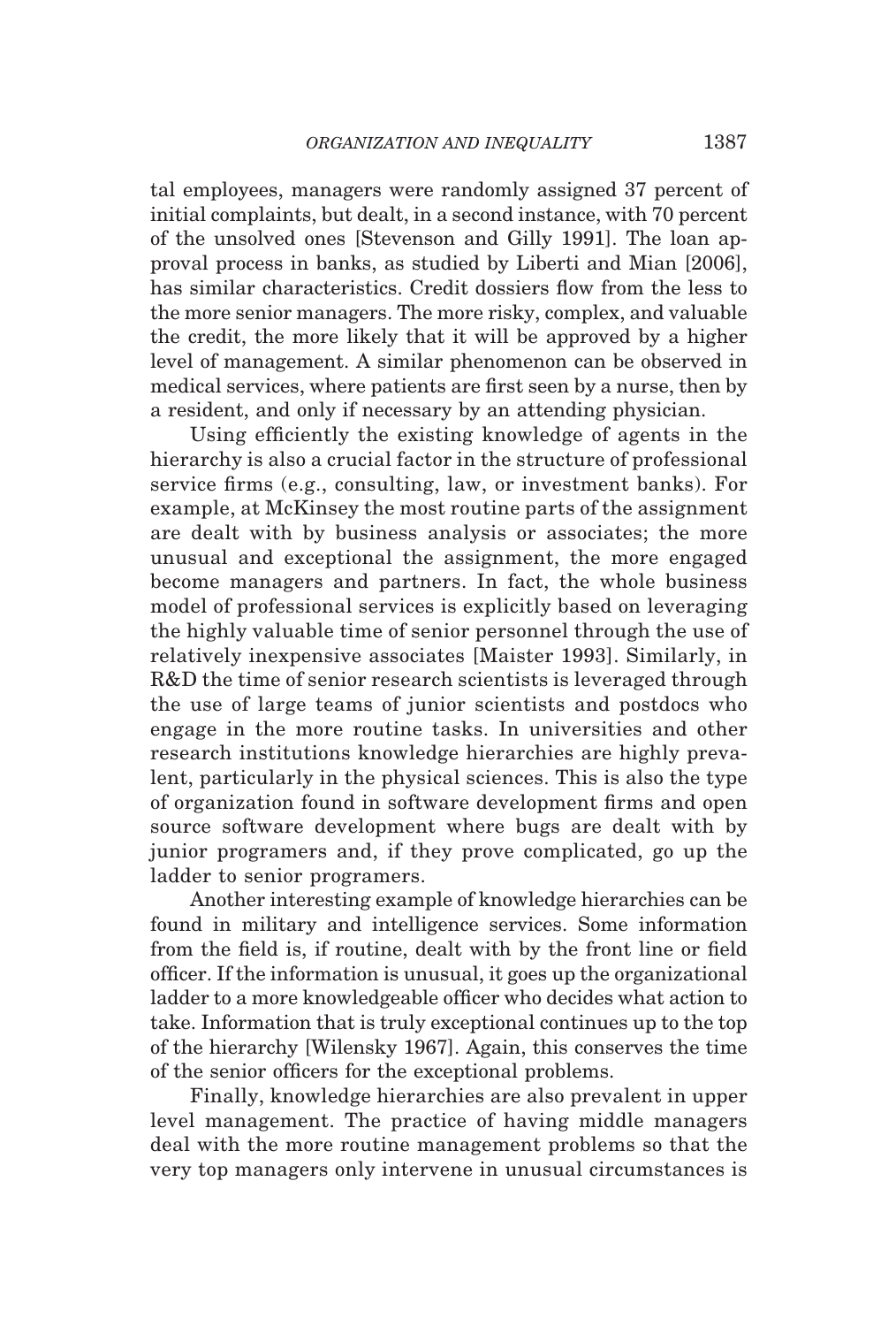a well-established management practice: "management by exception" [Sloan 1924]. In an empirical study of senior management, Simons [1991] finds that management control systems are mostly used to allow senior managers to leverage their time by ensuring their attention is only focused when inevitably needed.

### II. THE MODEL

We model an economy in which agents of heterogeneous ability learn to solve problems, choose an occupation, and a team to join. Agents supply a unit of time, which may be used in production or in helping others solve problems.

# *II.A. Production and Knowledge*

Production requires labor and knowledge. Agents spend time in production and must solve the problems they confront in order to produce. In particular, agents draw one problem per unit of time spent in production. Output is 1 if the problem is solved, and 0 otherwise. A problem can be solved instantaneously by an agent who has enough knowledge. Some problems are more common than others. Problems are ranked by the likelihood that they will be confronted, so that problem *Z* is associated with a continuous density  $f(Z)$  and c.d.f.  $F(Z)$ , where  $f'(Z) < 0$ .

Solving problems requires knowledge. All agents must learn the most common problems before learning the less common ones, so that more knowledgeable agents know everything that less knowledgeable ones do, and more. That is, knowledge is cumulative. The knowledge of an agent is then characterized by a number  $\tilde{z} \in \mathbb{R}_+$ , signifying that an agent can solve all problems  $Z \in [0, \tilde{z}]$ . To simplify the discussion and notation, we define the proportion of problems a worker can solve as  $q =$ *F*( $\tilde{z}$ ). Then  $\tilde{z} = z(q)$ , where  $z(\cdot) = F^{-1}(\cdot)$ , and so  $z' > 0$ ,  $z'' > 0$  (by the properties of  $f(.)$ . Thus,  $z(q)$  denotes the knowledge required to solve a proportion *q* of problems.

Agents differ in their cognitive ability so that higher ability agents incur lower learning costs. We assume that the distribution of ability in the population can be described by a continuous density function,  $\alpha \sim \phi(\alpha)$ , with support in [0,1]. In particular, we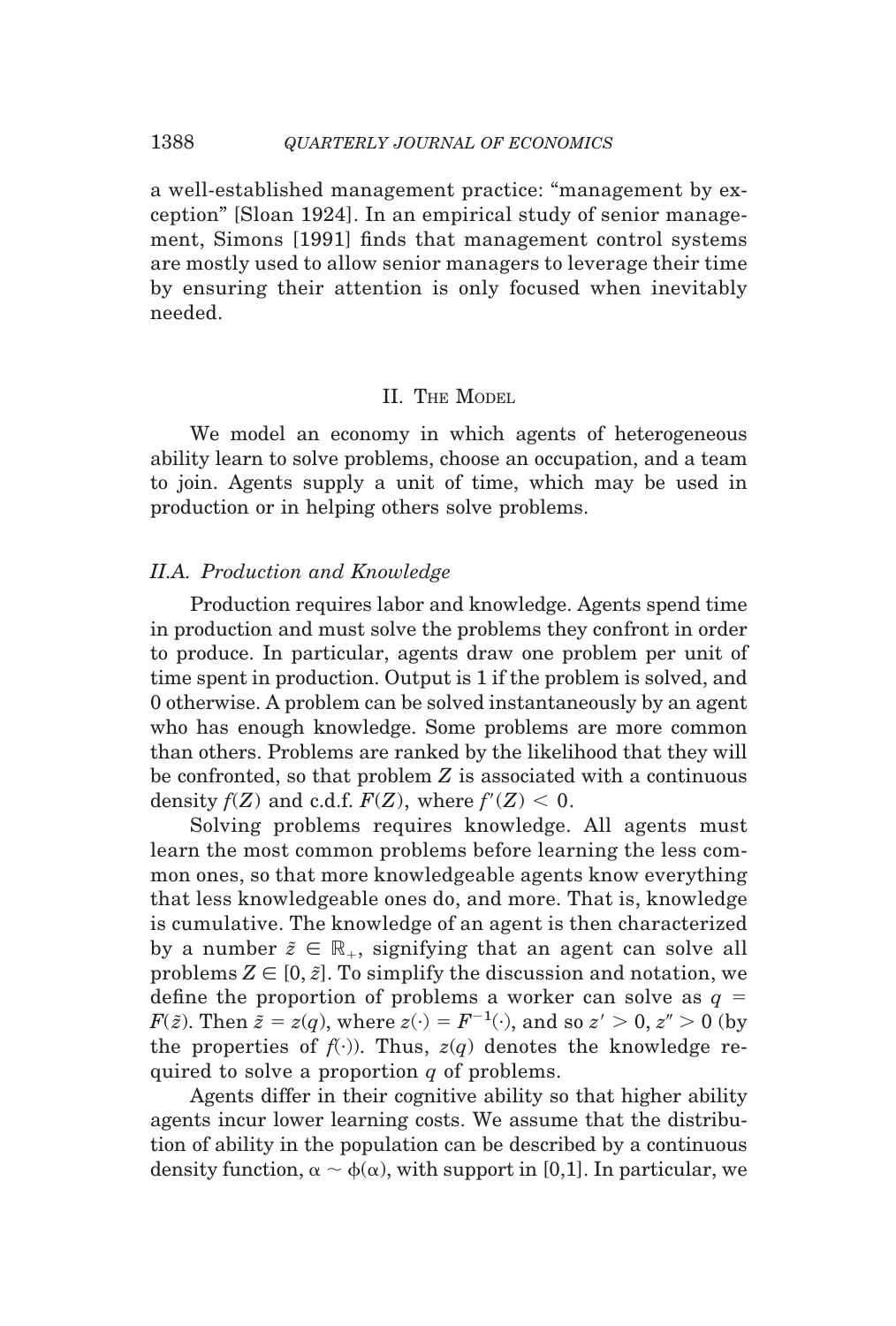define ability so that the cost of learning to solve an interval of problems of length 1 is given by  $4$ 

(1) 
$$
c(\alpha;t) = t - \alpha.
$$

Note that (1) implies supermodularity of the cost of knowledge acquisition  $c(\alpha;t)z$  in ability  $\alpha$  and knowledge *z*, as required for comparative advantage: high ability types have a comparative advantage in knowledge acquisition [Sattinger 1975; Teulings 1995]. A decrease in *t* represents an improvement in information technology that decreases the cost of learning (e.g., a technology that decreases the cost of accessing knowledge, such as cheaper database storage and search).

#### *II.B. Communication and Organization*

Agents can communicate their knowledge to others, and thus help them solve problems. The possibility of offering help to others allows agents to form organizations in which several individuals combine their time and knowledge to produce together. These organizations take the form of knowledge hierarchies. On the lowest layer of these teams is a set of equally knowledgeable production workers, who learn the most routine problems and spend all of their time in production, and thus generate one problem each. Above them are one or multiple layers of managers, or specialized problem solvers, who in addition learn the exceptions (the less frequent problems). These managers do not engage in production, and thus do not draw problems. Production then proceeds as follows. Workers draw a problem per unit of time. If they can solve it, they produce; otherwise, they ask for help to the managers in the layer immediately above them, in which case these managers incur a communication cost of  $h < 1$ units of time.<sup>5</sup> If these managers know how to solve the problem they solve it; otherwise, they pass it on to the layer immediately above them, and so on, until the problem is solved or it reaches the highest layer in the organization, *L*. Teams have a pyramidal

<sup>4.</sup> The linearity of the learning cost function  $c(\cdot)$  in  $\alpha$  and the limitation of the support to [0,1] is without loss of generality, since we can always scale  $\alpha$  to fit these restrictions.

<sup>5.</sup> If  $h \geq 1$  organization is never optimal and so all agents prefer to be self-employed. We assume (as in Garicano [2000]) that this cost *h* results whether those asked know the answer to the problem themselves or not, since the communication and diagnosis must still take place.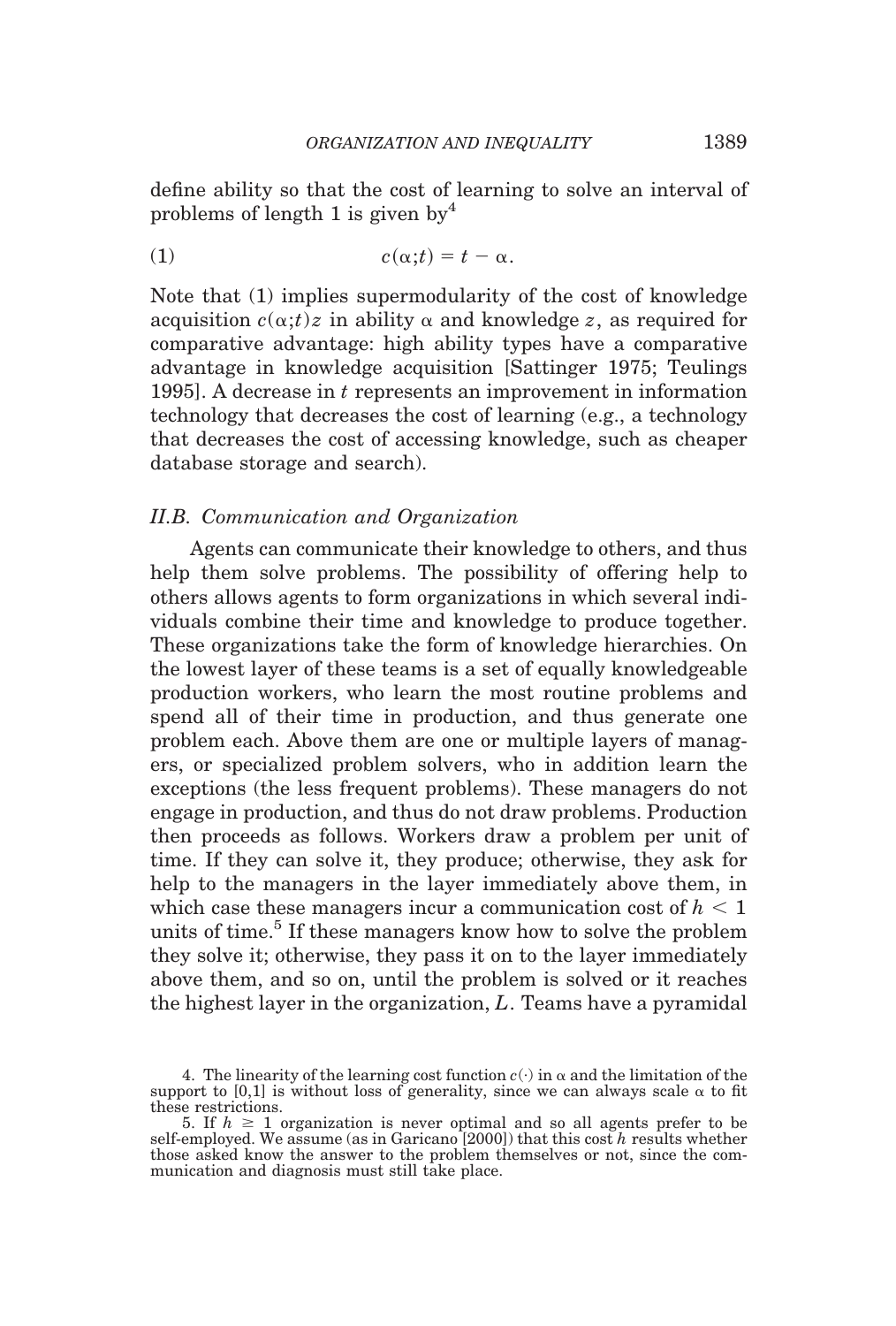structure: each higher layer has a smaller number of agents than the previous one, since only a fraction of problems are passed on.<sup>6</sup>

Thus the organization of production is characterized by (i) agents specialized in production or in management; (ii) production workers learn the more common problems and problem solvers learn, in addition, exceptions; (iii) problems follow a sequential path up the hierarchy; and (iv) a pyramidal shape. All these characteristics are optimal under the assumption that agents do not know who may know the solution to problems they cannot solve, as Garicano [2000] shows in a model with homogeneous workers.<sup>7</sup> The purpose of the hierarchy is to protect the knowledge of those who are more knowledgeable from easy questions that others can solve. If it were, instead, easy to diagnose and "label" a problem that one does not know, production workers would directly go to those with the exact specialized knowledge, and the organization would not be hierarchical, but there would be instead a one-to-one correspondence between problems solved and skill type.

Consider an organization with  $n_0$  production workers with knowledge  $q_0 = F(z_0)$ ; and  $n_l$  problem solving managers in layers  $l = 1, \ldots, L$ , with knowledge  $q_l$ . Workers in production draw one problem each, and solve in expectation a fraction  $q_0$  of them. Hence they pass on a fraction,  $1 - q_0$ , of all problems. Managers in layer 1 are thus asked to solve  $n_0(1 - q_0)$  problems, which they can address in  $n_0(1 - q_0)h$  units of time. Optimally, managers join teams with precisely the right number of production workers so that they use all their time. Since all agents have one unit of time available, the number of managers in layer 1 is  $n_0h(1 - q_0) = n_1$ . The time constraint implies that the span of the manager is limited by the knowledge of his subordinates. If

7. Garicano [2000] studies the organization of a single team composed of homogeneous workers and studies under what conditions a "knowledge-based hierarchy," is optimal. In contrast to this paper, that paper is not concerned with the equilibrium matches between agents or the wage structure.

<sup>6.</sup> Note that we assume that no substantial heterogeneity exists in communication skills among workers. Although it could be that those with better cognitive ability are better able to communicate, it could also be that these two variables are related in other, more complicated, ways. If communication cost are a decreasing function of the ability of individuals, the comparative advantage of high skill agents in management will be further emphasized, and we would expect the equilibrium allocation to exhibit similar qualitatively properties as in our framework. A more general study of the relation between learning costs and communication costs is worth pursuing, but is beyond the scope of this paper.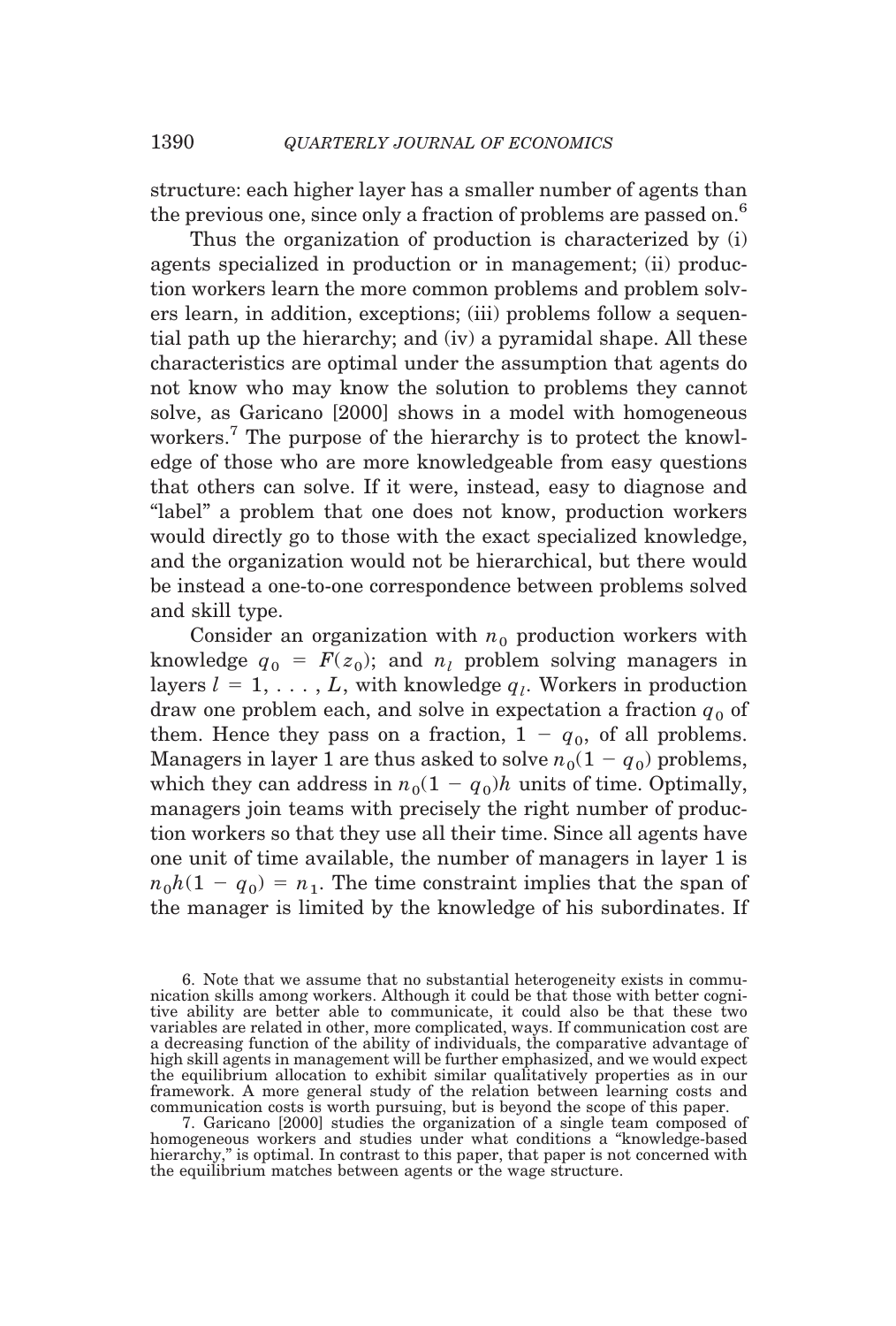subordinates acquire more knowledge, they will require help less often, and managers will be able to supervise larger teams.<sup>8</sup>

Managers in layer 1 can only solve a fraction  $q_1$  of problems, and so pass up to the next layer  $n_0(1 - q_1)$  problems. Thus, the number of managers in layer 2 is given by  $n_0h(1 - q_1) = n_2$ . In general, managers of layer *l* are asked  $n_0(1 - q_{l-1})$  times, since they are asked for help on all the problems that managers in layer  $l - 1$  were not able to solve. Hence, the number of managers in layer *l* satisfies  $n_0 h(1 - q_{l-1}) = n_l$ .

Note that, as we pointed out before, the organization is pyramidal,  $n_0 > n_1 > \cdots > n_L$ . Output is produced whenever any of the managers or workers can solve the problem, that is, a problem is solved with probability  $q_L$ . Expected total output produced by the organization is then given by  $y = q_L n_0$ . Note the source of complementarity between skills in our model: an able top manager increases the productivity of all workers in the team. The more knowledgeable subordinates, the larger the team, and the more can managers leverage their knowledge.<sup>9</sup>

# *II.C. Firms' Problem*

In this section we assume that a hierarchy is integrated in a firm, and study the problem of a firm with a given number of layers. In Section III we will determine the different number of layers of the universe of hierarchies that operate in equilibrium.

Profits of a hierarchy are given by production minus labor costs, since we normalize the price of output to unity. Thus, the problem of a hierarchy of *L* layers that faces a wage schedule,  $w(\alpha)$ , is to choose the ability, knowledge, and number of agents in each layer of the team. The expected profits of the hierarchy are

<sup>8.</sup> Of course all of this holds in expectation. In principle, the interpretation of our technology given in the text requires us to address the stochastic element in the arrival of problems, which could result in congestion and queuing. An alternative interpretation, that circumvents the need to address these issues, is that each worker draws a continuum of problems of measure one with distribution  $F(\cdot)$ . Workers then solve the problems that they can, given their skill level, and ask managers for help on the rest. Then, *h* would be interpreted as the time cost for a manager of helping on a unit mass of problems. Output of a production worker, in turn, would be the mass of problems solved. We do not use this language in the text since it leads to a more convoluted exposition.

<sup>9.</sup> Given this technology, note that in order for agents to organize in hierarchies it must be the case that  $h < 1$ . Production in a two-layer hierarchy is given by  $q_m/h(1 - q_p)$ . However, if these agents work on their own, they get  $q_m$  +  $q_p/h(1 - q_p)$ . The second term is larger than the first one if  $h \ge 1$ .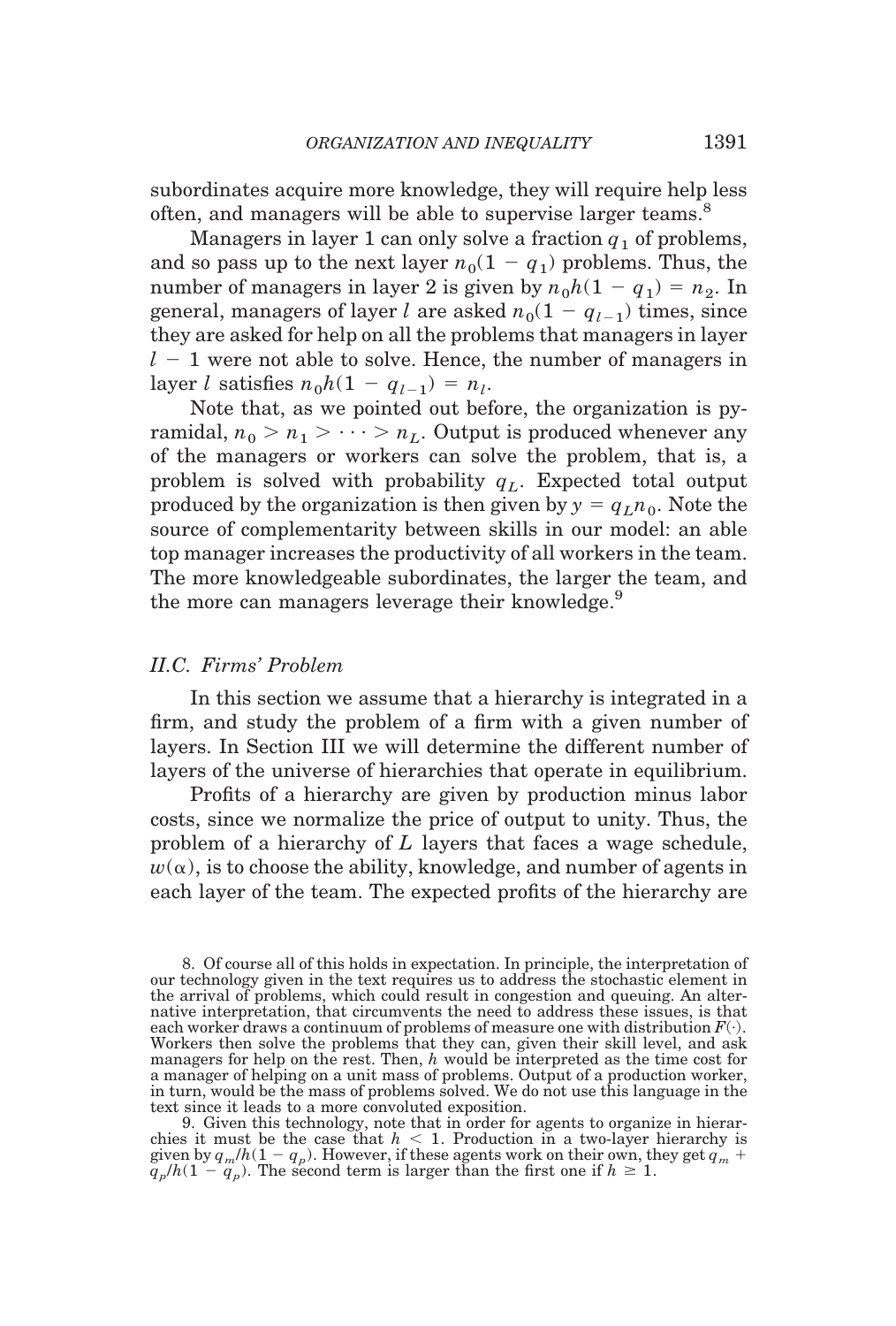(2) 
$$
\prod (L) = \max_{\{q_{l}, n_{l}, \alpha_{l}\}_{l=0}^{L}} q_{L}n_{0} - \sum_{l=0}^{L} n_{l}[c(\alpha_{l};t)z(q_{l}) + w(\alpha_{l})]
$$

subject to time constraints for the different layers of managers,

$$
hn_0(1 - q_{L-1}) = n_L \equiv 1,
$$

 $hn_0(1 - q_{L-2}) = n_{L-1}$ 

(3)

$$
\vdots
$$
  

$$
hn_0(1-q_0) = n_1.
$$

That is, profits are given by output minus wages,  $w(\alpha)$ , and learning costs,  $n_{i}c_{i}z(q_{i})$ . We call the manager in the highest layer an entrepreneur, and normalize their number,  $n_L$ , to  $1^{10}$  The choice of the ability of subordinates implies that

(4) 
$$
w'(\alpha) = -c'(\alpha; t)z(q).
$$

In Appendix 1 we reformulate and study the maximization problem of the firm. This allows us to substantially simplify the equilibrium characterization as well as to interpret the knowledge transactions in equilibrium, not only as taking place within firms, but also in referral or consulting markets. The objective is to show that the decision-making process in the hierarchy can be decentralized by allowing intermediate managers to make decisions about the knowledge of their subordinates. Wages in this economy allocate agents to teams and encourage them to perform a suitable role in the team. In this sense we can think about wages as compensating members of the team not only for the problems that they actually solve, but also for passing problems to the upper layers. In fact, the set of transfers for passing problem defined in Appendix 1, which are embedded in equilibrium wages, can be interpreted as prices and so the problem above can be understood as one in which knowledge transactions take place in the market instead of within firms. In particular, as the Appendix points out, we can think either about agents selling the problems that they cannot solve, as in the case of referrals, or agents hiring consultants to ask them the solution to problems for which they do not have enough knowledge. These markets are

<sup>10.</sup> Since there is no interaction between agents in the same layer of a given hierarchy, this normalization is without loss of generality.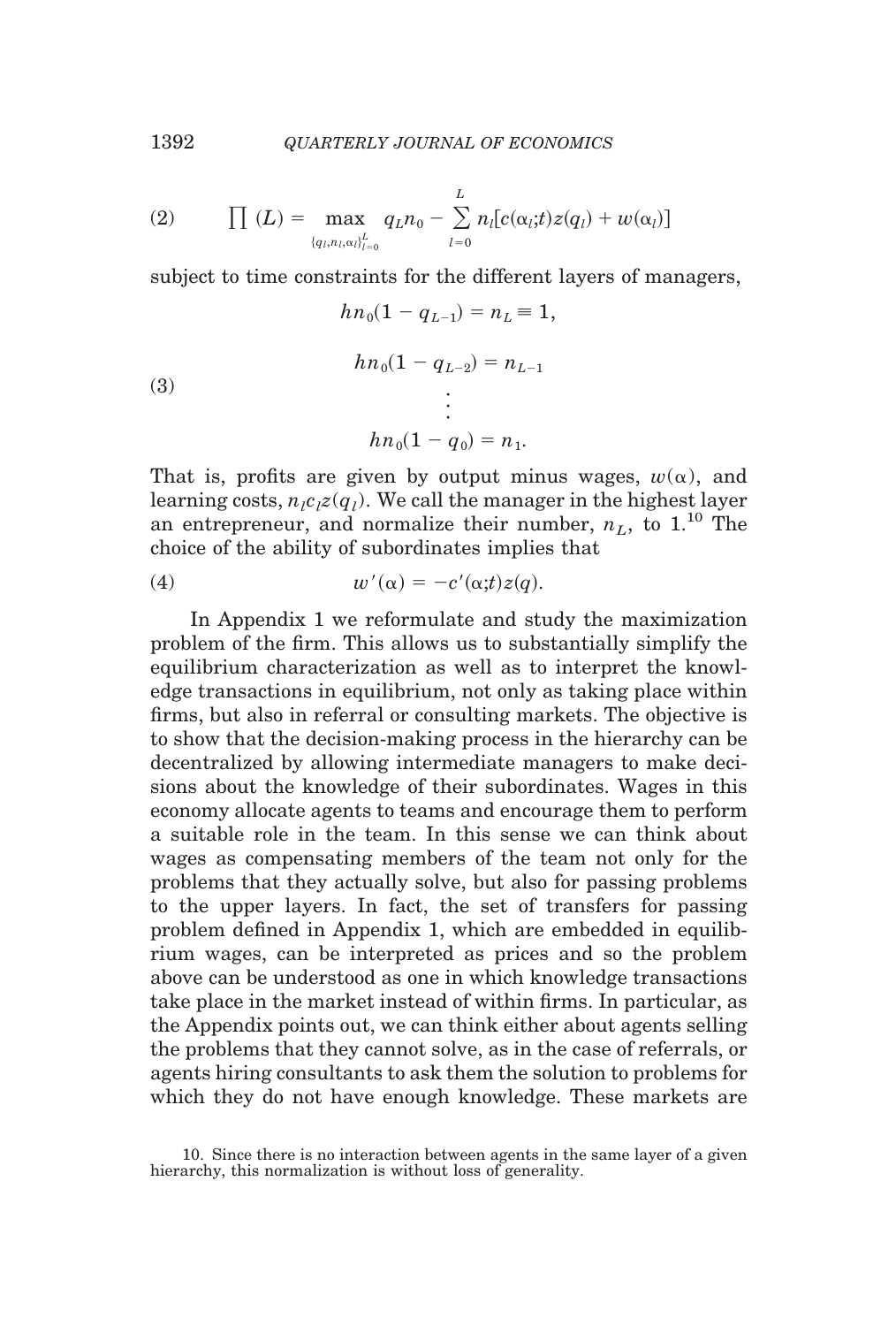simply reinterpretations of the knowledge transactions within firms.

### *II.D. Agents' Problem*

Agents are income maximizers. Their problem is to choose their occupation to maximize income, given the available job opportunities. Available jobs are indexed by  $\alpha'$ . A job  $\alpha'$  pays a wage,  $w(\alpha')$ , plus learning costs given by  $c(\alpha';t)z(q(\alpha'))$ , and requires agents to learn how to solve a proportion  $q(\alpha')$  of problems. The problem of an agent with ability  $\alpha$  is to choose a job  $\alpha'$ that maximizes her wage minus the difference between the learning costs paid by the firm and her actual learning costs,  $c(\alpha';t)z(q(\alpha')) - c(\alpha;t)z(q(\alpha'))$ , so

(5) 
$$
U(\alpha) = \max_{\alpha'} w(\alpha') + [c(\alpha';t)z(q(\alpha')) - c(\alpha;t)z(q(\alpha'))].
$$

Therefore, agents can either work for jobs designed for their ability  $\alpha$  or for jobs designed for different abilities  $\alpha'$ . The firstorder condition yields

$$
w'(\alpha^*) = -c'(\alpha^*;t)z(q(\alpha^*)) - z'(q(\alpha^*))q'(\alpha^*)[c(\alpha^*;t) - c(\alpha;t)].
$$

Note that from (4),  $w'(\alpha^*) = -c'(\alpha^*;t) z(q(\alpha^*))$  and so  $\alpha^* = \alpha$ . Thus, in equilibrium agents have incentives to choose the job designed for their own ability. Hence, the slope of the wage function in equilibrium will be equal to the decrease in learning costs as ability increases and  $U(\alpha) = w(\alpha)$ .

Note that we define wages (or equivalently earnings) as net of learning costs. Alternatively, we could define earnings as including the compensation workers and managers receive for the learning costs they incur. However, in our theory, firms pay learning costs directly (e.g., by incurring the direct training costs or the forgone production from worker's learning), and so wages net of the cost of acquiring knowledge are indeed the theoretical counterpart of worker compensation in the data presented in Section V.

### III. EQUILIBRIUM

The firm's and agent's problem discussed earlier determine, for a given hierarchy, the proportion of tasks each agent should learn to perform, as well as team sizes, given wages. We now turn to the analysis of an equilibrium in this economy. An equilibrium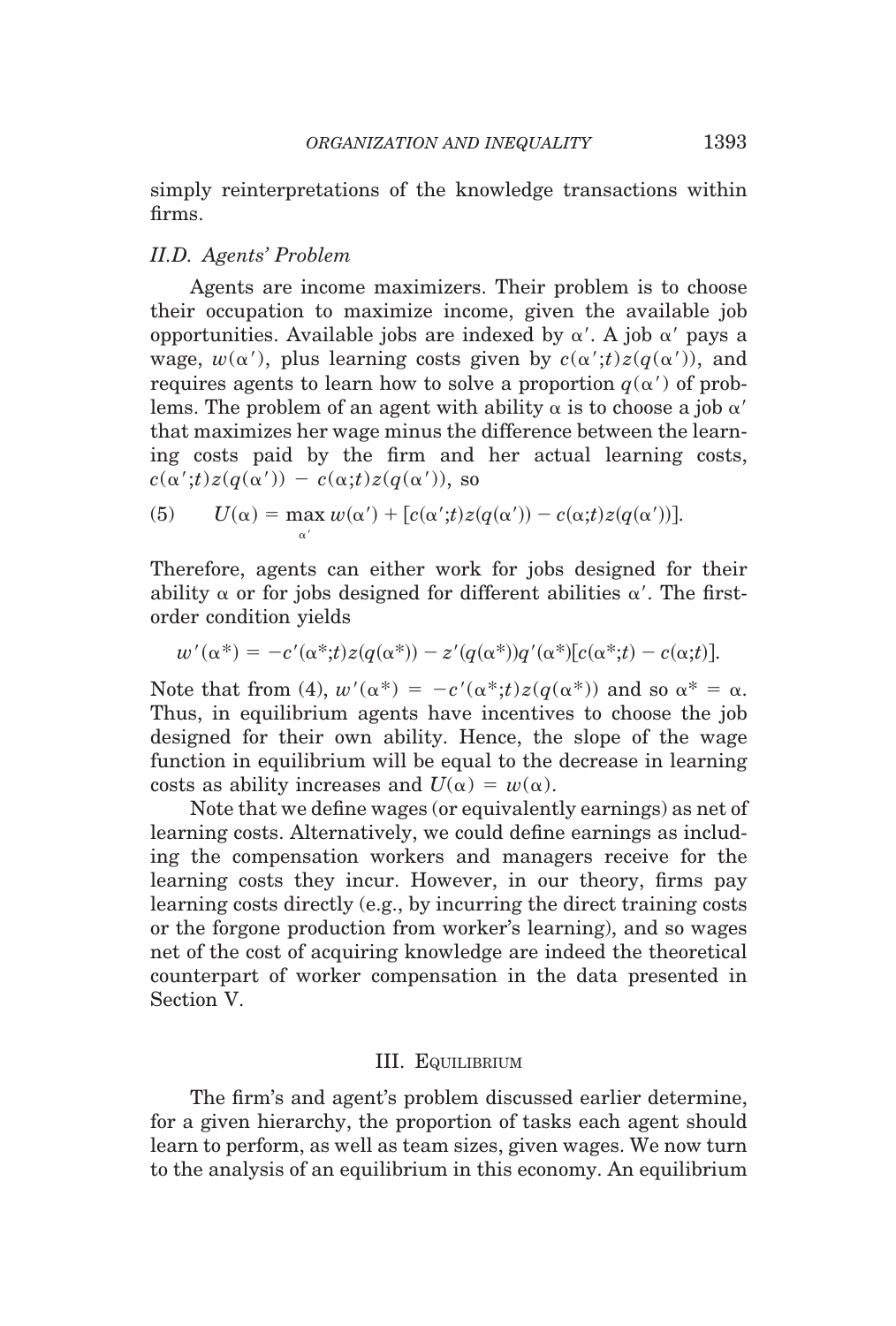allocation specifies the sets of agents in different occupations, the assignment of agents to supervisors, and the wage schedule (or other prices in the different decentralizations in Appendix 1) that supports this assignment. $11$ 

Before we define a competitive equilibrium for this economy we need to discuss the labor market equilibrium condition. In order for labor markets to clear, we need to guarantee that the supply of workers or managers for any measurable set of abilities at a given layer is equal to the demand for these workers or managers by managers or entrepreneurs at any layer. Let  $n(\alpha)$  denote the total number of workers or managers hired as direct subordinates of managers or entrepreneurs with ability  $\alpha$  in equilibrium. Let  $a(\alpha)$  denote the ability of the manager assigned to an employee of ability  $\alpha$  in equilibrium. In order for  $a(\alpha)$  to be defined over the whole set of abilities, [0,1], we set  $a(\alpha) = 1$  for all entrepreneurs. Since hierarchies have only one entrepreneur at the top,  $n(a(\alpha)) = 1$  when agents with ability  $\alpha$  are entrepreneurs.<sup>12</sup> Let  $A_S$  be the set of agents with subordinates and let  $A_M$  denote the set of agents who are not at the top of the hierarchy (all agents who have a manager or entrepreneur above them). Then, labor markets clear if for every  $\alpha \in A_{M}$ , <sup>13</sup>

(6) 
$$
\int_{[0,\alpha]\cap A_M} \phi(\alpha')d\alpha' = \int_{[a(0),a(\alpha)]\cap A_S} \frac{n(\alpha')}{n(a(\alpha'))} \phi(\alpha')d\alpha'.
$$

The left-hand side is the supply of employees in the interval  $[0,\alpha]$ (the integral of population density over the set of workers and managers,  $[0,\alpha] \cap A_M$ ). The right-hand side is the demand for employees by managers and entrepreneurs in the interval

12. Given that the best agent in the economy,  $\alpha = 1$ , may hire more than one worker, this implies that  $n(1)$  is in general not single-valued.

13. The integrals in this equation are not simply over the sets  $[0,\alpha]$  and  $[a(0),a(\alpha)]$  since we have not proved yet that the set of workers, managers, and entrepreneurs are connected. In Proposition 4 we prove that this has to be the case in equilibrium.

<sup>11.</sup> Note that the problem we confront is different from Sattinger [1993] and Teulings [1995] (and all other) canonical ("Ricardian") assignment problems. First, rather than matching one worker and one machine, we match here one manager and any number of subordinates (see Fernández and Galí [1999] for an example with borrowing constraints). Second, our economy must not assign given machines to given workers; we have instead to determine which agents are managers, at what layer, and which ones are production workers. Third, the interaction between manager skill and subordinate skill is not direct, but takes place through team size and the knowledge acquired.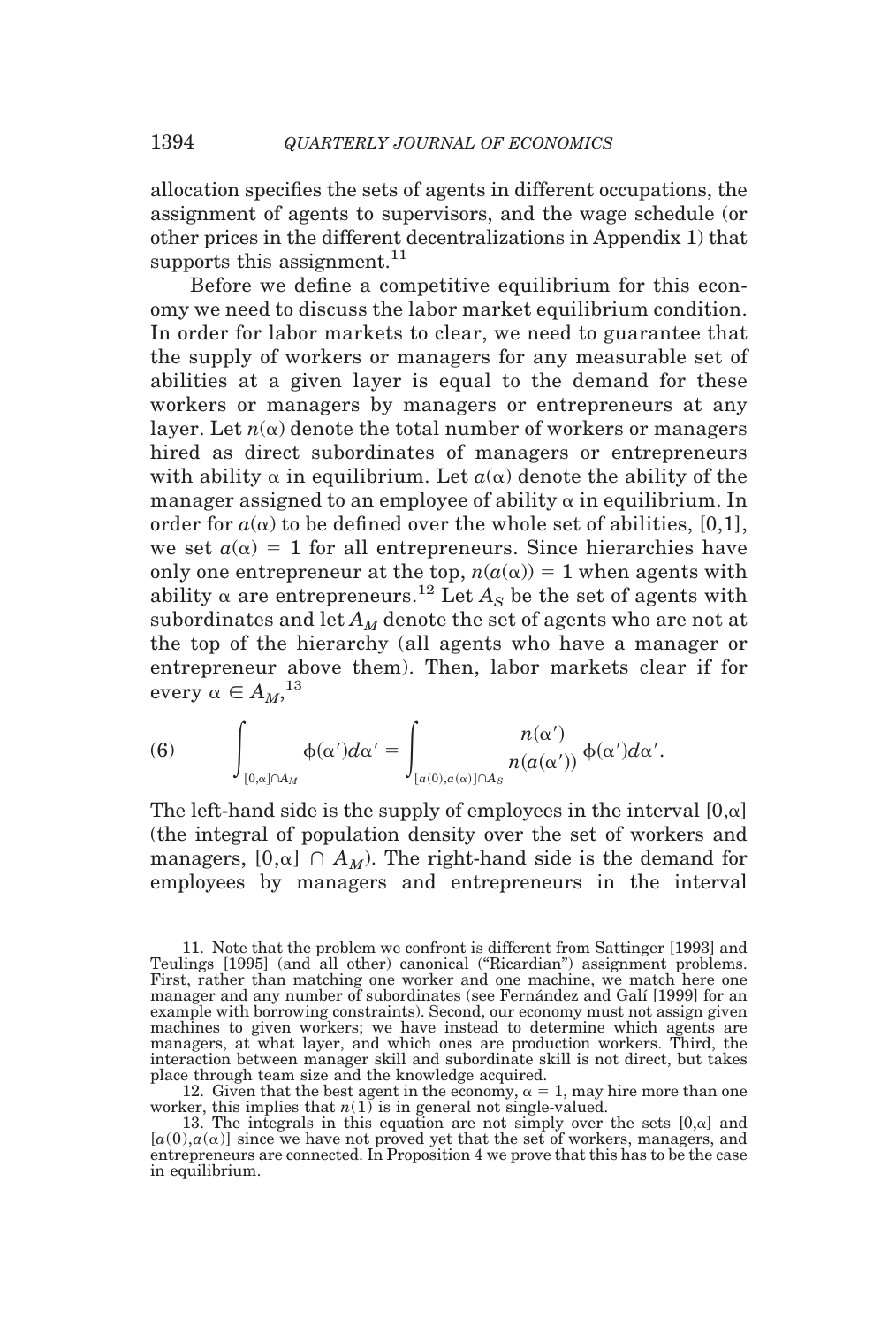$[a(0),a(\alpha)]$ : managers and entrepreneurs of ability  $\alpha$  hire  $n(\alpha)$ employees, and there are  $n(a(\alpha))$  of them. The definition of equilibrium in this setup is then given by Definition 1.

DEFINITION 1. A competitive equilibrium is

- $\bullet$  the set of numbers of layers of operating hierarchies,  $\bar{L}$ , where  $L \in \overline{L}$  is the number of layers of the highest hierarchy,
- a collection of sets  ${A_l = A_{lM} \cup A_{lE}}_{l=0}^{L}$  such that for  $\alpha \in$  $A_{lM}$  agents become managers of layer *l*,  $l = 1, \ldots, L$ , or workers for  $\alpha \in A_{0M}$ , and entrepreneurs of layer l for  $\alpha \in A_{0M}$  $A_{lE}$ ,  $l = 0, \ldots, L$ ,
- a wage function,  $w(\alpha) : [0,1] \to \mathbb{R}_+$ ,
- an assignment function,  $a(\alpha) : [0,1] \rightarrow A_S$ , where  $A_S \equiv$  $[0,1]\backslash A_{0M}$  and  $a(\alpha) = 1$  for  $\alpha \in \bigcup_{l=0}^{L} A_{lE}$ ,
- a knowledge function  $q(\alpha) : [0,1] \rightarrow [0,1]$  and
- a total number of direct subordinates of agents with ability  $\alpha$ ,  $n(\alpha)$  :  $A_S \rightarrow \mathbb{R}_+$ , such that:
	- (i) Agents choose occupations to maximize utility, (5).
	- (ii) Firms choose the skill of their employees, their knowledge, and their number, to maximize (2).
	- (iii) Firms make zero profits.
	- (iv) Labor markets clear, that is, (6) is satisfied for every  $\alpha \in A_M \equiv \bigcup_{l=0}^L A_{lM}.$

#### *III.A. Assignment*

An important characteristic of the equilibrium assignment is that it exhibits positive sorting, in the sense that better managers are matched with better employees. That is, the assignment function is strictly increasing for  $\alpha \in A_{M}$ .<sup>14</sup> This is the result of the complementarity in production between the knowledge of team members. To see this, note that the output of a given manager can be written as  $(q_l - q_{l-1})/(h(1 - q_{l-1}))$  (as implied by equation (20) in Appendix 1). Better subordinates allow for an

<sup>14.</sup> We will talk about workers, managers, and entrepreneurs for simplicity; clearly, these are measure 0 atoms in a continuous distribution. The only appropriate way to think about them are masses of workers and managers at given intervals. The reader should thus not read from the existence of the assignment function that agents are matched one to one.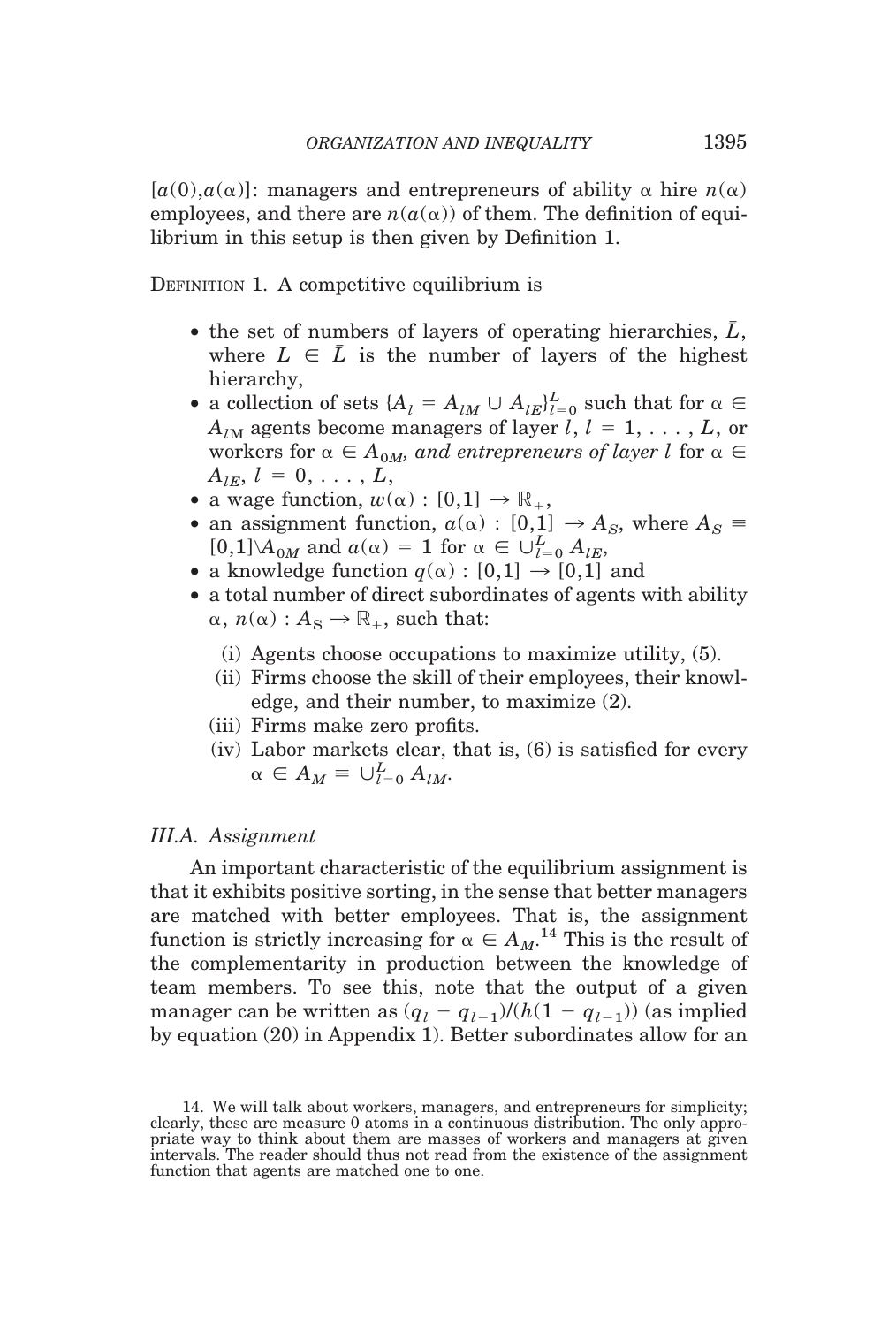increase in the size of the team, while a larger team size increases the marginal value of managerial knowledge.15

PROPOSITION 1. Any equilibrium of this economy involves positive sorting.

High ability managers hire high ability agents so as to be shielded from solving easy and common problems. Hiring better workers allows managers to specialize in solving only the harder problems that lower layer agents cannot solve. With this result in hand, deriving the labor market equilibrium condition (6), we obtain

(7) 
$$
\frac{\partial a(\alpha)}{\partial \alpha} = \frac{n(a(a(\alpha)))}{n(a(\alpha))} \frac{\phi(\alpha)}{\phi(a(\alpha))} \text{ for } \alpha \in A_M.
$$

From (3) and since  $n(\alpha)$  is the total number of direct subordinates of agents with ability  $\alpha$ ,

$$
\frac{n(a(\alpha(\alpha)))}{n(a(\alpha))} = \frac{1 - q(\alpha)}{1 - q(a^{-1}(\alpha))} \text{ for } \alpha \in A_M \setminus A_{0M},
$$

where  $a^{-1}(\cdot)$  denotes the inverse of the assignment function  $a(\cdot)$ , and

$$
\frac{n(a(\alpha(\alpha)))}{n(a(\alpha))} = h(1 - q(\alpha)) \text{ for } \alpha \in A_{0M}.
$$

Hence, the assignment function is given by

(8) 
$$
\frac{\partial a(\alpha)}{\partial \alpha} = \begin{cases} \frac{1 - q(\alpha)}{1 - q(a^{-1}(\alpha))} \frac{\phi(\alpha)}{\phi(a(\alpha))} & \text{for } \alpha \in A_M \setminus A_{0M} \\ h(1 - q(\alpha)) \frac{\phi(\alpha)}{\phi(a(\alpha))} & \text{for } \alpha \in A_{0M}. \end{cases}
$$

Intuitively, suppose that we are assigning managers to workers. Then, the number of managers per subordinate that results from the firm optimization, over the ratio of available agents with the corresponding ability (given by the skill distribution), determines the slope of the assignment function. Equation (8) is a collection

<sup>15.</sup> Note that it may be the case that multiple workers choose to acquire zero knowledge. In that case the assignment is indeterminate since managers only care about the amount and cost of knowledge of their workers and not their ability. In this case, given that the assignment of these workers is irrelevant for any other feature of an equilibrium, we always choose the assignment that exhibits positive sorting.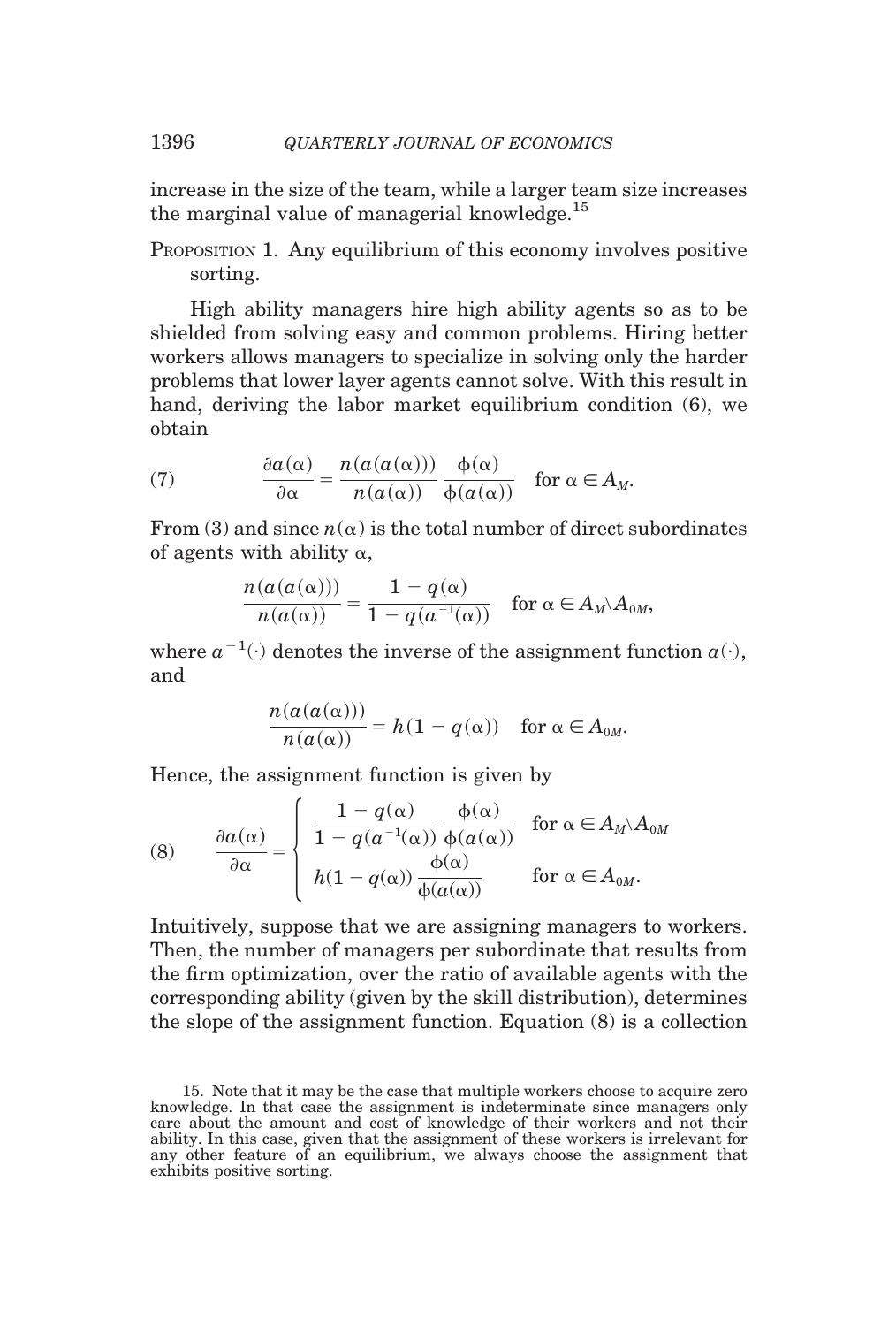

of ordinary differential equations that determine the functions  $a(\cdot)$  given some initial values. Assume for the moment that the equilibrium is formed by a collection of connected sets,  ${A<sub>l</sub>} = A<sub>lM</sub>$  $\cup$   $A_{lE}$  $\}_{l=0}^{L}$ , characterized by a set of real numbers,  $\{\alpha_{ll}^{*}, \alpha_{ll+1}^{*}\}_{l=0}^{L}$ with  $\alpha_{LL+1}^* = 1$ , such that  $A_{0M} = [0, \alpha_{00}^*], A_{lM} = [\alpha_{l-1l}^*, \alpha_{lll}^*],$  $A_{lE} = [\alpha^*_{ll}, \alpha^*_{ll+1}], \text{ and } A_{LE} = [\alpha^*_{LL}, 1]. \text{ That is, a threshold } \alpha^*_{ij}$ determines the boundary in the ability set between layer *i* and *j* when  $i \neq j$ , and between the set of managers and entrepreneurs when  $i = j$  (see Figure I). Different collections of sets may, in principle, be an equilibrium too, however, we prove below that the unique equilibrium of this economy has this form. Given this segmentation of skills into occupations, the boundary conditions that determine the assignment function are given, for  $l = 0, \ldots$ ,  $L - 1$ , by

$$
\begin{aligned} a(0) &= \alpha_{01}^*, \quad a(\alpha_{ll}^*) = \alpha_{l+1~l+2}^*, \\ a(\alpha_{ll+1}^*) &= \alpha_{l+1~l+2}^*, \quad a(\alpha_{L-1~L-1}^*) = 1. \end{aligned}
$$

Therefore, we have written the problem in a way that allows us to determine the equilibrium assignment function if we can determine the knowledge function  $q(\cdot)$  and the boundaries between the abilities of the different occupations of agents,  $\{\alpha_{ll}^*, \alpha_{ll+1}^*\}_{l=0}^L$ .

Figure I illustrates the way the assignment function matches individuals in a hierarchy. It presents an example where the economy has a maximum of three layers  $(L = 2)$  with entrepreneurs in layer 1 and 2 (i.e., the set of entrepreneurs is connected, as we show below). The arrows at the top of the line represent the assignment for the hierarchy that hires the worst workers in the economy, which are matched with the worst managers of layer 1, which in turn are matched with the worst entrepreneurs of layer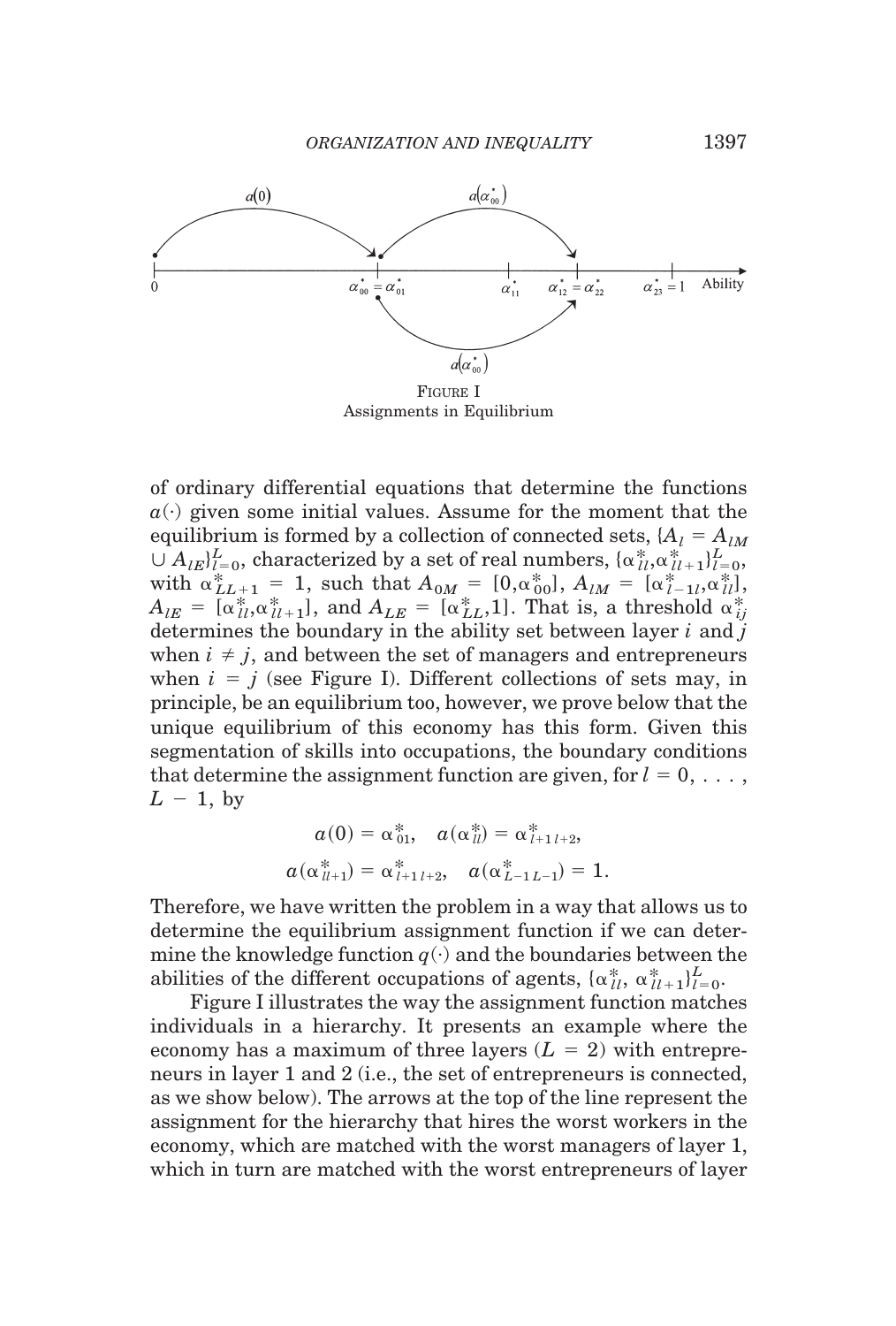2 (a hierarchy with three layers). The arrows below the line illustrate the assignment in the hierarchy that hires the best workers, which are matched with the best entrepreneurs of layer 1 (a hierarchy with two layers).

# *III.B. Wages and Knowledge*

We now turn to analyze the equilibrium wage schedule. The first characteristic of the wage function is that it is continuous with respect to ability, although in general not differentiable at every skill level. Continuity is the result of the agent's utility maximization problem and the labor market equilibrium condition. To see this, note that if the wage function is not continuous, the problem in (5) implies that a strictly positive mass of agents with heterogeneous skill will choose to work in a job that requires a particular skill level (a corner solution). This is, however, not consistent with the labor market equilibrium condition that requires these agents to work for managers with different skills (the assignment function is strictly monotone in  $A_M$ ). Continuity of  $w(\alpha)$  therefore follows for all  $\alpha$ , including the boundaries,  $\{\alpha_{ll}^*, \alpha_{ll+1}^*\}_{l=0}^L$ , between occupations.

The slope of the wage function is given, as we argued above, by (4), namely,

$$
w'(\alpha) = -c'(\alpha;t)z(q(\alpha)) = z(q(\alpha)) > 0,
$$

where the second equality follows from  $c'(\alpha;t) = -1 < 0$  and the inequality from  $z(·) > 0$ . Thus, since the wage function is continuous, it is increasing. In words, the marginal return to skill is the marginal value of agents' skill, which is given by the knowledge the agent acquires. This equation contains a lot of the intuition for what follows. More inequality will result in equilibrium whenever a technology change leads agents to learn more tasks, as then the difference between more and less skilled agents becomes more pronounced.

The wage function is also convex. To see this, note that for all  $\alpha$  where  $w(\cdot)$  is differentiable (all  $\alpha \in [0,1]$  except for the thresholds  $\{\alpha_{ll}^*, \alpha_{ll+1}^*\}_{l=0}^L$ ),

$$
w''(\alpha) = z'(q(\alpha))q'(\alpha).
$$

The first term is positive given that  $z'(\cdot) > 0$ . We still need to show that more skilled agents learn more, so  $q'(\alpha) > 0$ . In the proof of Proposition 1 we showed that this is in fact the case under our assumption that  $z''(.) > 0$ . Of course, the above argument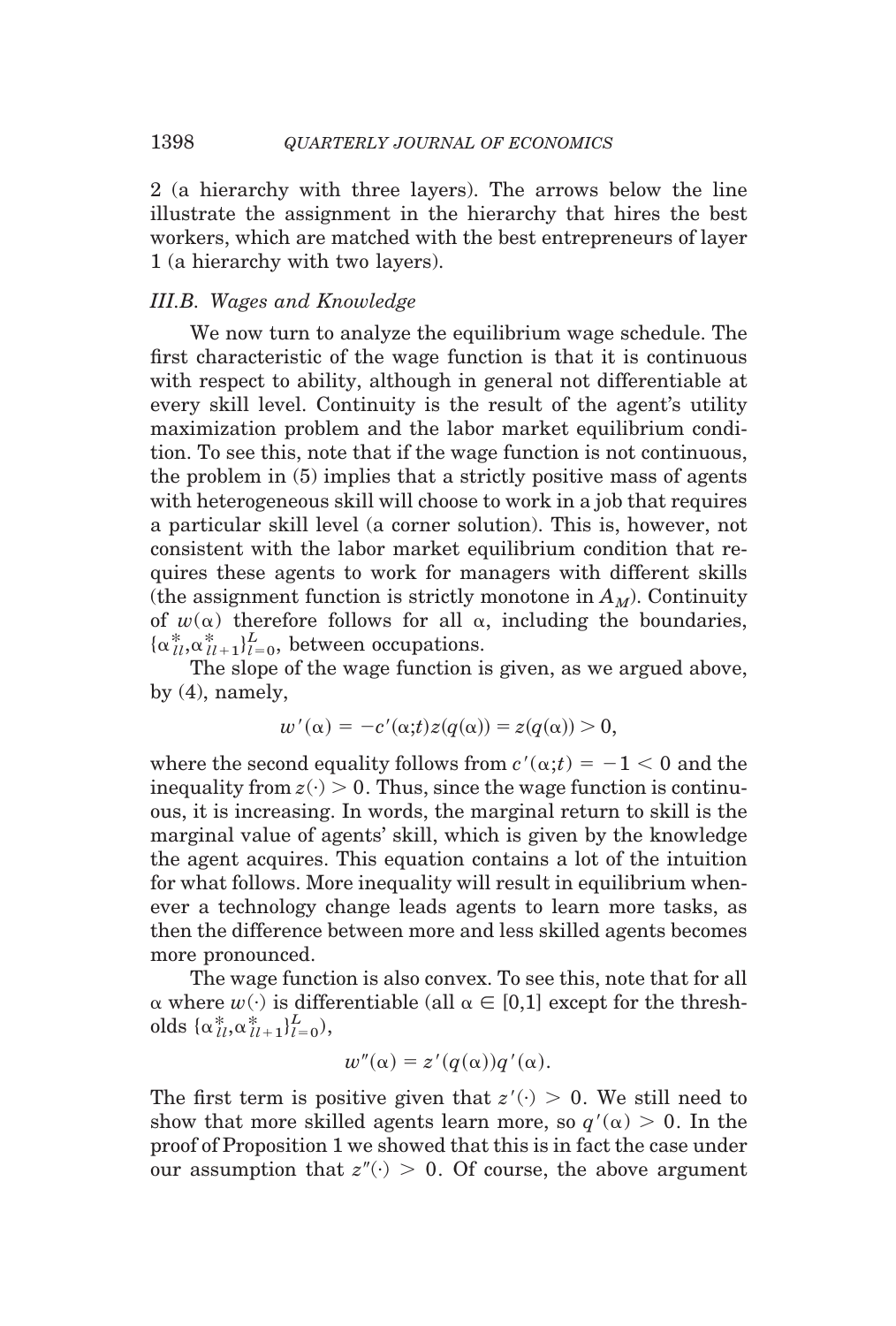only shows that the wage function is convex within occupations, given that the wage function is not differentiable at the thresholds (since  $q$  is not continuous at the thresholds). To show that it is globally convex, we need to show that at the thresholds between occupations the slope of the wage function increases, or the knowledge function increases (in general discretely). In the proof of Proposition 1 we show that this must be the case in order for the labor market clearing condition to be satisfied. Thus, in our setup wages compensate ability more than proportionally. We formalize this reasoning in the next proposition.

PROPOSITION 2. Any equilibrium wage function,  $w(\alpha) : [0,1] \rightarrow$  $\mathbb{R}_+$ , is increasing and convex. Furthermore, the knowledge function  $q(\alpha) : [0,1] \rightarrow [0,1]$  is increasing.

It is illustrative to compare the equilibrium wage schedule, and the underlying knowledge acquisition, with the one that would result in equilibrium absent organization—that is, when all agents are self-employed (e.g.,  $h \geq 1$ ). The following proposition shows that organization reduces the knowledge of production workers and increases the knowledge of high level problem solvers. Production workers acquire less knowledge than they would absent organization, since they substitute learning for asking. As a consequence, the marginal return to worker skill is lower than with self-employment. For the highest level problem solvers, the marginal value of their knowledge is higher than in self-employment, since they can spread such knowledge over a larger team.

PROPOSITION 3. Relative to an economy without organization, organization increases the knowledge of entrepreneurs and decreases the knowledge of production workers. As a result, organization decreases the marginal value of worker skill and increases the marginal value of the entrepreneur's skill.

For those agents in between the top and the bottom, there are two effects—they can ask for help, which reduces the value of knowledge, and they can answer questions, which increases it. The proposition above thus shows that organization accentuates ability differentials among the best and worse individuals.

## *III.C. Occupational Stratification*

In equilibrium, occupations are stratified by ability. The lowest skilled agents are workers, the next set of agents are managers of layer 1, then entrepreneurs of layer 1, and so on for other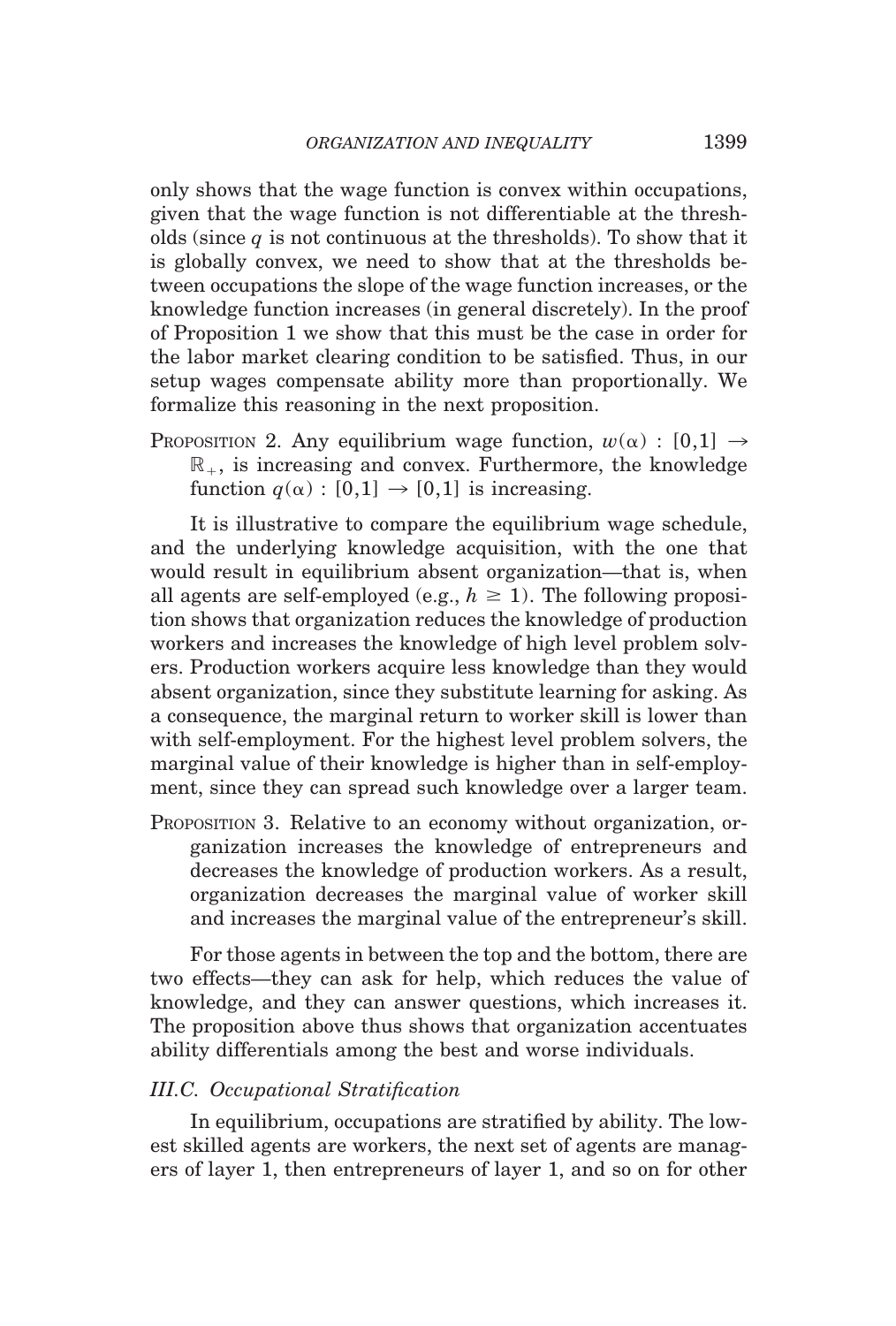layers. That is, agents in the economy are segmented by cognitive skill.

As shown formally in Appendix 1, one can interpret the wage function as formed by the value of solving problems plus a set of fees for transferring problems to higher layers. Agents that are not at the top of a hierarchy obtain positive fees for passing problems. That is, managers, in effect, pay subordinates to pass problems to them. Agents at the top of hierarchies would obtain a nonpositive fee to further transfer the problems that they cannot solve, and thus they do not transfer problems in equilibrium. Since the fees for passing problems must be decreasing in *q* (agents with higher *q* have tried to solve them and failed), this implies that the set of entrepreneurs has to be a connected set. Hence the economy can only sustain firms with two different but adjacent number of layers,  $\bar{L} = \{L - 1, L\}.$ 

The occupational stratification by ability is also present among different layers of managers and managers and workers. In particular, the worse agents will be workers, and better agents will be managers of higher layers, and the higher the ability the weakly higher the layer. The result is again the outcome of  $q(\alpha)$ being increasing in  $\alpha$  and the fact that it is never optimal for a firm to hire subordinates of a manager with more or the same knowledge than the manager.

PROPOSITION 4. Any equilibrium allocation with a maximum number of  $L \geq 0$  layers is characterized by a set of thresholds,  ${\alpha_{il}^*, \alpha_{ll+1}^*}_{l=0}^L$ , such that  $\alpha_{ii} \leq \alpha_{ij} \leq \alpha_{jj}$ , for  $i < j$ ,  $\alpha_{LL+1}^*$ 1,  $[\alpha_{L-1}^*L_{-1}, 1]$  are entrepreneurs of layers  $L-1$  and  $L$ ,  $\lbrack \alpha_{00}^*, \alpha_{L-1L-1}^* \rbrack$  are managers of layers 1 to  $L-1$ , and  $[0, \alpha_{00}^*]$  are workers. Hence,  $\alpha_{ll}^* = \alpha_{ll+1}^*$  for all  $l = 0, \ldots$ ,  $L - 2$ , and  $\alpha_{L-1L}^* = \alpha_{LL}^*$ .

Note that this "stratification" result holds independently of the skill distribution. This is in contrast with the general class of production functions with complementarities and asymmetric skill sensitivity, where whether such strong stratification of occupations by skill takes place depends on the distribution of skill in the population, as Kremer and Maskin [1997] and Legros and Newman [2002] show. Intuitively, for the production technology we study, if it does not pay for an agent to pass problems, it does not pay for more able agents to pass even harder problems. Conversely, if an agent is worth helping, because the problems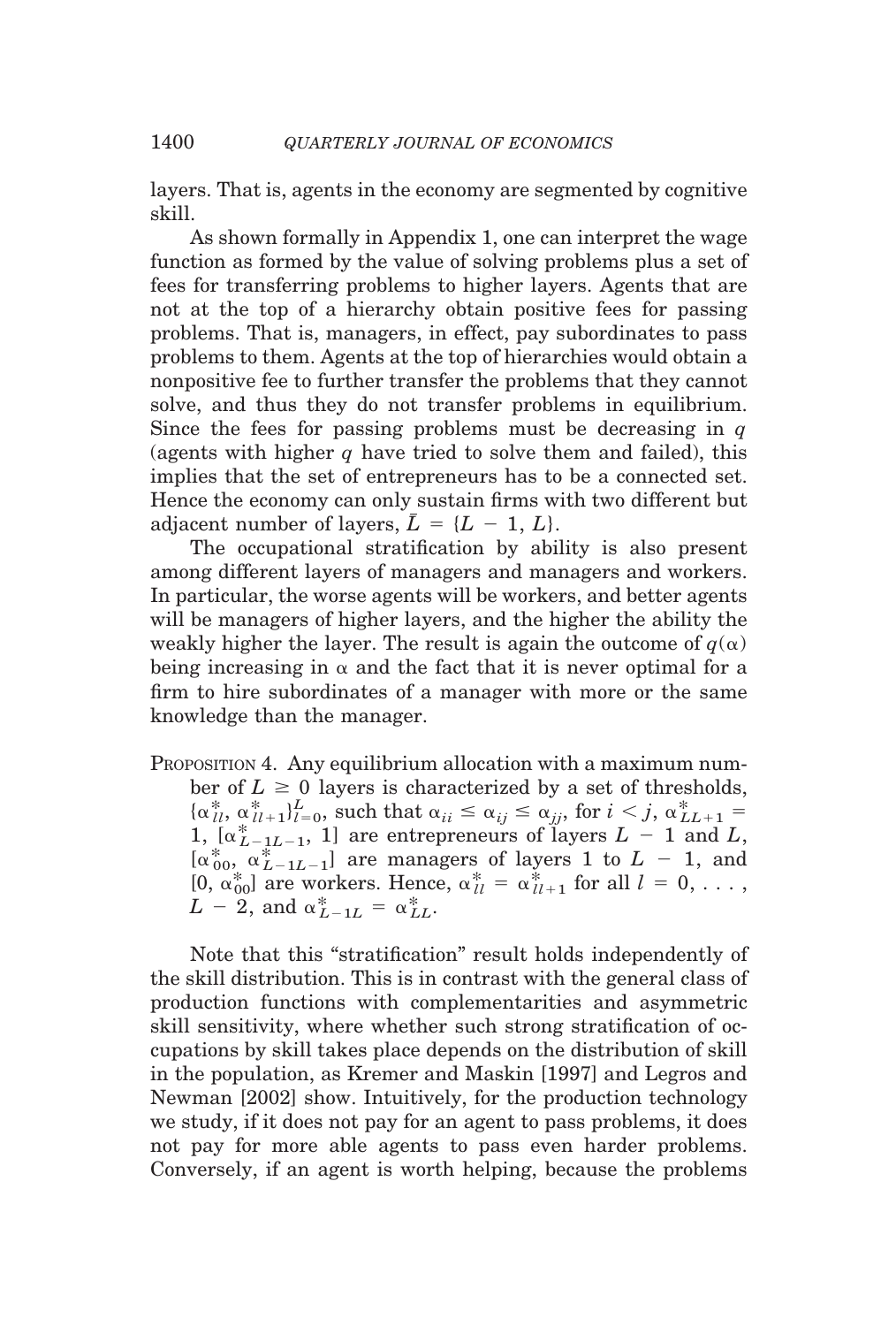she cannot solve are sufficiently valuable, then all agents who are less knowledgeable than she are also worth helping.

## *III.D. Existence, Uniqueness, and Optimality*

An equilibrium of this economy exists and is unique. Before we present this result, it is useful to outline the algorithm to find the equilibrium in this economy. An equilibrium can be constructed as follows:

- 1. Set  $L = 1$ , and fix  $0 < \alpha_{00}^1 < \alpha_{01}^1 < 1$  and  $w(0)$ .
- 2. We can calculate  $w(\alpha)$  for all  $\alpha \in [0,1]$  using equation (4) and  $w(0)$ .
- 3. Find  $\alpha_{00}^*$  such that

$$
\alpha_{00}^* = \min \left[ \left\{ \alpha : \lim_{\alpha \uparrow \alpha_{00}^1} w(\alpha) = \lim_{\alpha \downarrow \alpha_{00}^1} w(\alpha) \right\}, \alpha_{01} \right].
$$

4. Let the supply of workers accumulated in the interval  $[0, \alpha_{00}^*]$  be denoted by  $S_0$ , so

$$
S_0(w(0)) = \int_0^{\alpha_0^*} \phi(\alpha') d\alpha',
$$

and the demand for workers accumulated in  $[\alpha_{01}^1,1]$  be denoted by  $D_0$ , so

$$
D_0(w(0)) = \int_{\alpha_0^*}^{\alpha_{12}^1} \frac{n(\alpha')}{n(a(\alpha'))} \phi(\alpha') d\alpha'.
$$

Note that, since we are using (7) to calculate assignments, condition (6) is satisfied in the interior of these intervals. Find  $w(0)$  such that  $S_0(w(0)) = D_0(w(0))$ .

5. Find  $\alpha_{01}^*$  such that

$$
\alpha_{01}^*=\min\Biggl[\biggl\{\alpha: \lim_{\alpha\uparrow\alpha_{01}^*}w(\alpha)=\lim_{\alpha\downarrow\alpha_{01}^*}w(\alpha)\biggr\},\,1\Biggl].
$$

6. If  $0 < \alpha_{00}^* < \alpha_{01}^* < 1$ , we have found an equilibrium with  $L = 1$  layers. If  $\alpha_{01}^* = 1$  and so  $\alpha_{00}^* = 0$ , we found an equilibrium and the equilibrium number of layers is *L* 0. If  $\alpha_{00}^* = \alpha_{01}^*$ , then the equilibrium number of layers *L* is larger than 1. Go to step 1, and repeat the algorithm with  $L = 2$ .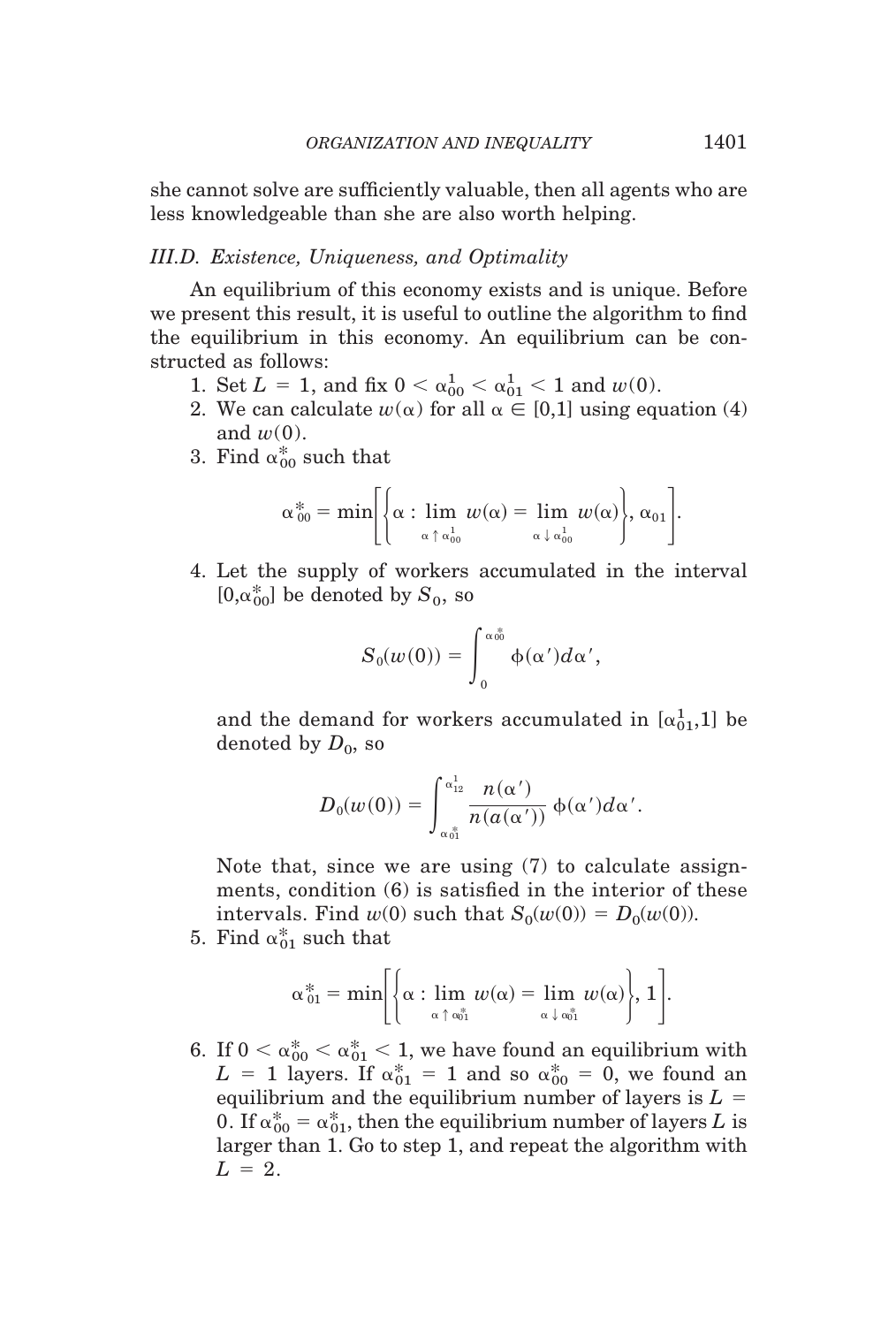

Figure II presents a diagram of an equilibrium wage function with the different thresholds and the conditions that have to be met in equilibrium. At the boundaries  $(0, \alpha_{00}^*, \alpha_{01}^*, \alpha_{11}^*, \ldots,$  $\alpha^*_{LL}$ ,1) the wage function is not differentiable since the amount of knowledge acquired changes discontinuously. In the example illustrated in the figure, the economy has a maximum of three layers  $\{0,1,L = 2\}$ , and so there are no entrepreneurs of layer 0 and no managers of layer 2 ( $\alpha_{00}^* = \alpha_{01}^*, \alpha_{L-1L}^* = \alpha_{LL}^*$ , and so  $\bar{L}$  $= \{1,2\}$ ). Note that the set of workers  $[0, \alpha_{00}^*]$  can be divided in two,  $[0, a^{-1}(\alpha_{11}^*)]$  and  $[a^{-1}(\alpha_{11}^*), \alpha_{00}^* = a^{-1}(\alpha_{12}^*)]$ . The first set includes all the workers working for managers of layer 1 (which in turn work for entrepreneurs of layer 2), the second includes the set of worker that work for entrepreneurs of layer 1.

The next proposition shows that there exists a unique equilibrium. The proof is constructive, and so it develops in detail the algorithm described above.16

<sup>16.</sup> As noted in the proof of Proposition 1 it may be the case that multiple workers decide to acquire zero knowledge. In that case the equilibrium allocation is unique up to the choice of the assignment of these workers to managers.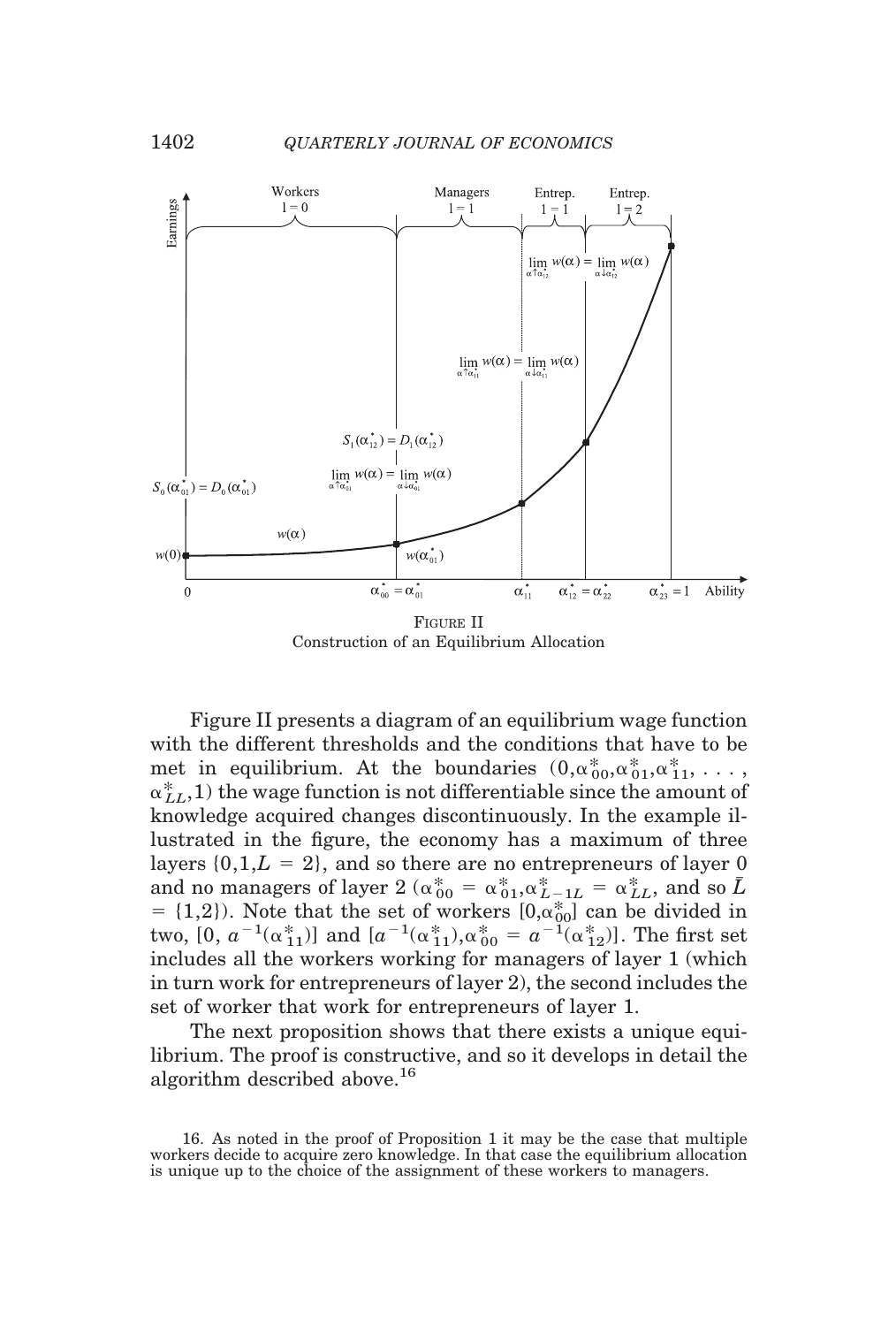PROPOSITION 5. There exists a unique equilibrium allocation.

So far, we have studied the model without reference to the efficiency properties of the equilibrium allocation. The equilibrium allocation is efficient. The total time endowment of agents is used in production, and the problems that are not eventually solved would be more costly to solve than the benefits that agents may derive from solving them. Moreover, even though the technology exhibits complementarity between worker skills, all the interactions between agents are priced either through wages within hierarchies or in the market with problem prices. Hence, the First Welfare Theorem applies and the equilibrium allocation is Pareto optimal. In the proof of the next proposition, we set up the social planner problem and show that it is solved by the equilibrium allocation.

PROPOSITION 6. The equilibrium allocation is Pareto optimal.

# IV. EFFECT OF IT ON WAGES AND ORGANIZATION

The effect of IT on equilibrium wages and organization cannot be proved analytically unless we eliminate some of the equilibrium forces in our theory. The difficulty lies in that the wage function, task allocation, matching, and the number of layers are all determined jointly in equilibrium. In Garicano and Rossi-Hansberg [2004] we develop an example with two layers, uniform distributions of ability and problems and, importantly, without knowledge acquisition, where we can prove the effect of communication technology on wages. Here, we illustrate all the qualitative predictions of the full theory (with knowledge acquisition and endogenous number of layers) and advance the characterization of an equilibrium allocation by calculating the equilibrium for some concrete examples. We will use these examples to explain the general equilibrium effects of both types of technological changes in our theory.

We study examples with an exponential density of problems,  $f(z) = \lambda e^{-\lambda z}$  and a uniform distribution of worker talent,  $\alpha \sim$  $U[0,1]$ . Moreover, we let  $\lambda = 2$  in all exercises. Figure III presents the knowledge and wage functions for six examples. The graphs show the equilibrium wage and knowledge of all agents for different parameter values. Panels A and B present the earnings and knowledge function for  $h = 0.98$  (recall that  $h < 1$ ), and  $t =$ 1.9 and 1.1, respectively. Panels C and D presents the same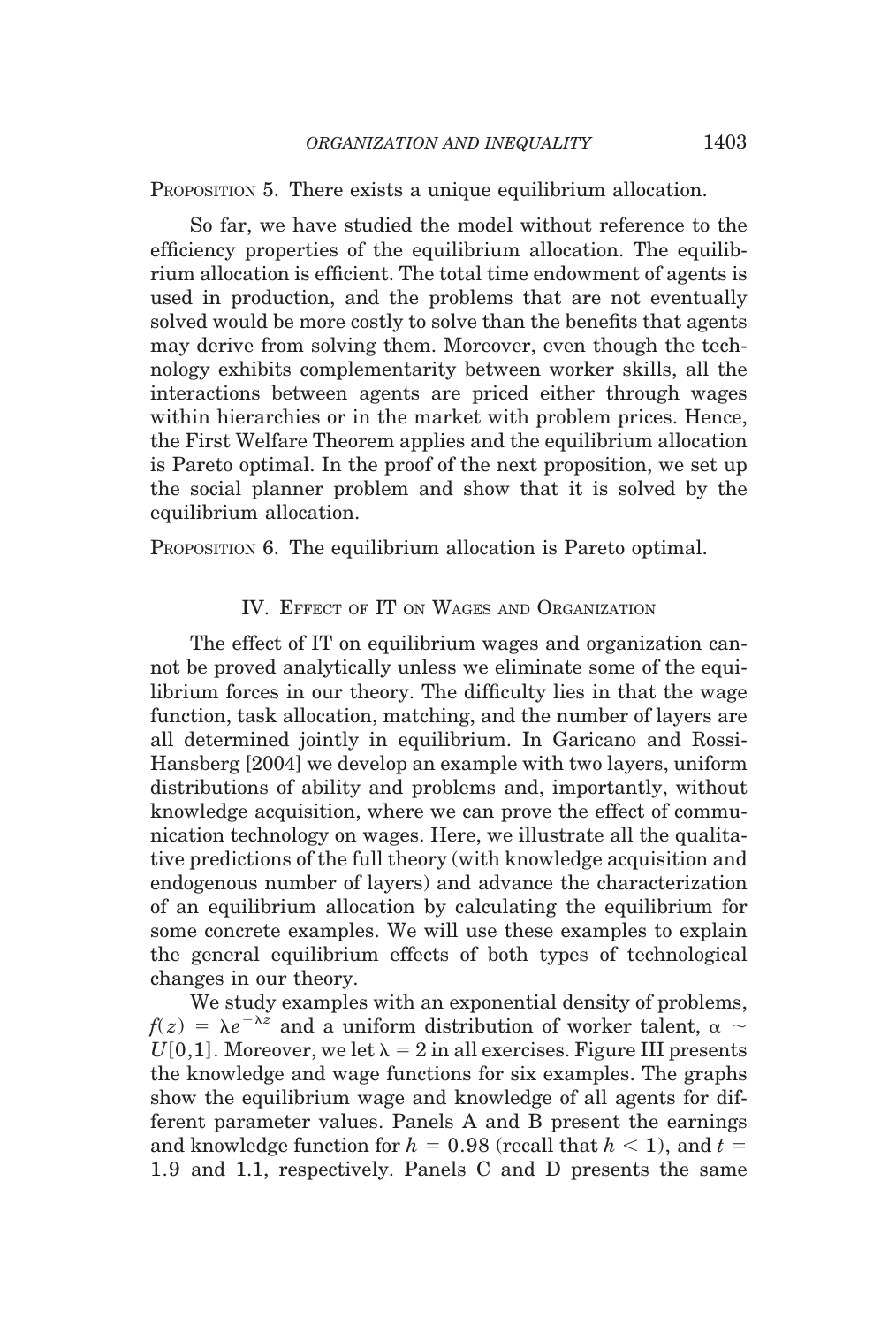

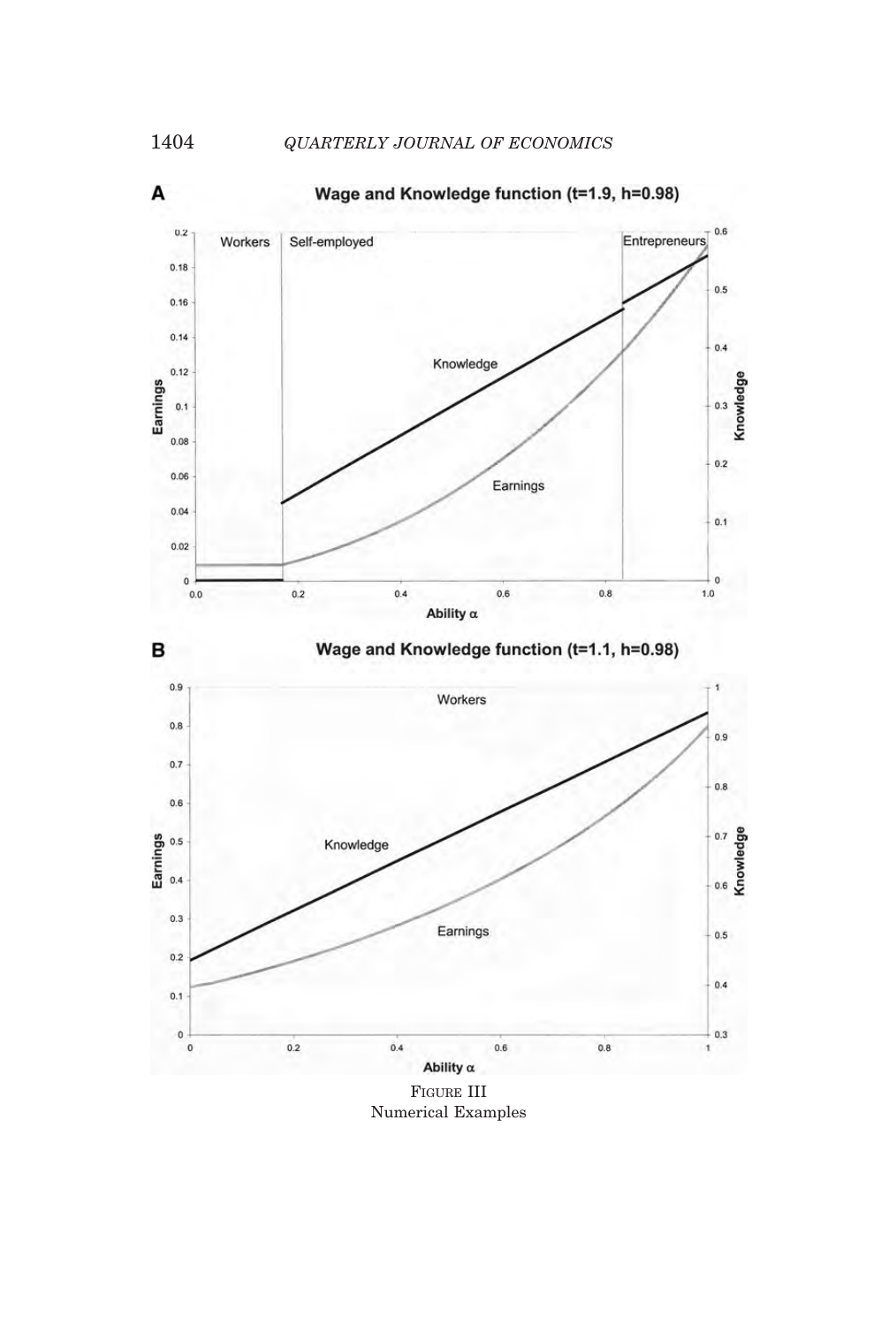

Wage and Knowledge function (t=1.1, h=0.8)



Numerical Examples (continued)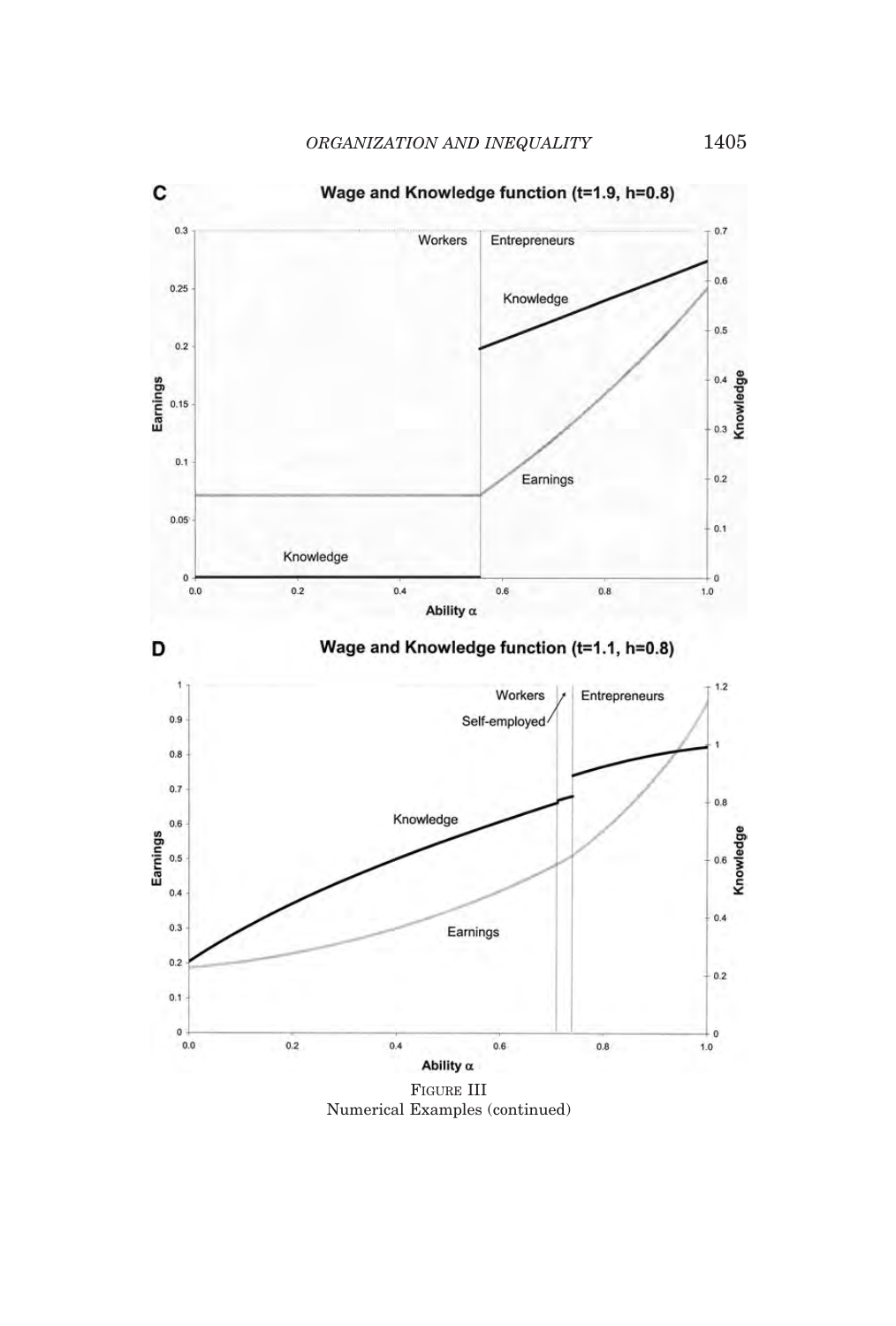

Numerical Examples (continued)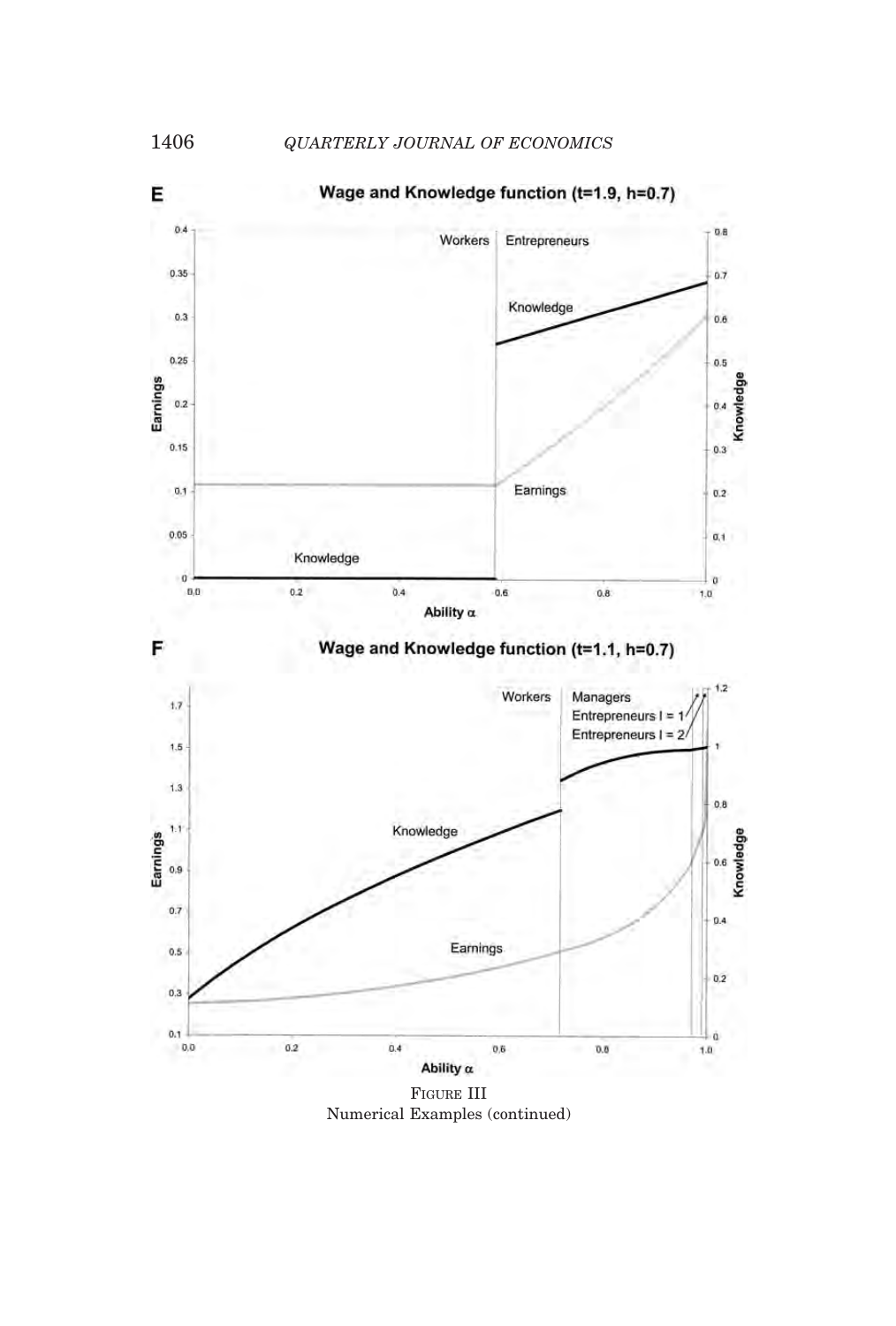graphs when we lower the value of *h* to 0.8 for the same values of *t*, and panels E and F when we lower *h* further to  $h = 0.7$ . The parameter values have been chosen to maximize visibility. Note that when  $t = 1.9$ , workers do not acquire knowledge since it is cheaper to ask about all problems than to learn. Therefore, in this case all workers earn the same in equilibrium.

There are several features of the equilibrium we have described above that are apparent in all the simulations presented. Wages are increasing and convex, higher ability agents learn more, there is positive sorting, and the set of entrepreneurs is connected. All of these are general results in our model and so should be present in all examples. We now turn to the description of the effect of changes in communication and information technology.

# *IV.A. Reduction in Communication Cost*

*Organization:* A reduction in communication cost (*h*) increases the value of organization—the cost of asking others for help decreases relative to the cost of acquiring knowledge. As a result, as we move in Figure III from the highest possible cost of communication to the lowest, the number of layers of management increases and the proportion of workers who are self-employed decreases. The panels present two cases. In panels A, C, and E, the cost of acquiring knowledge is high (high *t*), so production workers acquire no knowledge and always ask higher level agents for help; in panels B, D, and F (low *t*), the organizational pattern is similar, but workers always acquire some knowledge.

*Knowledge:* Increasing reliance on organization implies that the maximum knowledge acquired by production workers decreases with *h* (Proposition 3)—they ask more questions and use their own knowledge less. In contrast, the knowledge acquired by entrepreneurs increases—as communication costs go down, spans of control increase, and managers leverage more of their knowledge, raising the marginal value of learning. Overall, lower communication costs imply more centralization—more problems are solved at the top of the hierarchy relative to the bottom.

*Inequality:* Lower communication costs serve as an equalizer within production workers. Since workers acquire less knowledge the differences in skill translate (by (4)) in smaller differences in wages. On the other hand, inequality between layers and within entrepreneurs increases. Since entrepreneurs and managers ac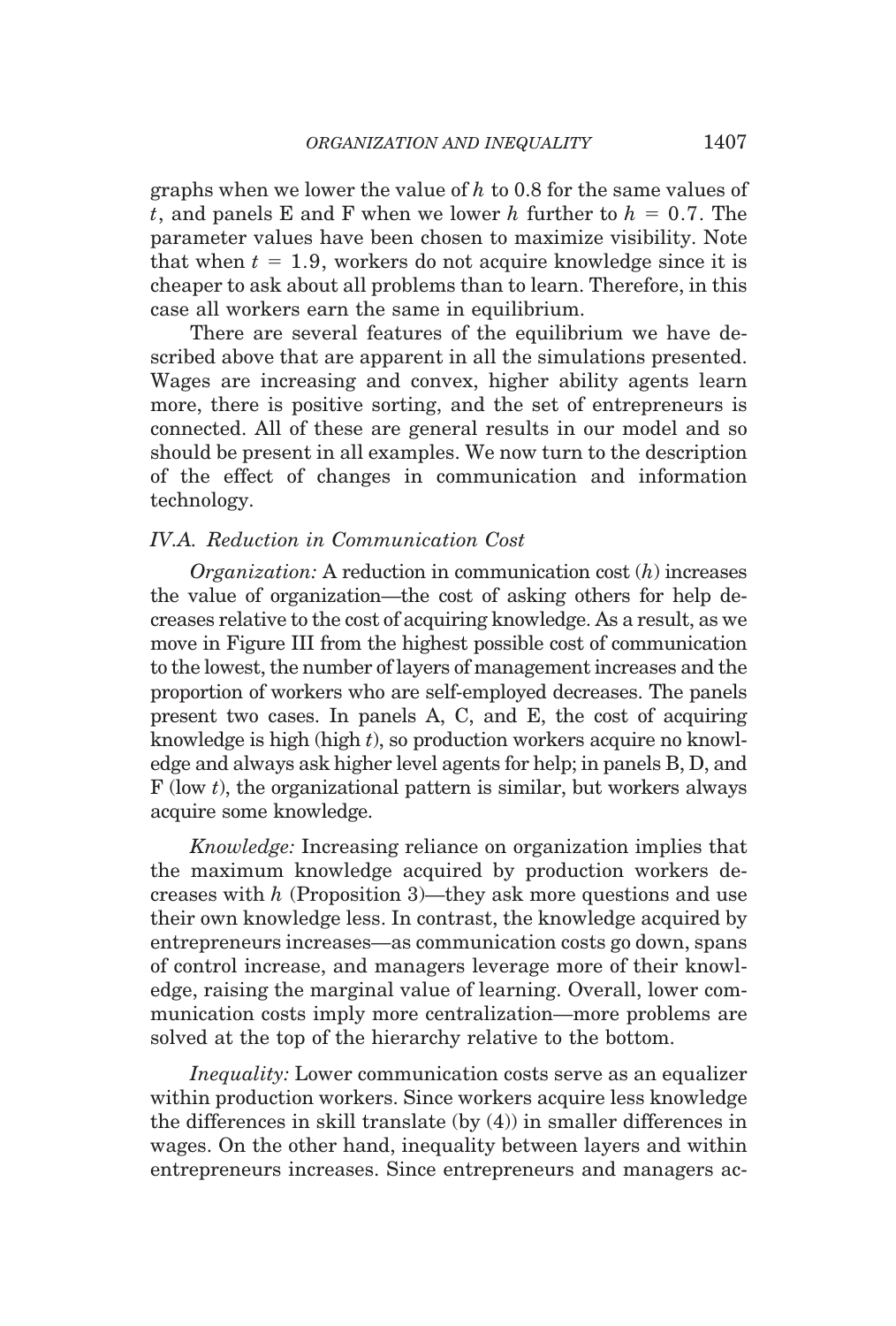quire more knowledge, differences in skill among them translate into larger differences in wages— organization amplifies differences in skill among them. These two effects are specially clear for the case of  $t = 1.1$ .<sup>17</sup> Hence, decreases in *h* reduce within worker wage inequality and increase within manager wage inequality. Looking at overall wage inequality, the first effect dominates for high levels of *h* and the second for low levels—total wage inequality, measured by the standard deviation of wages, first decreases and then increases as we decrease *h*. Note that the wage of the lowest ability agent increases as communication costs fall, since the higher span of control results in higher demand for workers.

## *IV.B. Reduction in the Cost of Acquiring Knowledge*

*Organization:* A reduction in the cost of learning to solve problems makes learning less costly relative to communication, and thus makes organization less attractive relative to self-employment. As a result, the proportion of self-employed agents goes up, as we move panels from A to B, C to D, and E to F in Figure III. If communication costs are high, these changes also imply an increase in spans of control and a decrease in the number of layers as agents learn more and rely less on communication.

*Knowledge:* Both workers and managers acquire more knowledge since learning costs are lower. Thus, the "knowledge-intensity" of production jobs increases, and a larger proportion of problems get solved at lower hierarchical levels—decentralization increases.

*Inequality:* As shown in Figure III, the general equilibrium impact of this technological change is a substantial increase in wage inequality within groups. More knowledge acquired means larger wage differentials (by (4)). The increase in knowledge acquired is higher at higher levels of the hierarchy, given the increase in leverage allowed by more knowledgeable workers, and thus wage inequality increases more at the top. As a result, overall wage inequality increases for all three levels of communication costs.

<sup>17.</sup> For  $t = 1.9$ , workers do not learn, so there is no within group wage inequality. In fact, the decrease in worker wage inequality, combined with the increase in manager/entrepreneur wage inequality may result in middle skilled agents earning less after the improvement in communication costs. This is the case in Figure III when  $t = 1.1$  and communication costs go from 0.8 to 0.7. The example shows how there may be some losers as technology improves!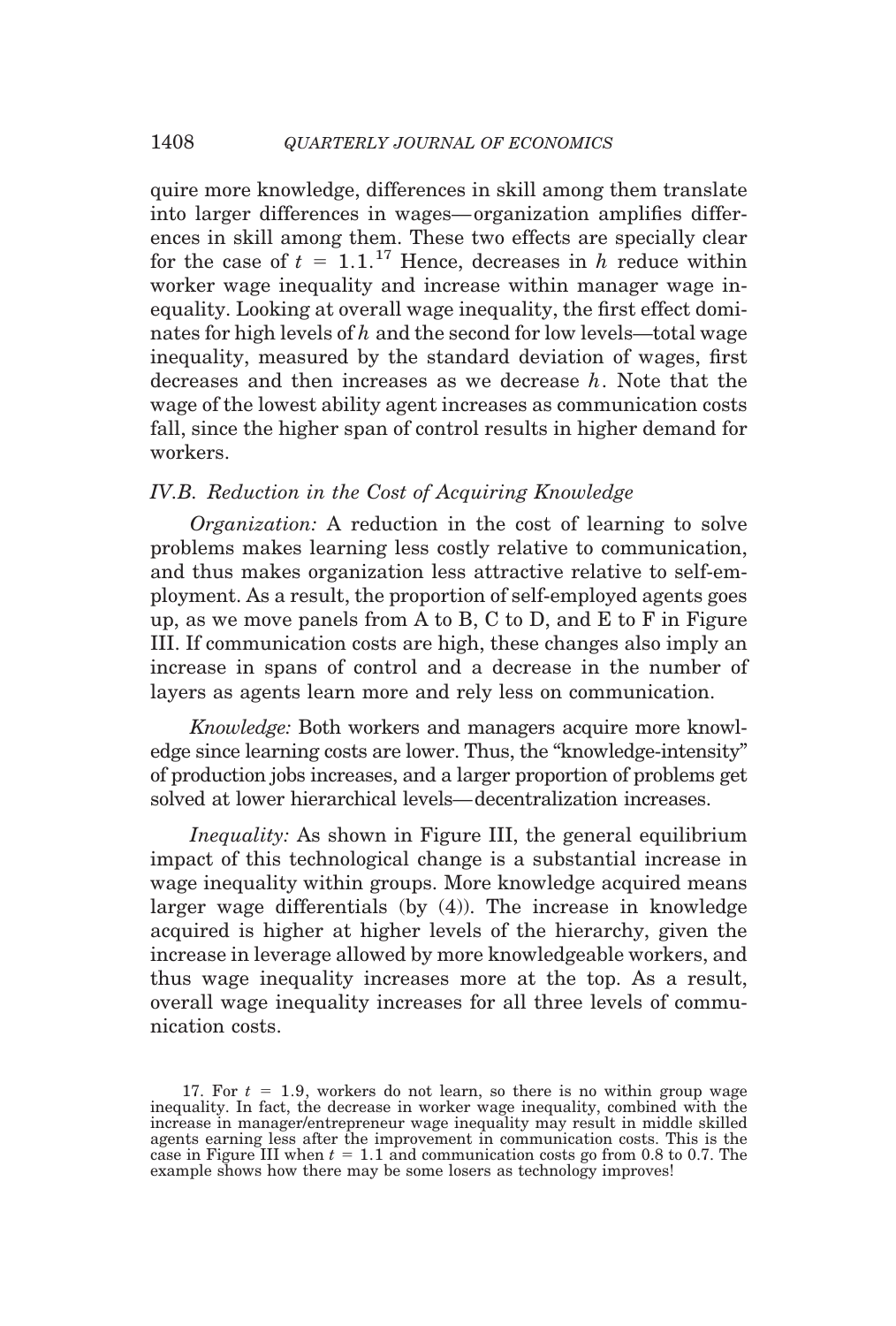Overall, one of the interesting features of the model is the effect on wages of increases in managerial span. If a firm has many layers so that the highest layer entrepreneur manages a firm with a large number of workers, she can leverage her knowledge immensely, which results in very high earnings. This effect can be appreciated in the numerical exercise for  $h = 0.7$  and  $t =$ 1.1 where we assume the best information and communication technology. The result is an economy with three layers. There are very few entrepreneurs of layer 3. As can be observed in Figure III panel F, these entrepreneurs earn much more than the managers or entrepreneurs of layer 2; however, they do not know how to solve a much larger proportion of problems (although they do know much more, higher  $z(q)$ ).<sup>18</sup>

## V. U. S. EMPIRICAL PATTERNS

The last 30 years have been characterized by large reductions in the cost of accessing and communicating information. First, since the late 1960s, we have observed large decreases in the cost of processing information, as observed, for example, in the steep decline of the price of a transistor (down by several orders of magnitude: Moore's law). Second, more recently, large reductions in communication costs, particularly due to the introduction and widespread adoption during the late 1990s of e-mail, cellular phones, and wireless technology. Our model suggests that these technological changes should lead to two different patterns in the evolution of wages and organization. A reduction in the cost of processing information  $(t)$ , such as the one resulting from Moore's law, leads to an increase in the knowledge-content of all jobs and an increase in decentralization (as more problems are solved by those closer to the production floor), a reduction in organization (as self-employment increases), and an increase in wage inequality within worker and manager categories. A reduction in the cost of communication (*h*), such as the one resulting from e-mail and cellular phones, should reduce the knowledge

<sup>18.</sup> The wage of agents with ability  $\alpha = 0$ , when  $t = 1.9$ , increases as we increase *h*. These workers cannot solve any problems, the increase in their wage reflects the fact that a higher fraction of problems is solved and so the expected value of production increases. Since layer 0 workers are necessary to produce, the increase in the expected value of production is reflected in their wage. In reality, it is not clear that the gains from a higher expected value of production are assigned to unskilled workers. This is why we focus the analysis on the structure, and not the level, of the earnings function.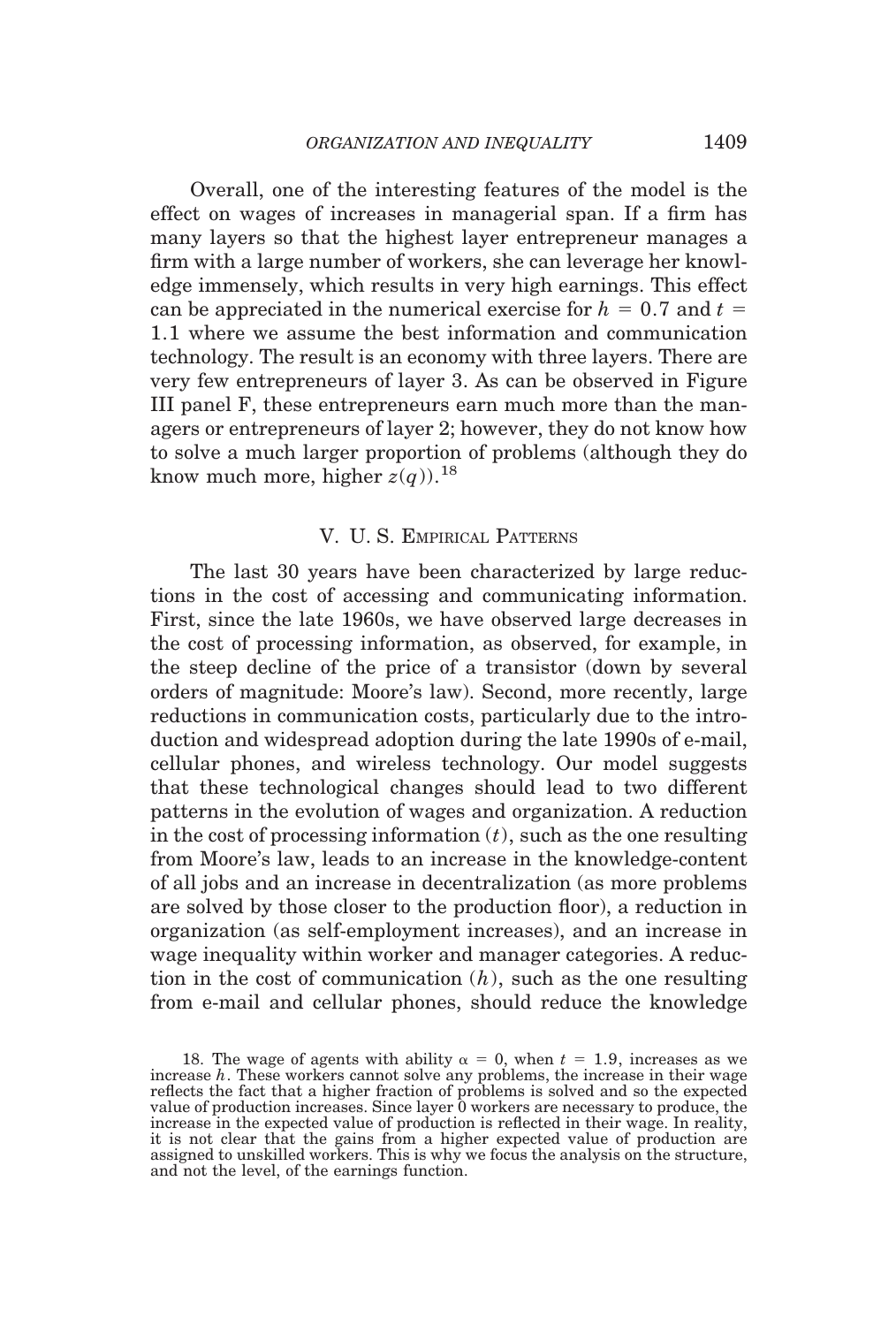content of production jobs. This in turn should decrease wage inequality among workers but, by increasing the importance of organization and the number of layers of management, increase inequality among managers and between managers and workers, as well as the size of hierarchies.

We do indeed observe two differentiated patterns of changes in the evolution of wage inequality in recent data. During the 1980s and early 1990s, there was a large increase in within occupation wage inequality, mostly due to an increase in the demand for skills, and which appears to be correlated with the increasing use of information technology.<sup>19</sup> Instead, since the second half of the 1990s, we observe a slow-down in the generalized increase in wage inequality (see Figure IV), which is replaced by two differentiated trends. While the inequality at the top as measured, for example, by the 90/50 wage gap, continues to grow, inequality at the bottom (as given by the 50/10 wage gap) has stopped growing or even declined [Murphy and Welch 2001]. A particularly striking version of this pattern of increased inequality at the top is observed in the CEO/worker wage gap, that has continued to increase substantially (see Figure V).

The existence of such differentiated patterns in the organization of work has not been documented. The empirical literature has only documented changes in the internal structure of hierarchies in the 1980s and early 1990s, which are consistent with the comparative statics that result from decreases in *t*: an increase in the autonomy and responsibility of workers, a reduction of the number of layers of management, and an increase in the managerial span of control. Again, these changes have been found to be associated with the use of

<sup>19.</sup> The paper by Katz and Murphy [1992] is the first to show that increases in inequality are consistent with skill biased technological change. Later, Autor, Katz, and Krueger [1998] and Dunne, Haltiwanger, and Troske [1997] have shown that the composition of the labor force within industry and establishments continues to shift toward the more educated workers and more skilled occupations, in spite of raises in returns to skills. Evidence that a similar pattern is seen in other countries is provided by Berman, Bound, and Machin [1998] (see also the survey in Hornstein, Krusell, and Violante 2005). Murnane, Willet, and Levy [1995] find a higher correlation between earnings and test scores for a more recent panel of graduates than for an earlier one. This finding is particularly clear for high test scores in math. It was Krueger [1993] who first documented a substantial premium associated with computer use, of up to half of the growth in the education premium since the eighties. This finding was confirmed later by Autor, Katz, and Krueger [1998]. Lehr and Lichtenberg [1999] have found that larger computer purchases and skill are complementary.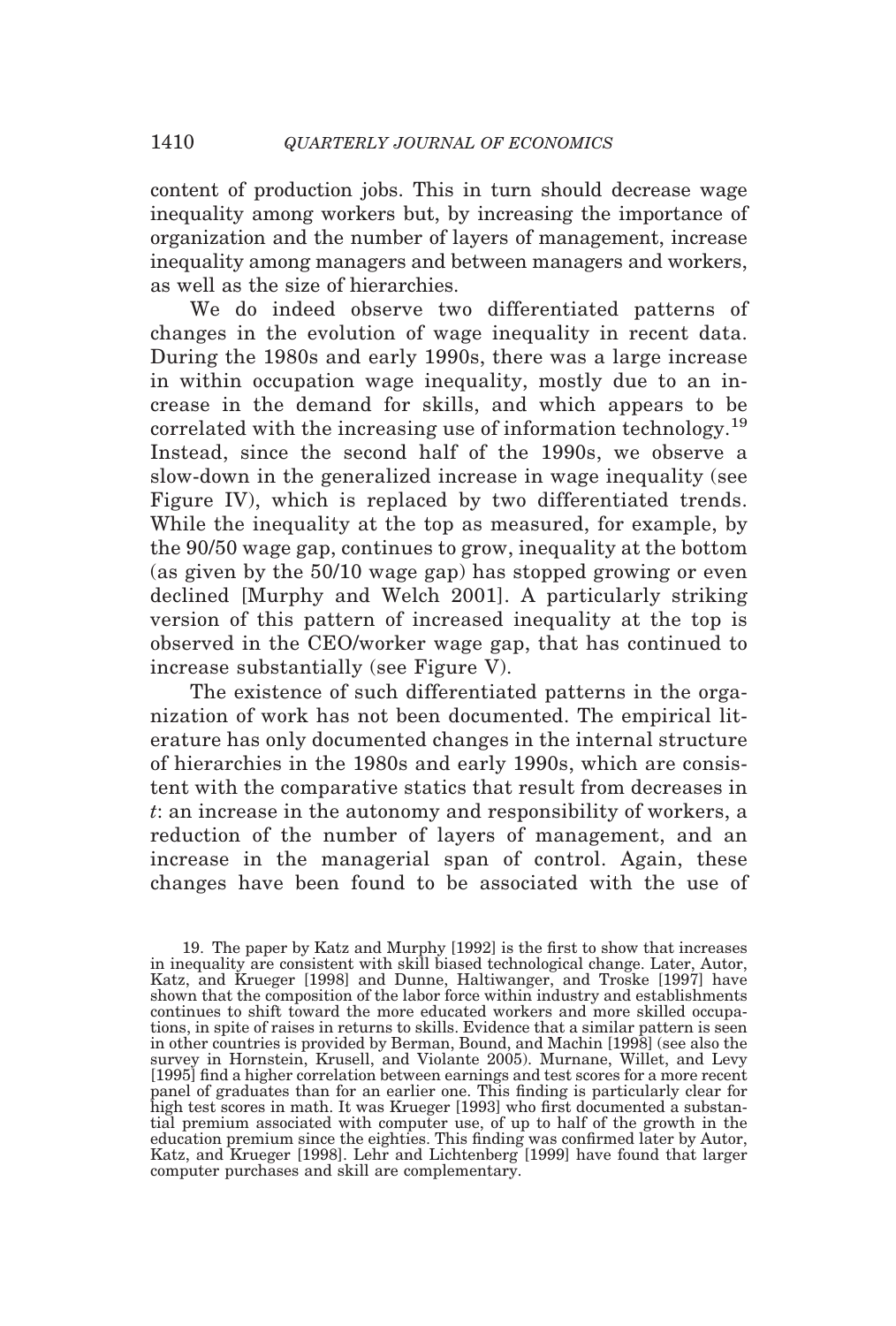

*Source:* Mean Log Firm Size: Compustat, SD of Log Hourly Wages: March CPS using the methodology in Card and DiNardo [2002].

information technology.<sup>20</sup> Our theory suggests that the impact of communication technology during the last years of the 1990s and early 2000s should lead organizations toward increasing centralization, an equalization of routine jobs, and a reduction of self-employment as hierarchies get larger through larger spans of control and more layers. There are no systematic studies of the reorganization of the workplace for these years to which we could contrast the predictions of our theory. Therefore, we offer them as guidance for future empirical work. However, Figure IV provides some support for the hypothesis that the trends in wage inequality are reflected in trends in organization. It presents the standard deviation of hourly

<sup>20.</sup> Bresnahan, Brynjolfsson, and Hitt [2002] find, using firm-level data, that greater use of computers is associated with the employment of more-educated workers, greater investments in training, broader job responsibilities for line workers, and more decentralized decision-making. Caroli and Reenen [2001] find evidence of organizational change complementary with increases in demand for skills. In particular, they find evidence of decentralization of authority and a widening of the range of tasks performed by workers. Rajan and Wulf [2003], in a recent paper, present evidence that from 1986 to 1995 firms have become flatter, with less layers of management and that managerial span of control has increased. The evidence from 1995 to 1999 is weaker but suggests, as in our theory, that the flattening stopped and managerial span kept increasing.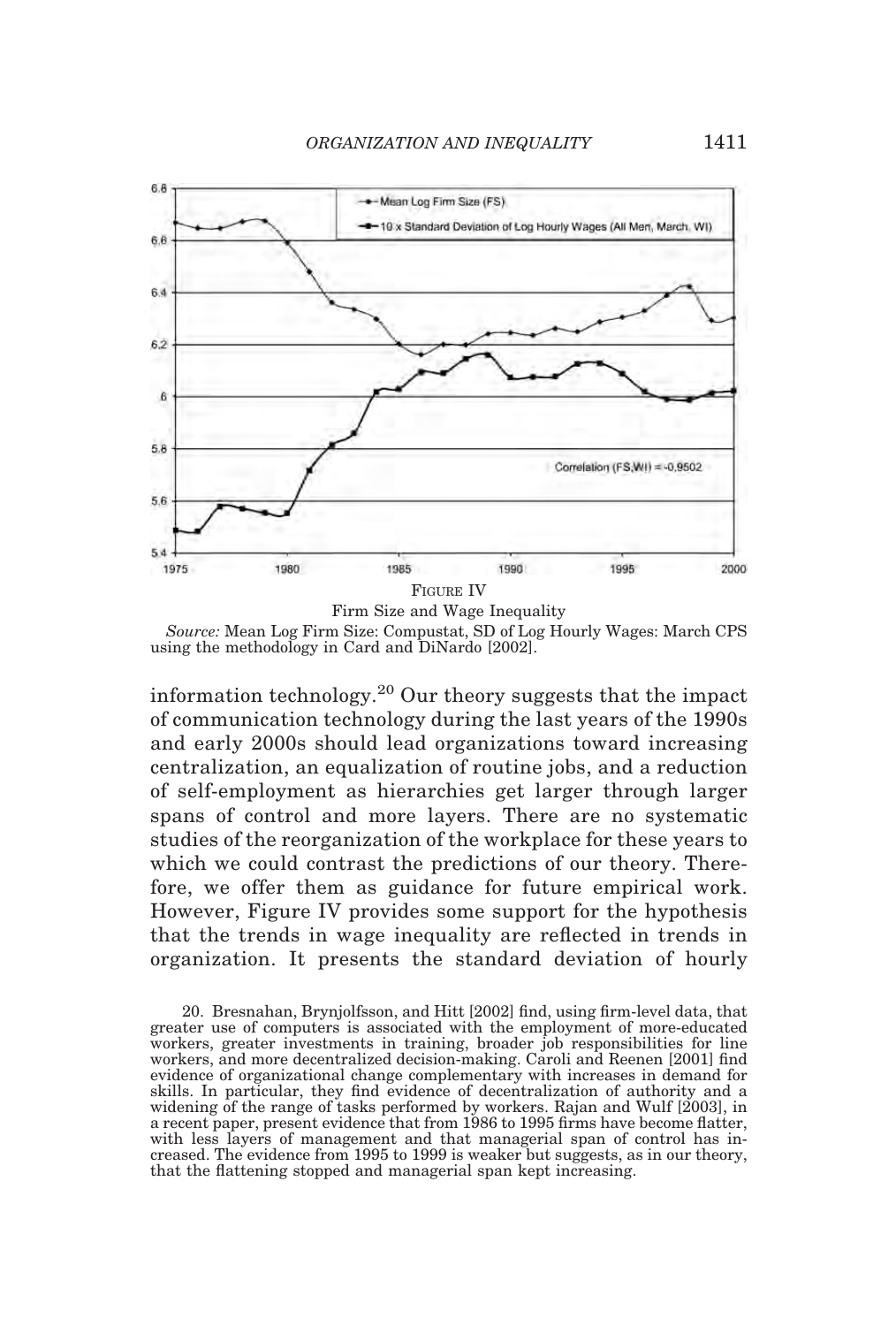

Worker-Manager Wage Inequality

*Source:* CEO sample is based on all CEOs included in the S&P 500, using data from Forbes and ExecuComp. CEO total pay includes cash pay, restricted stock, payouts from long-term pay programs, and the value of stock options granted using Execu-Comp's modified Black-Scholes approach. (Total pay prior to 1978 excludes option grants, while total pay between 1978 and 1991 is computed using the amounts realized from exercising stock options during the year, rather than grant-date values.) Worker pay represents 52 times the average weekly hours of production workers multiplied by the average hourly earnings, based on data from the Current Employment Statistics, Bureau of Labor Statistics. We thank Kevin Murphy for these data.

wages together with the mean log firm size from 1976 to 2000 in the United States. The correlation between the two series is  $-0.95<sup>21</sup>$  This remarkable negative correlation supports our view that there is a common source of variation driving changes in both of them. Our interpretation is that the underlying source of variation is the costs of acquiring and communicating information: improvements in the cost of accessing knowledge, mostly concentrated in the 1980s and early 1990s but present throughout the period, followed by improvements in communication technology in the late  $1990s.<sup>22</sup>$ 

21. The correlation of first differences is  $-0.48$ .

<sup>22.</sup> The data in Figure IV are on firms, and not on hierarchies; recall that only the boundary of the hierarchy, and not of the firm, is determined in our theory. As long as the determinants of the boundaries of the firm are not affected significantly by changes in information technology, changes in the size of hierarchies result in corresponding changes in the size of firms.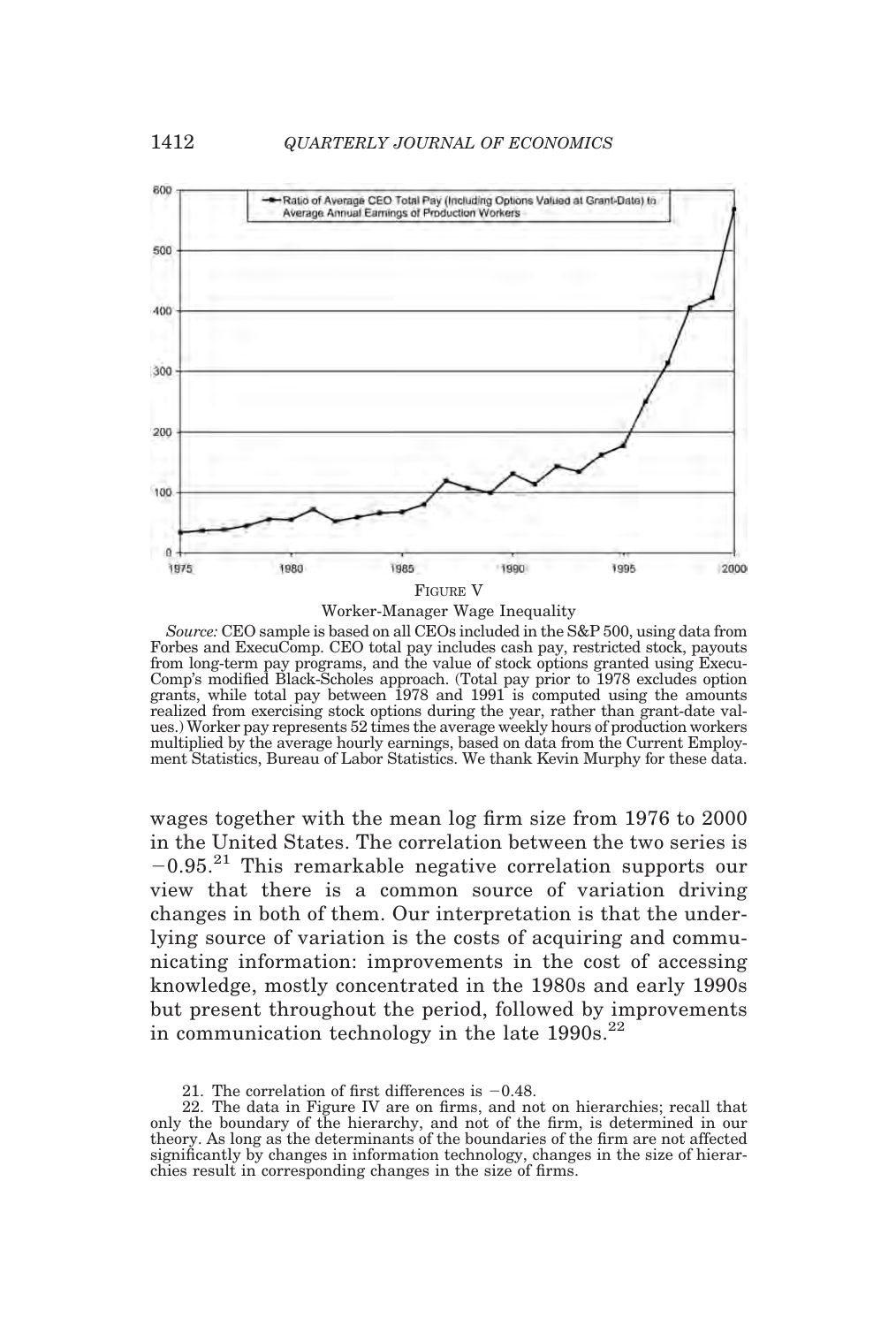#### VI. CONCLUSION

In this paper we have taken a step toward understanding how economic organization provides incentives for the acquisition and communication of knowledge by proposing an equilibrium theory of organization and earnings with agents of heterogeneous skill. The equilibrium obtained is formed by a universe of knowledge hierarchies competing for workers and managers that exhibits positive sorting, the stratification of agent skill into ranks, and the accentuation by organization of innate ability differentials between the best and worse agents. We show that to understand the determinants of wage inequality it is necessary to understand the internal structure of teams, and conversely, our analysis also shows that to understand changes in the organization of production it is necessary to incorporate hierarchies into an equilibrium framework.

The theory has some limitations that should be noted here and, hopefully, will lead to future work. First, our work focuses on heterogeneity and technological changes that take place within a single labor market. In fact, recent technological and institutional changes have allowed for the formation of cross-country teams. We have studied this problem in recent work [Antràs, Garicano, and Rossi-Hansberg 2006], and refer the reader there. Second, hierarchies do more than acquire and communicate knowledge. Future work embedding other models of hierarchy in an equilibrium framework is required in order to gauge the performance of different organizational theories.

#### APPENDIX 1

#### *A. Knowledge Transactions*

In this section we formulate the firm problem (2) in a convenient recursive form. The objective is to show that the decisionmaking process in the hierarchy can be decentralized by allowing intermediate managers to make decisions about the knowledge of their subordinates. This will allow us to understand knowledge transactions and the role of wage differences within the hierarchy. Wages in this economy allocate agents to teams and encourage them to perform a suitable role in the team. In this sense, we can think about wages as compensating members of the team not only for the problems that they actually solve, but also for passing problems to the upper layers.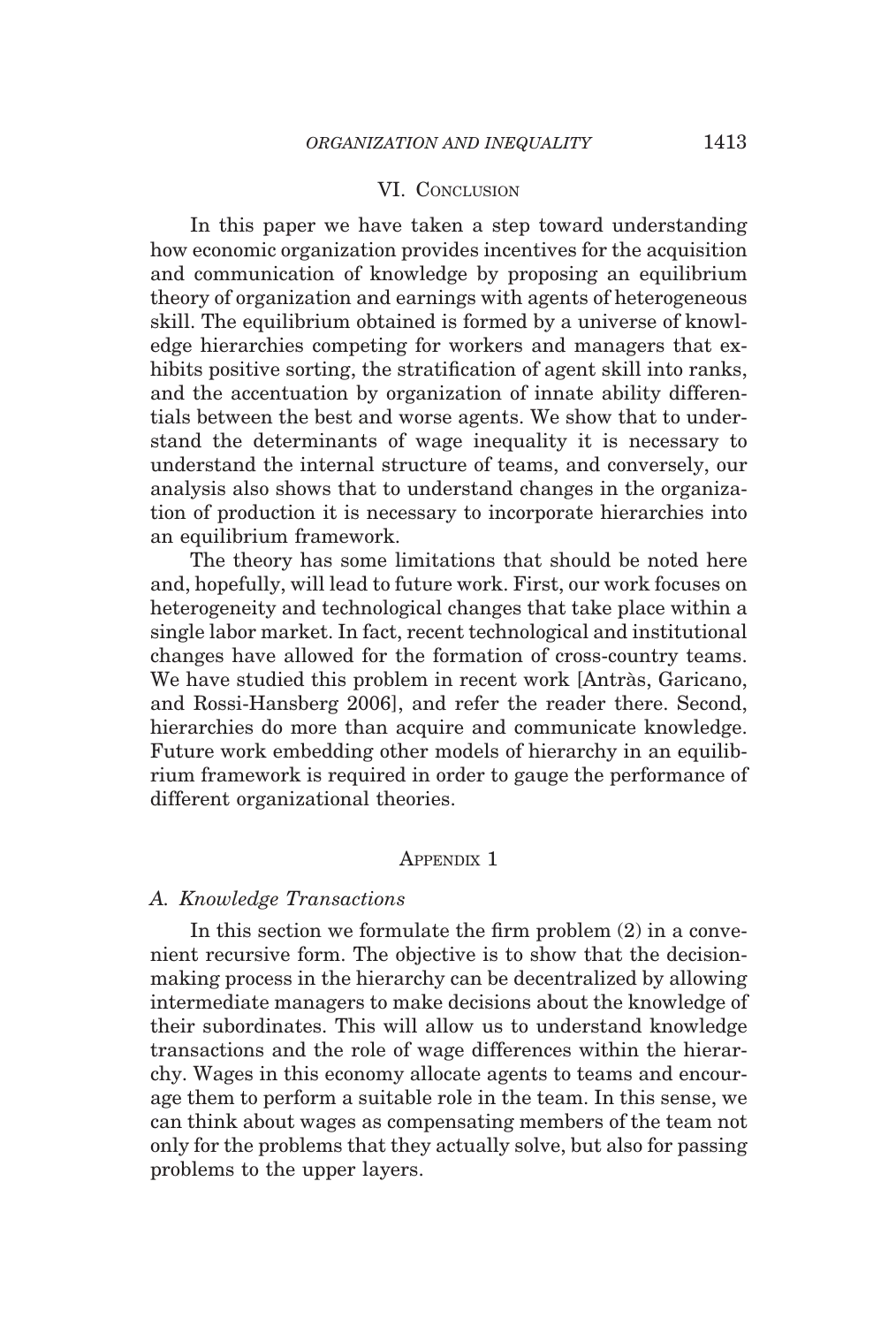First, note that the total fraction of problems solved by the hierarchy is the sum of the fraction of problems solved at each layer, namely,

$$
(9) \quad q_L = [q_L - q_{L-1}] + q_{L-1} = [q_L - q_{L-1}] \\
 \qquad \qquad + [q_{L-1} - q_{L-2}] + \cdots + [q_1 - q_0] + q_0.
$$

Hence, eliminating the maximization on  $\alpha$  from the notation (which imposes condition (4)), we can rewrite (2) as

(10) 
$$
\prod (L) = \max_{\{q_l, n_l\}_{l=0}^L} n_0
$$

$$
\left[ \sum_{l=0}^{L-1} \left[ (q_{l+1} - q_l) - \frac{n_{l+1}}{n_0} \left[ c(\alpha_{l+1}; t) z(q_{l+1}) + w(\alpha_{l+1}) \right] \right] + \left[ q_0 - (c(\alpha_0; t) z(q_0) + w(\alpha_0)) \right] \right].
$$

Second, note that by the constraints in (3),  $n_l/n_0 = h(1$  $q_{l-1}$ , and recall that  $n_0 = 1/[h(1 - q_{L-1})]$ . Hence, we can write the maximization problem as

$$
\begin{split}\n\prod (L) &= \max_{q_{L-1},q_L} \frac{1}{h(1-q_{L-1})} \{ (q_L - q_{L-1}) \\
&\quad - h(1-q_{L-1})(c(\alpha_L; t)z(q_L) + w(\alpha_L)) \\
&\quad + \max_{q_{L-2}} \{ [(q_{L-1} - q_{L-2}) \\
&\quad - h(1-q_{L-2})(c(\alpha_{L-1}; t)z(q_{L-1}) + w(\alpha_{L-1})) ] \\
&\quad + \max_{q_{L-3}} \{ [(q_{L-2} - q_{L-3}) \\
&\quad - h(1-q_{L-3})(c(\alpha_{L-2}; t)z(q_{L-2}) + w(\alpha_{L-2})) ] \\
&\quad \vdots \\
&\quad + \max_{q_0} \{ [(q_1 - q_0) - h(1-q_0)(c(\alpha_1; t)z(q_1) + w(\alpha_1))] \} \\
&\quad + [q_0 - (c(\alpha_0; t)z(q_0) + w(\alpha_0))] \} \cdots \} \},\n\end{split}
$$

which allows us to define, starting from the last term in the previous equation,

(11) 
$$
p(q_0, w) \equiv q_0 - (c(\alpha_0; t)z(q_0) + w(\alpha_0)),
$$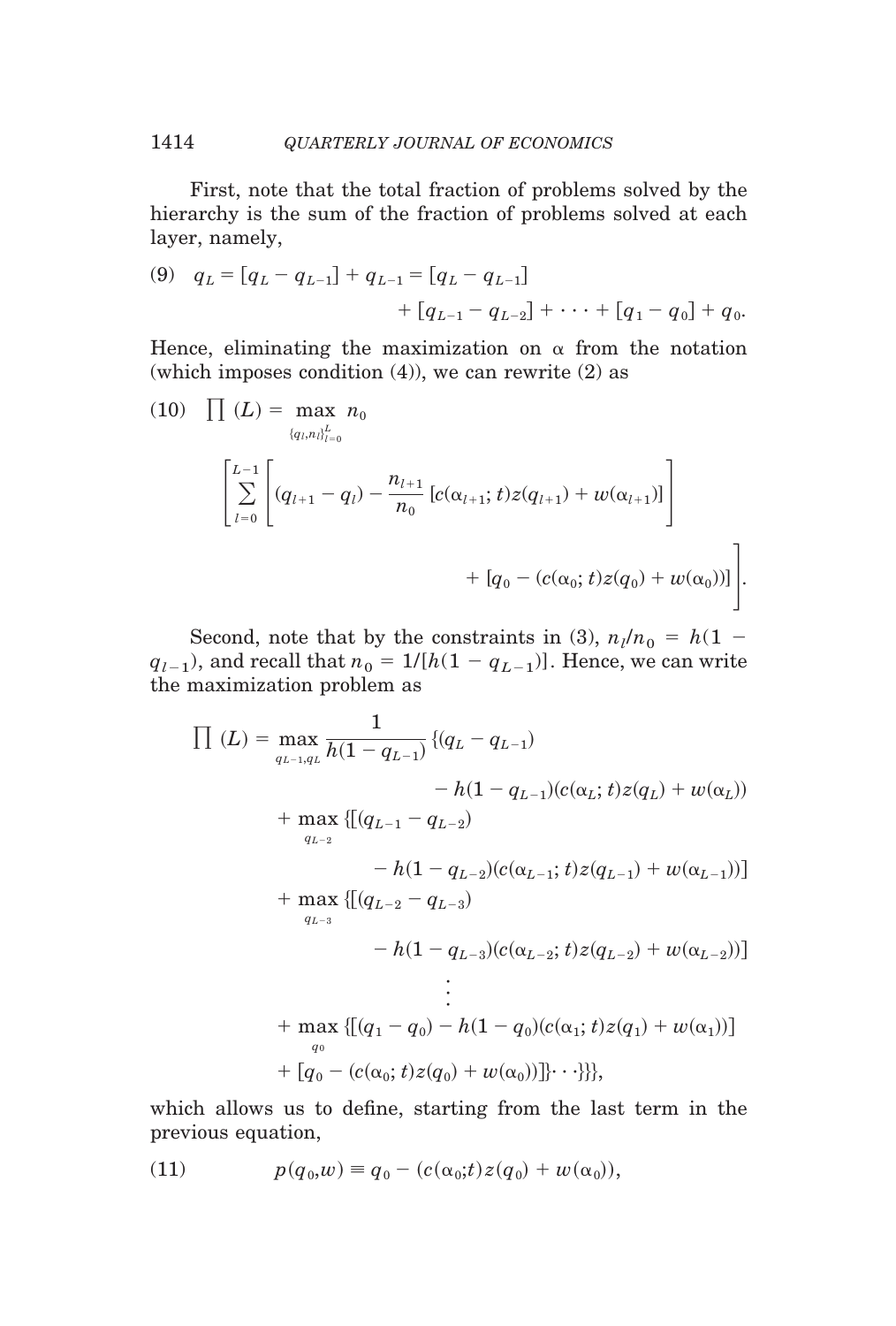and for the one before the last term,

(12) 
$$
p(q_1; w) = \max_{q_0} [q_1 - q_0 - h(1 - q_0)(c(\alpha_1; t)z(q_1) + w(\alpha_1))]
$$

$$
+ p_0(q_0, w)
$$

and, generically for all intermediate layers,  $l = 1, \ldots, L - 1$ ,  $p(q_i; w) \equiv \max_{q_{l-1}} [q_l - q_{l-1} - h(1 - q_{l-1})]$  $\times$   $[c(\alpha_i; t)z(q_i) + w(\alpha_i)] + p(q_{i-1};w)].$ 

The overall profit maximization of the firm is then given by  $\prod(L)$ 

$$
= \max_{q_{L},q_{L-1}} \frac{q_{L}-q_{L-1}-[h(1-q_{L-1})]-[c(\alpha_L;t)z(q_L)+w(\alpha_L)]+p(q_{L-1};w)}{h(1-q_{L-1})},
$$

and so the first-order conditions become

(14) 
$$
c(\alpha_L; t)z'(q_L^*) = \frac{1}{h(1-q_{L-1}^*)}
$$

and

(15) 
$$
p'(q_{L-1}^*; \cdot) = \frac{1 - q_L^* - p(q_{L-1}^*; \cdot)}{1 - q_{L-1}^*}.
$$

The first-order conditions of the intermediate layer maximizations are given, from (13), by

(16) 
$$
p'(q_i^*; \cdot) = 1 - h[w(\alpha_{l+1}) + c(\alpha_{l+1}; t)z(q_{l+1}^*)] > 0
$$
  
for  $l = 0, ..., L - 2$ ,

where the inequality follows from the fact that wages and learning costs cannot exceed the maximum gain from solving a problem, which is equal to 1. Notice that using (13) these first-order conditions imply that

(17) 
$$
p'(q_i^*, \cdot) = \frac{1 - q_{i+1}^* + p(q_{i+1}^*, \cdot) - p(q_i^*, \cdot)}{1 - q_i^*}
$$

Finally, equation (13) leads to the following envelope conditions:

.

(18) 
$$
p'(q_i^*; \cdot) = 1 - h(1 - q_{l-1}^*)c(\alpha_i; t)z'(q_i^*)
$$
  
for  $l = 1, ..., L-1$ ,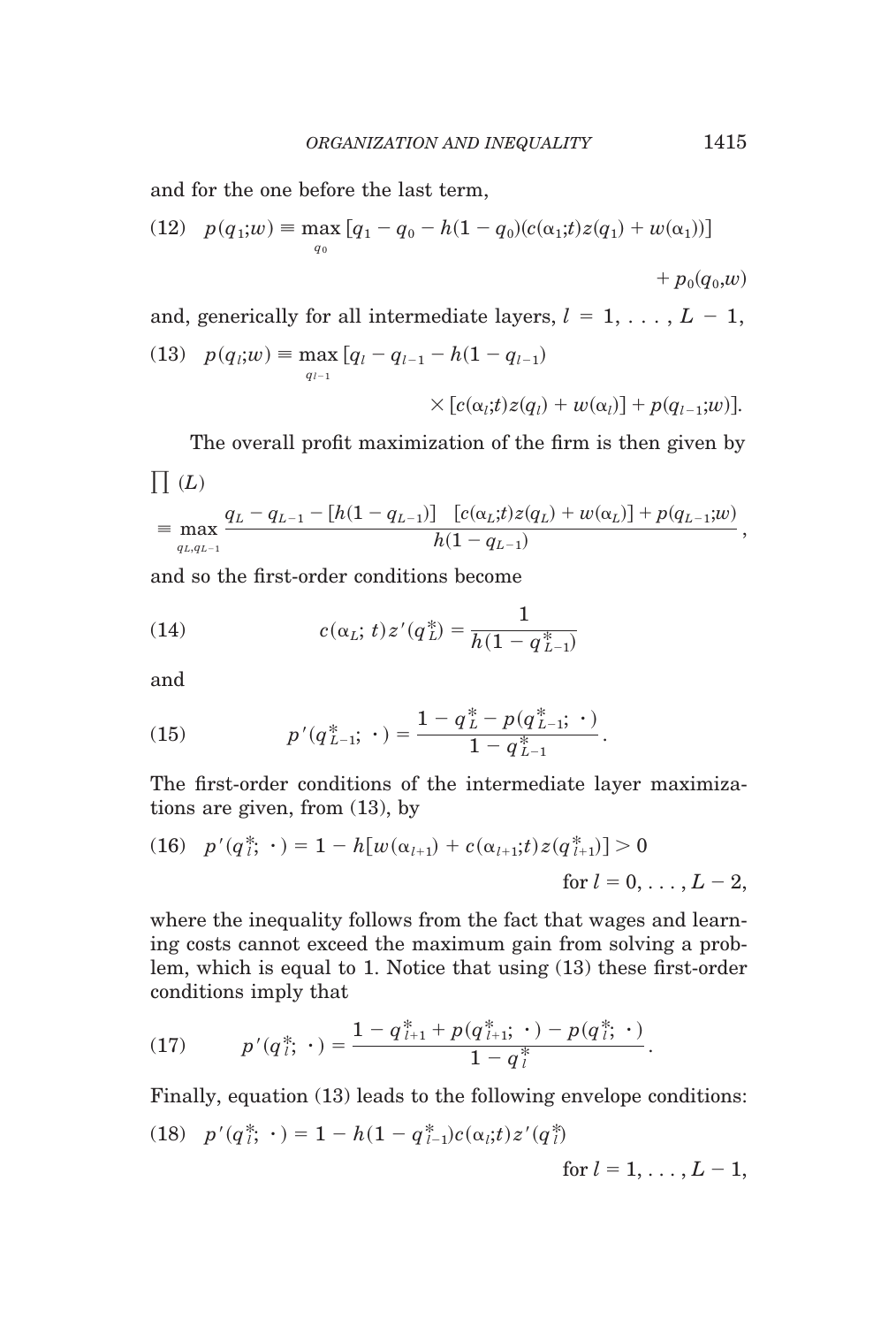and for  $l = 0$ , (11) implies that

(19) 
$$
p'(q_0^*; \cdot) = 1 - c(\alpha_0; t) z'(q_0^*).
$$

Eliminating  $p'(q_i^* \cdot)$  by combining conditions (18) and (19) with (16) generates an Euler equation that can be readily interpreted: the marginal cost of an increase in the knowledge of layer *l* workers must equal the gain (as given by the saving in wages and training) associated with reducing the number of managers in layer  $l + 1$  when fewer questions are asked.

These conditions fully characterize the solution to this problem. To interpret them, note that the wages of a manager of layer  $l \in (0,L)$  can be written, from (13), as

$$
(20) \t w(\alpha_l) = \frac{q_l^* - q_{l-1}^* + p(q_{l-1}^* \cdot) - p(q_l^* \cdot \cdot)}{h(1 - q_{l-1}^*)} - c(\alpha_l; t)z(q_l^*).
$$

This suggests a ready interpretation for the function *p*. It is the fee or transfer that managers receive from lower level managers or workers to deal with the problems that they cannot solve. We will show that in equilibrium this fee is negative. The wage structure of a firm can thus be interpreted as a transfer system in which managers pay workers a fee to pass problems on to them and managers keep the output associated with the problems that they solve. In turn, these managers receive fees from the managers above them for passing on the problems that they cannot solve.

The earnings of a particular manager,  $w(\alpha_i)$ , for each of the 1/*h* problems she can deal with, are given by the conditional probability that she can solve the problem given that those below her could not solve it,  $(q_l^* - q_{l-1}^*)/(1 - q_{l-1}^*)$ , plus the (negative) conditional fee that she receives from those who pass her the problem,  $p(q_{l-1}^*; \cdot)$ , minus the (negative) conditional fee that she pays to pass the problem on to a higher layer,  $p(q_i^*, \cdot)$ , minus her training costs.

The above conditions suggest the following way to write the problem, which in fact can be shown to be equivalent. Suppose that each manager chooses her knowledge and the knowledge of those below her sequentially, so

(21) 
$$
w(\alpha_l) = \max_{q_l, q_{l-1}} \left[ \frac{q_l - q_{l-1} + p(q_{l-1}; \cdot) - p(q_l; \cdot)}{h(1 - q_{l-1})} - c(\alpha_l; t) z(q_l) \right].
$$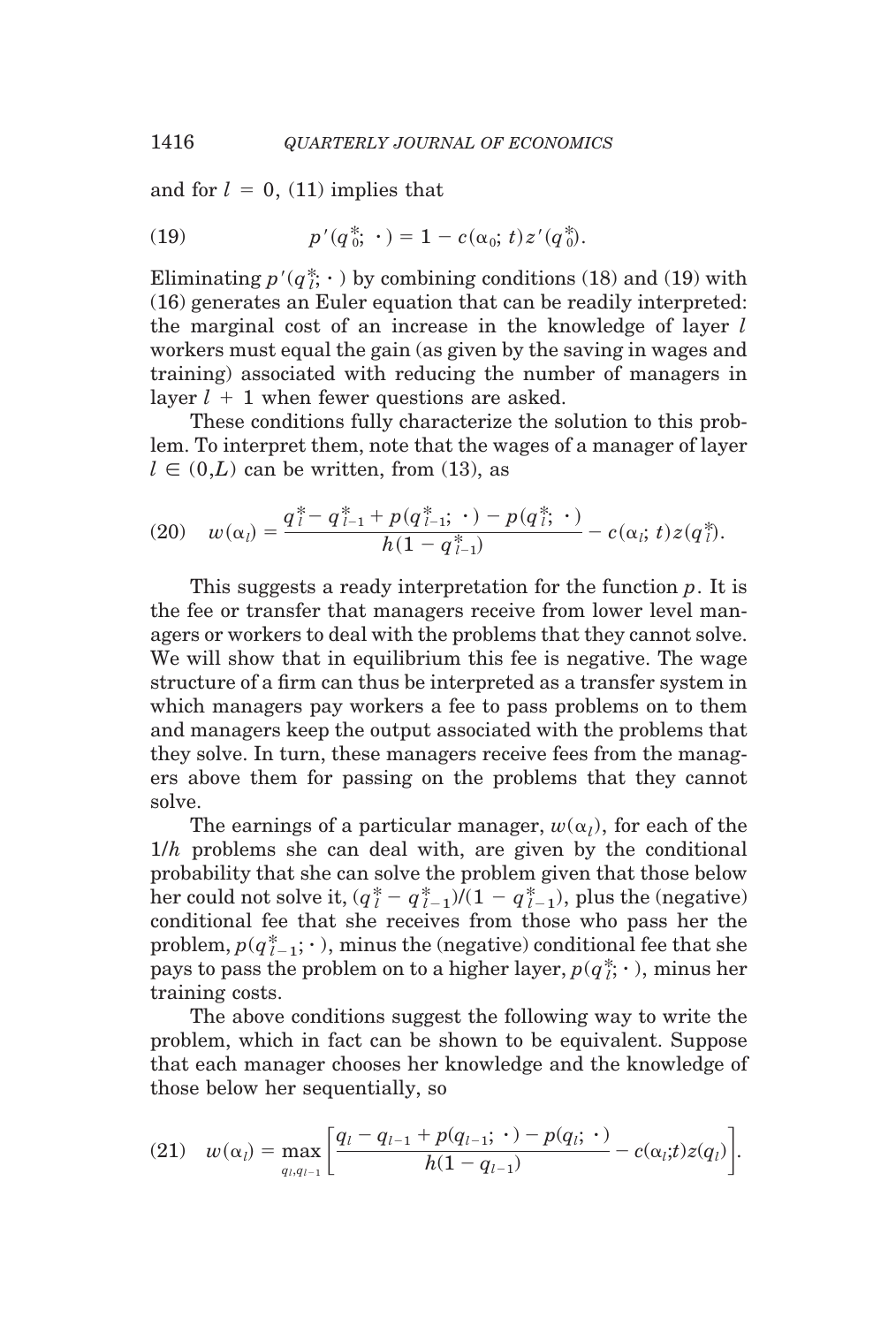Since workers do not have subordinates, let them choose only their own knowledge to maximize their income; namely,

(22) 
$$
w(\alpha_0) = \max_{q_0} [q_0 - p(q_0; \cdot) - c(\alpha_0; t)z(q_0)].
$$

Finally, top managers do not pass problems on to higher layers. If we define  $p(q^{\ast}_L;\cdot)$  as the transfer that entrepreneurs would have to pay to pass a problem on to a higher layer, it must be the case that

$$
(23) \t\t\t p(q_L^*; \cdot) \ge 0.
$$

Otherwise, they would prefer to pass the problem further. Hence, their earning are given by

(24) 
$$
w(\alpha_L) = \max_{q_L, q_{L-1}} \left[ \frac{q_L - q_{L-1} + p(q_{L-1}; \cdot)}{h(1 - q_{L-1})} - c(\alpha_L; t) z(q_L) \right].
$$

It is easy to check that the problem in  $(21)–(24)$  is equivalent to the problem in (2) if we impose zero profits  $(\Pi(L) = 0)$ . It is also easy to check that the first-order conditions of problem (21) are the same as the first-order conditions  $(14)$ – $(16)$  plus the envelope conditions (18). Hence, using this transfer function, we can interpret the problem as one in which agents choose sequentially their knowledge and the knowledge of those below them so as to maximize their own earnings.

In fact, these transfers can be interpreted as prices, and so the problem above can be understood as one in which knowledge transactions take place in the market instead of within firms. In particular, as the next section points out, we can think either about agents selling the problems that they cannot solve, as in the case of referrals, or about agents hiring consultants to ask them the solution to problems for which they do not have enough knowledge. We now turn to a description of these markets and show that they are simply reinterpretations of the knowledge transactions within firms described above.

# *B. Alternative Formulations: Knowledge Transactions in the Market*

*Referrals and the market for problems:* Consider now a market in which there are two types of occupations: production workers and problem solvers. Production workers with skill  $\alpha_0$  draw a problem per unit of time and use their knowledge  $q_0$  to try to solve it. If they can solve the problem, they do so and earn 1; if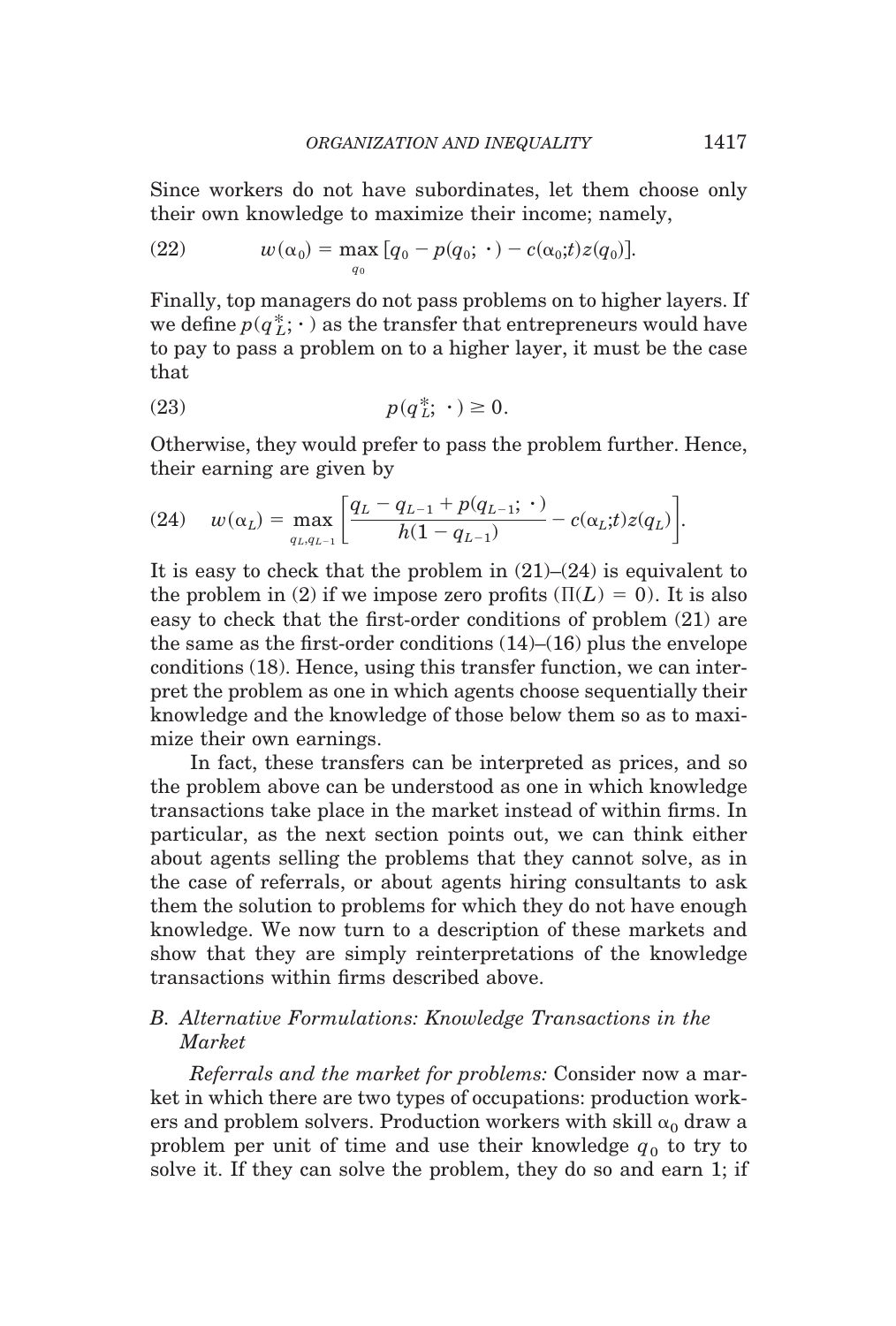they cannot solve it, they sell it in the market at a price  $\tilde{p}(q_0)$ . They incur a training cost  $c(\alpha_0; t)z(q_0)$ . Their choice of knowledge is the solution to their earning maximization problem, as given by

$$
w(\alpha_0) = \max_{q_0} q_0 + \tilde{p}(q_0)(1-q_0) - c(\alpha_0; t)z(q_0).
$$

There are (possibly) multiple layers of problem solvers,  $l =$ 1, . . . , *L*. Problem solvers in layer 1 buy problems from the pool of problems left unsolved by production workers at price  $(\tilde{p}(q_0))$ . These problems are communicated to them at a cost of *h* units of time per problem. Problem solvers of layer 2 buy problems from the pool of problems left unsolved by those in layer 1 at a price  $p(q_1)$ , and so on. In general, the earnings of these problem solvers are given by

$$
w(\alpha_l) = \max_{q_l,q_{l-1}} \frac{1}{h} \left( \frac{q_l - q_{l-1} + \tilde{p}(q_l)(1-q_l)}{1 - q_{l-1}} - \tilde{p}(q_{l-1}) \right) - c(\alpha_l;t)z(q_l),
$$

for  $l = 1, \ldots, L$ , where  $\tilde{p}(q_l) \leq 0$  for those problem solvers who do not sell the problems further in equilibrium. Problem solvers at layer *l* can deal with 1/*h* problems per unit of time; they buy problems from agents with knowledge  $q_{l-1}$  and solve it with probability  $(q_l - q_{l-1})/(1 - q_{l-1})$ . If they cannot solve them (which happens with probability  $(1 - q_l)/(1 - q_{l-1})$ ), they sell them at a price  $\tilde{p}(q_l)$ . They unconditionally pay  $\tilde{p}(q_{l-1})$  for each problem they get from the lower layer problem solvers.

This formulation is just a reinterpretation of the problem above if we let

(25) 
$$
\tilde{p}(q_i) = -\frac{p(q_i;w)}{1 - q_{i-1}},
$$

where *w* denotes the equilibrium wage function. To see that the problem is the same, substitute (25) in equation (22) and in equation (21).

This type of institution, where agents sell problems to other agents in exchange for a "referral" fee, is often observed empirically. One example is the market for legal claims. In this market, when a lawyer faces a client whose case she cannot solve, she refers that client to another lawyer in exchange for a fee.<sup>23</sup>

<sup>23.</sup> See Spurr [1988]. Garicano and Santos [2004] analyze a referral market under asymmetric information.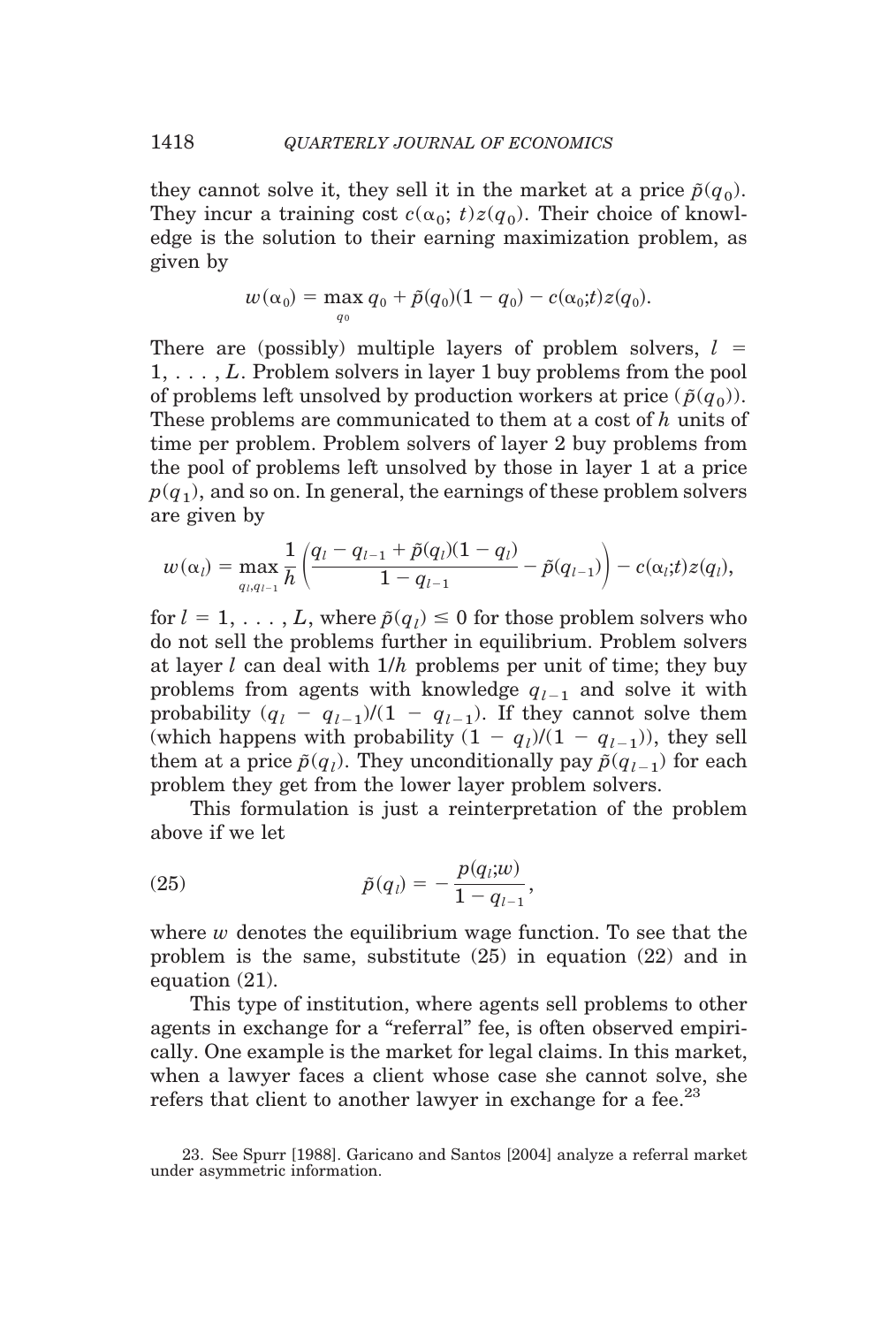*The market of consultant services:* Consider a second alternative market institution. Production workers draw a problem per unit of time, and keep ownership of the production associated with solving the problem (rather than selling it when they do not know how to solve it); they pay a fee per problem to other agents for their advice. If production workers know the solution to the problem, they solve it; if not, they pay a fee  $\hat{p}(q_1)$  to the problem solvers in layer 1. If these cannot solve them, then they pay a fee to problem solvers in layer 2, and so on. Workers earnings are then given by

(26) 
$$
w(\alpha_0) = \max_{\{q_l\}_{l=0}^L} q_L - c(\alpha_0; t)z(q_0) - \sum_{l=1}^L (1 - q_{l-1})\hat{p}(q_l).
$$

So workers' earnings are given by the probability that the problem is ultimately solved, minus the training costs, and minus the expected consulting fees paid (given by the probability that a given consultant *l* is hired times the consulting fee of that consultant,  $\hat{p}(q_i)$ ). Consultant earnings are the expected consulting fee earned, as given by the fee per service times the expected number of services they can provide (given that each one requires *h* units of time), minus their training costs, namely,

(27) 
$$
w(\alpha_l) = \max_{q_l} \frac{\hat{p}(q_l)}{h} - c(\alpha_l; t) z(q_l).
$$

Again, this is just a reinterpretation of the setup in the previous section if we let

(28) 
$$
\hat{p}(q_i) = \frac{q_i - p(q_i; w) - [q_{i-1}^* - p(q_{i-1}^*; w)]}{1 - q_{i-1}^*},
$$

as well as

(29) 
$$
\hat{p}(q_L) = \frac{q_L - [q_{L-1}^* - p(q_{L-1}^*; w)]}{1 - q_{L-1}^*},
$$

where as before *w* represents the equilibrium wage function. It is easy to check that substituting (28) and (29) in (27) and (26) we again obtain (21).

This type of institution, where agents pay others a consulting fee, are prevalent in medicine and consulting services for firms. An agent goes to the doctor, pays for advice, and receives a treatment. If the treatment is not the right solution, the patient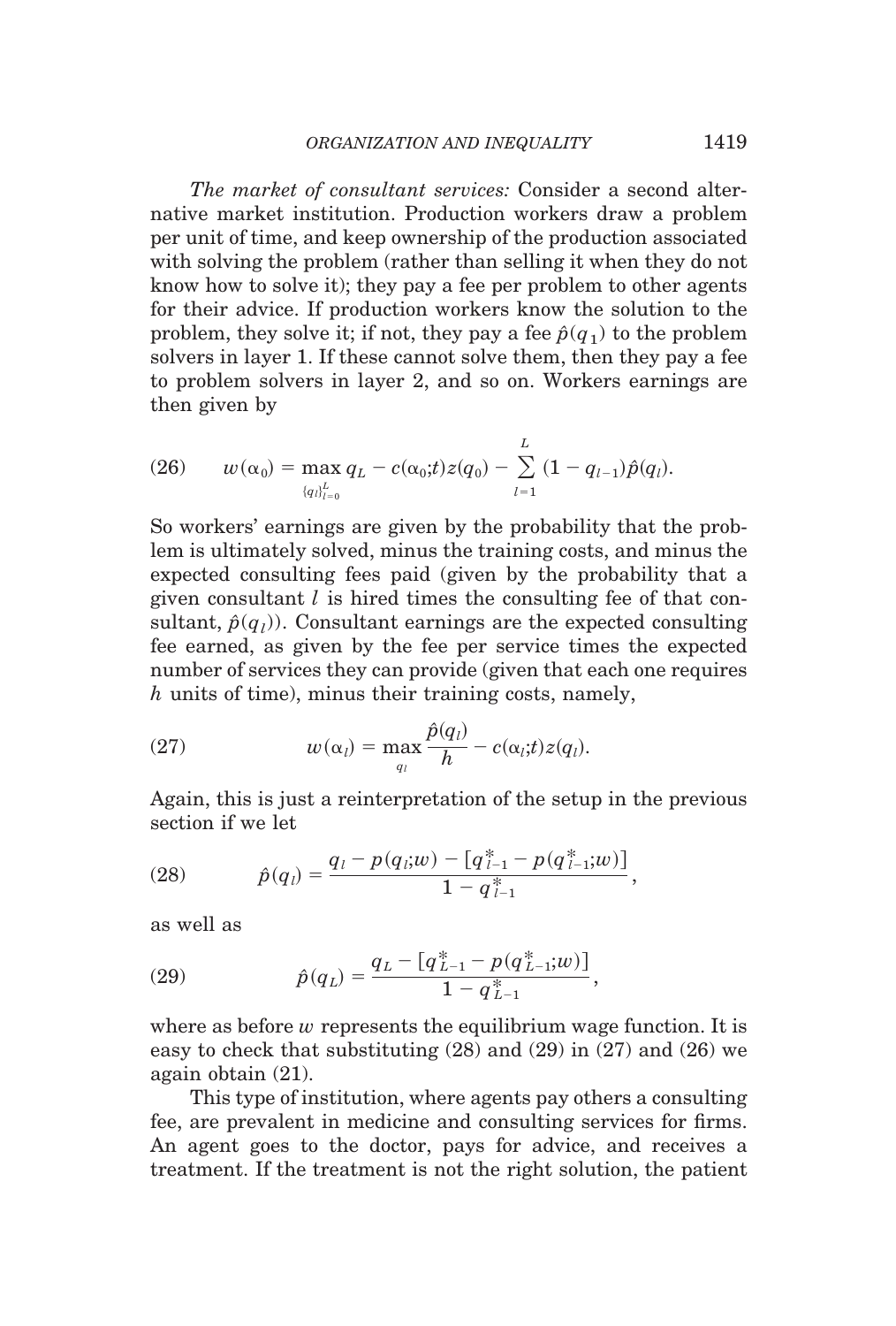goes to another, more expensive and knowledgeable doctor, and so on.

#### APPENDIX 2

*Proof of Proposition 1.* We need to show that  $da(\alpha)/d\alpha$  =  $d\alpha_{l+1}/d\alpha_l > 0$  for all  $l < L.$  We have established in the text (see (4)) that for  $l \leq L$ 

$$
w'(\alpha_l)=z(q_l).
$$

Taking the total derivative of this equation with respect to  $\alpha_l$ yields

$$
\frac{dq_l}{d\alpha_1} = \frac{w''(\alpha_l)}{z'(q_l)}.
$$

Doing the same for  $l + 1$ , we obtain that if  $dq_l/d\alpha_l \neq 0$  (it may be the case that  $d q_0/d\alpha_0 = 0$ , then there are multiple assignments that result in the same allocation, and we simply choose the one that exhibits positive sorting):

$$
\frac{d\alpha_l}{d\alpha_{l+1}}\!=\!\frac{w''(\alpha_{l+1})}{w''(\alpha_l)}\frac{z'(q_l)}{z'(q_{l+1})}\frac{dq_l}{dq_{l+1}},
$$

for  $l = 0, \ldots, L - 1$ . From the second line in equation (16), we know that

$$
p'(q_i; w) = 1 - h[w(\alpha_{l+1}) + c(\alpha_{l+1}; t)z(q_{l+1})],
$$

and so

$$
\frac{dq_{l}}{dq_{l+1}}=-\frac{hc(\alpha_{l+1};t)z'(q_{l+1})}{p''(q_{l};w)}
$$

using equation (4). Note that  $c'(\alpha_l) = -1$  and  $p''(q_l;\omega) < 0$  in an equilibrium where firms maximize profits. Therefore,

$$
\frac{d\alpha_l}{d\alpha_{l+1}} = -\frac{hc(\alpha_{l+1};t)z'(q_{l+1})}{p''(q_l;\!w)}\frac{z'(q_l)w''(\alpha_{l+1})}{z'(q_{l+1})w''(\alpha_l)}\!>\!0
$$

if  $w'(\cdot)$  is monotone. To show that  $w'(\cdot)$  is monotone, suppose that it is not. Then if  $w''(.)$  is continuous, by the Mean Value Theorem there exists a  $\bar{\alpha}$  such that  $w''(\bar{\alpha}) = 0$ . If  $w''(\cdot)$  is not continuous, then either there exists a  $\bar{\alpha}$  such that  $w''(\bar{\alpha}) = 0,$  or there exists a  $\bar{\alpha}$  such that  $w''(\bar{\alpha} - \epsilon)w''(\bar{\alpha} + \epsilon) < 0$  for all  $\epsilon > 0$ .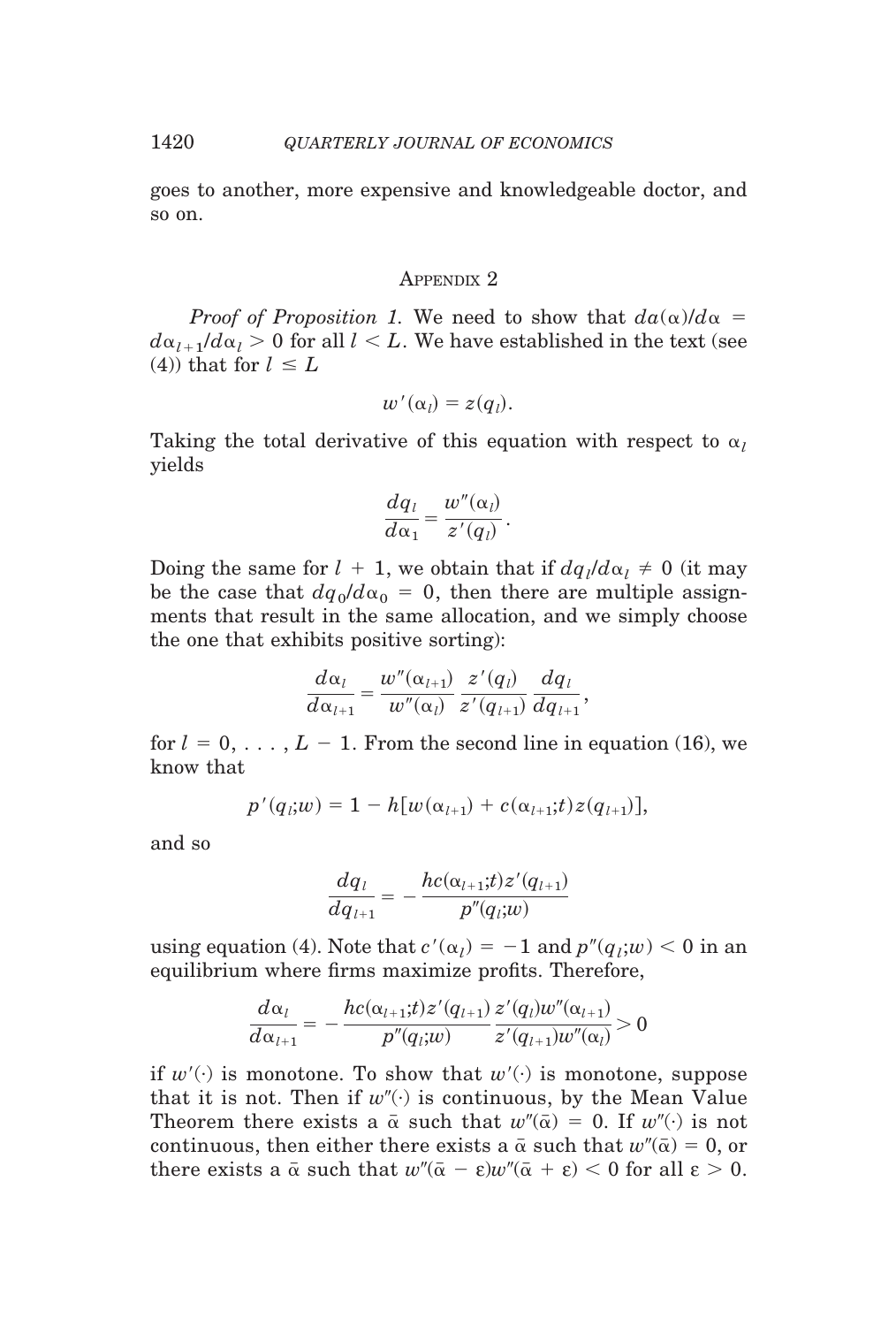If there exists a  $\bar{\alpha}$  such that  $w''(\bar{\alpha}) = 0,$  then if  $\bar{\alpha}$  is employed in layer *l*,

$$
\left.\frac{d\alpha_l}{d\alpha_{l+1}}\right|_{\alpha_l=\bar\alpha}=\infty.
$$

This, however, contradicts equation (6), since  $\phi(\alpha_l)/\phi(\alpha_{l+1})$  is finite and (6) needs to hold point by point. Now consider the case where  $w''(\cdot)$  has a discontinuity and changes signs at  $\bar{\alpha}$ . In that case the above condition implies

$$
\frac{d\alpha_l}{d\alpha_{l+1}}\bigg|_{\alpha_l\uparrow\bar{\alpha}} < 0 \text{ and } \frac{d\alpha_l}{d\alpha_{l+1}}\bigg|_{\alpha_l\downarrow\bar{\alpha}} > 0
$$
\n
$$
\text{or } \frac{d\alpha_l}{d\alpha_{l+1}}\bigg|_{\alpha_l\uparrow\bar{\alpha}} > 0 \text{ and } \frac{d\alpha_l}{d\alpha_{l+1}}\bigg|_{\alpha_l\downarrow\bar{\alpha}} < 0.
$$

This, however, cannot maximize firm's profits since at least for one of these choices problem (2) is convex in  $\alpha_l$ . The result is a corner solution where several supervisors hire the same subordinate; that is,

$$
\frac{d\alpha_l}{d\alpha_{l+1}}\Big|_{\alpha_l\uparrow\bar{\alpha}} < 0 \text{ and } \frac{d\alpha_l}{d\alpha_{l+1}}\Big|_{\alpha_l\downarrow\bar{\alpha}} = 0
$$
\n
$$
\text{or } \frac{d\alpha_l}{d\alpha_{l+1}}\Big|_{\alpha_l\uparrow\bar{\alpha}} = 0 \text{ and } \frac{d\alpha_l}{d\alpha_{l+1}}\Big|_{\alpha_l\downarrow\bar{\alpha}} < 0.
$$

This again implies a contradiction with  $(6)$ . Hence,  $w''(.)$  is monotone. In fact, the above argument shows that  $w(\cdot)$  has to be convex, since if not the problem in (2) is convex in abilities which leads to corner solutions, that are not allowed by the labor market equilibrium condition (6). Notice that this then implies that for all *l*,

$$
\frac{dq_l}{d\alpha_l}\geq 0.
$$

To finish the proof, we just need to show that in fact  $p''(q_i;\omega) < 0$ . Note, however, that we can use an argument similar to the one above to show that this has to be the case in equilibrium. First, note that by (11) and  $z'' > 0$ ,  $p''(q_0; w) < 0$ . For  $l > 0$ , toward a contradiction assume that  $p''(q_i; w) \ge 0$ , then the problem in (13), is given by

$$
\max_{q_l} [q_{l+1} - q_l - h(1 - q_l)[c(\alpha_{l+1}; t)z(q_{l+1}) + w(\alpha_{l+1})] + p(q_l; \, w)],
$$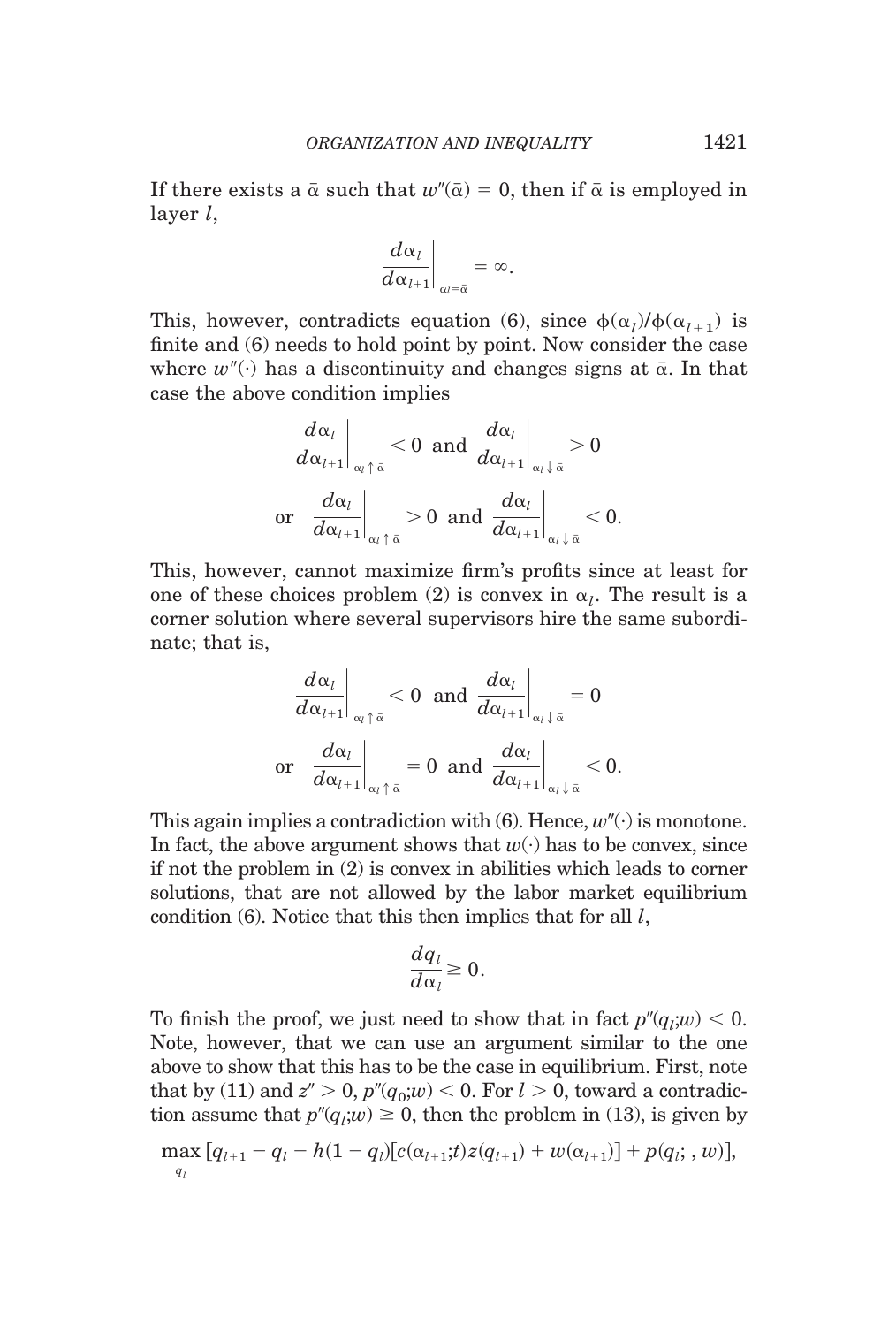is not concave in  $q_l$  (which comes from the fact that the expression is concave in  $q_{l+1}$  since  $z''(t) > 0$  and the cross-derivative is positive). Thus, manager's profit maximization is solved at a corner. This implies that  $dq_l/d\alpha_l = 0$ , and therefore that  $w''(\alpha_l) = 0$ , for an interval with positive Lebesgue measure and  $l > 0$ . This again implies that

$$
\left.\frac{d\alpha_l}{d\alpha_{l+1}}\right|_{\alpha_l=\bar\alpha}=\infty\quad\text{ for }l>0,
$$

for an interval of positive Lebesgue measure, which contradicts (6). Therefore,  $p''(q_i; w) < 0$ , and so in any equilibrium of this economy the assignment exhibits positive sorting in all layers of the hierarchy.

*Proof of Proposition 2.* The proof of Proposition 1 shows that the wage function is convex. Since

$$
w'(\alpha_l)=z(q_l)>0,
$$

we also know that the wage function has to be increasing within a layer. From the agent's occupational choice (5) we know that wages have to be continuous, since if not some agents would like to choose a job that is not designed for their ability, which is inconsistent with (4). Thus, the wage function is increasing. Note that this result, together with the above equation, implies that  $q(\cdot)$  is increasing since  $z'(\cdot) > 0$  and *w* is convex. Of course, in general,  $q(\cdot)$  will not be continuous since the wage function does not have to be differentiable in the thresholds that divide layers.

*Proof of Proposition 3.* Consider the knowledge choice of a production worker (22),

(30) 
$$
w(\alpha_0) = \max_{q_0} [q_0 - p(q_0; \cdot) - c(\alpha_0; t) z(q_0)],
$$

while if self-employed the worker chooses  $\max_{q_0}$  [ $q_0$   $c(\alpha_0;t)z(q_0)$ . The worker receives a positive transfer for the problems she does not know and passes on, since  $-p(q_0; \cdot) > 0$ . The marginal value of worker knowledge is lower with organization  $(1 - p'(q_0; \cdot) < 1)$  than in self-employment, and the marginal cost is the same. Thus, the knowledge the worker acquires,  $q_0$ , is lower than in autarky, and so is the marginal value of her skill by (4).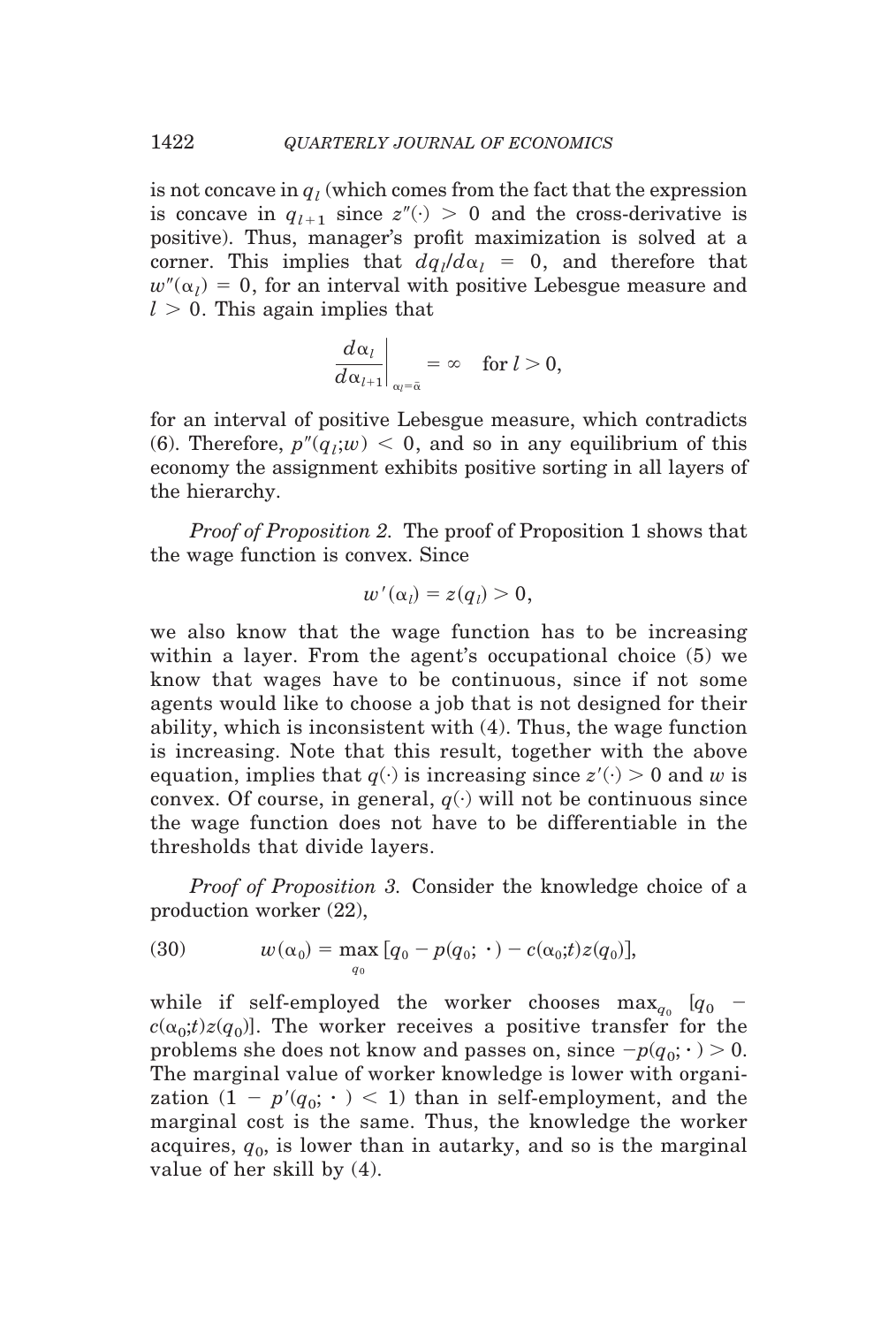Consider now the choice of *q* of the highest level problem solver (24):

(31) 
$$
w(\alpha_L) = \max_{q_L, q_{L-1}} \left[ \frac{q_L - q_{L-1} + p(q_{L-1}; \cdot)}{h(1 - q_{L-1})} - c(\alpha_L; t) z(q_L) \right].
$$

If the worker is self-employed, she solves  $\max_{q_i}$  [ $q_L$  –  $c(\alpha_L;t)z(q_L)$  instead. The marginal value of knowledge of an entrepreneur in (31) is 1 times the number of workers who ask her questions,  $1/[h(1 - q_{L-1})]$  which is greater than 1 (the marginal value of knowledge under self-employment), and the marginal cost is the same as when she is working on her own: thus, the knowledge acquired by an entrepreneur is higher than what it would be if she were working on her own, and so is the marginal value of skill  $w'$  from (4).

*Proof of Proposition 4.* Take an equilibrium with a maximum number of *L* layers. Proposition 1 guarantees that such an equilibrium exhibits positive sorting. Thus, in order to show that the equilibrium exhibits occupational stratification, we need to show that self-matching is not an option and that the set of entrepreneurs is a connected set. To show that self-matching is not optimal for an employer, note that since by assumption the equilibrium has *L* layers,  $w(\alpha<sub>L</sub>) > 0$ . If entrepreneur *L* were to selfmatch (hire an employee in layer  $L - 1$  with ability  $\alpha_L$ ), she would have an income of

$$
-c(\alpha_L;t)z(q_L)
$$

which is negative (where we are using  $p(\alpha_L; \cdot) = 0$  since there are entrepreneurs with ability  $\alpha_L$ ). A parallel arguments goes through for intermediate layers since the term

$$
q_l - q_{l-1} + p(q_{l-1}; \cdot) - p(q_l; \cdot)
$$

in equation (20) is equal to zero with self-matching. Thus, selfmatching never maximizes firm's profits.

We now turn to the proof that the set of entrepreneurs is connected, so an equilibrium where the entrepreneur in a team has lower ability than the worker or intermediate manager in another team is not a possibility. Equation (16) implies that  $p'(q(\alpha); \cdot) > 0$  for all intermediate managers and workers and by condition (23),  $p(q(\alpha); \cdot) \ge 0$  for all  $\alpha \ge \alpha^{-1}(1)$ . Suppose that the set of entrepreneurs is not connected; that is,  $\exists \hat{\alpha} \notin [a^{-1}(1), 1]$  such that  $p(q(\hat{\alpha}); \cdot) \geq 0$ . To economize on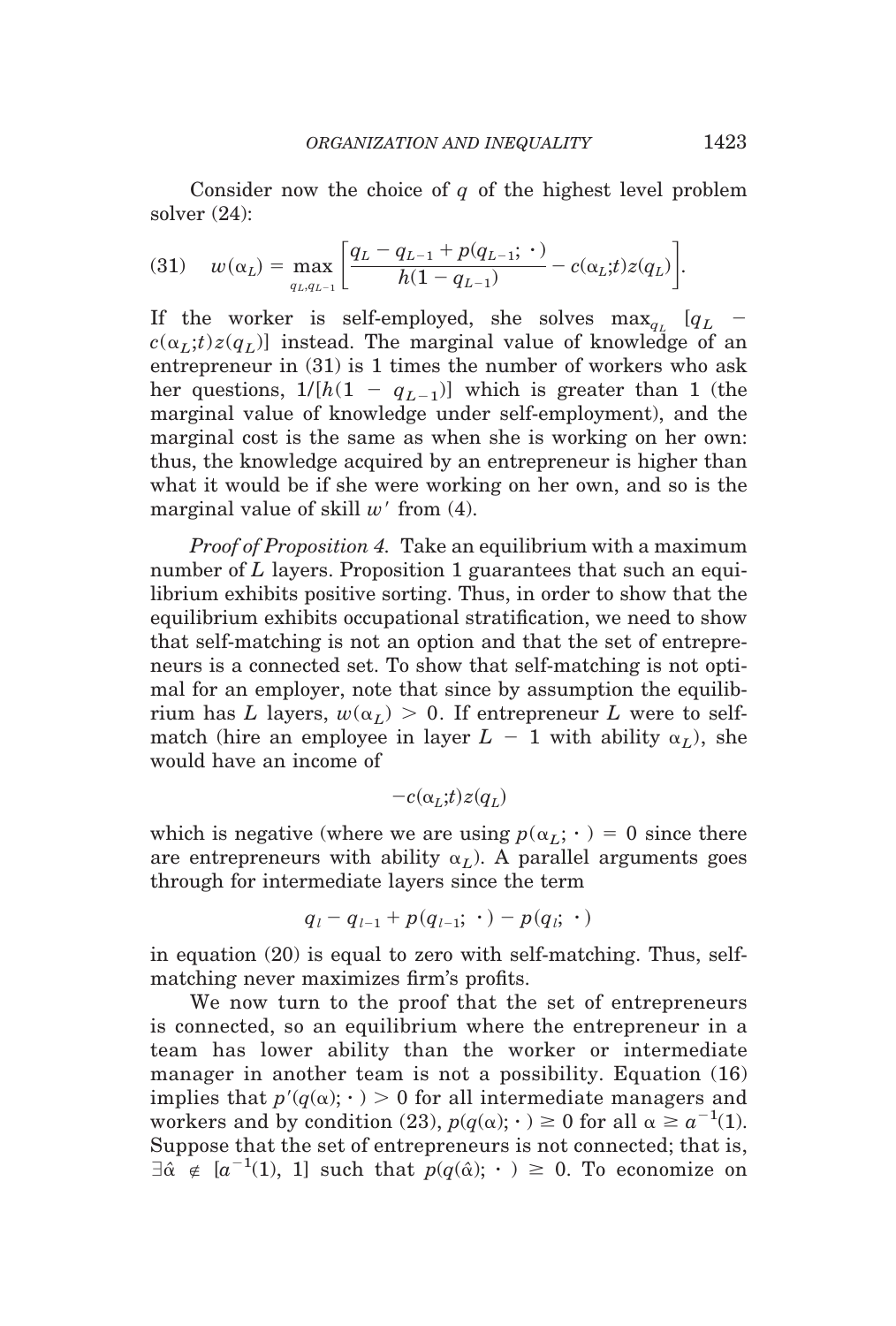notation, let  $\hat{\alpha}$  be the largest such ability level. Then, since by equation (16),  $p'(q(\alpha); \cdot) > 0$  for  $\alpha \in B \subset (\hat{\alpha}, a^{-1}(1)), p(q(\bar{\alpha}); \cdot) > 0$ 0 for some  $\bar{\alpha} \in (\hat{\alpha}, a^{-1}(1))$ . Furthermore,  $\bar{\alpha}$  works as a worker or middle manager. The earnings of a person with ability  $\bar{\alpha}$  are given by

$$
w(\bar{\alpha})=\frac{\bar{\alpha}-a^{-1}(\bar{\alpha})+p(a^{-1}(\bar{\alpha});\ \cdot)-p(q(\bar{\alpha});\ \cdot)}{h(1-a^{-1}(\bar{\alpha}))}-c(\bar{\alpha};\,t)z(q(\bar{\alpha})).
$$

However, if the same agent works as an entrepreneur, with exactly the same team of agents below her, she would earn

$$
\frac{\bar{\alpha}-a^{-1}(\bar{\alpha})+p(a^{-1}(\bar{\alpha});\ \cdot\ )}{h(1-a^{-1}(\bar{\alpha}))}-c(\bar{\alpha};t)z(q(\bar{\alpha}))>w(\bar{\alpha}),
$$

where the inequality comes from  $p(q(\bar{\alpha}); \, \cdot \,) > 0.$  A contradiction with the agent's maximization problem in (5). Therefore, the set of entrepreneurs is connected and includes the agents with the highest ability. The last part of the proof involves showing that lower ability agents work for lower ability layers of teams. This, however, is immediate from the fact that by a parallel argument to the one used for self-matching, hiring subordinates with higher ability is never optimal since it yields negative earnings.

*Proof of Proposition 5.* To go through this proof, it may prove helpful to refer to Figure II. Fix a maximum number of layers *L*, a vector of thresholds  $\vec{\alpha}_{01}^L \equiv (\alpha_{01}, \alpha_{12}, \ldots, \alpha_{L-2}^L L_{-1}, \alpha_{L-1}^L L_{-1})$  $\alpha_{L-1L}, \alpha_{LL+1} = 1$ ,<sup>24</sup> and a vector of wages  $\vec{\omega}_{0}^{L} = (\omega_{0}, \omega_{1}, \ldots, \omega_{L})$  $\omega_{L-1}$ ) at abilities  $(0, \alpha_{01}, \alpha_{12}, \ldots, \alpha_{L-2,L-1})$ , respectively, where

$$
\omega_0 \geq \max_{q_{0>0}} [q_0 - c(0; t)z(q_0)]
$$

and

$$
\omega_{l} \geq \max_{\{q_{i}, n_{i} \}_{i=0}^{l}} \frac{q_{l}}{h(1 - q_{l-1})} - c(\alpha_{l-1}, t) z(q_{l}) - \sum_{i=0}^{l-1} \frac{h(1 - q_{i-1})}{h(1 - q_{l-1})} [c(\alpha_{i-1}, t) z(q_{i}) + \omega_{i}]
$$

24. We are using a notation in which the subindex of the vector of thresholds refers to the subindex of the first element of the vector. The superindex refers to the number of layers.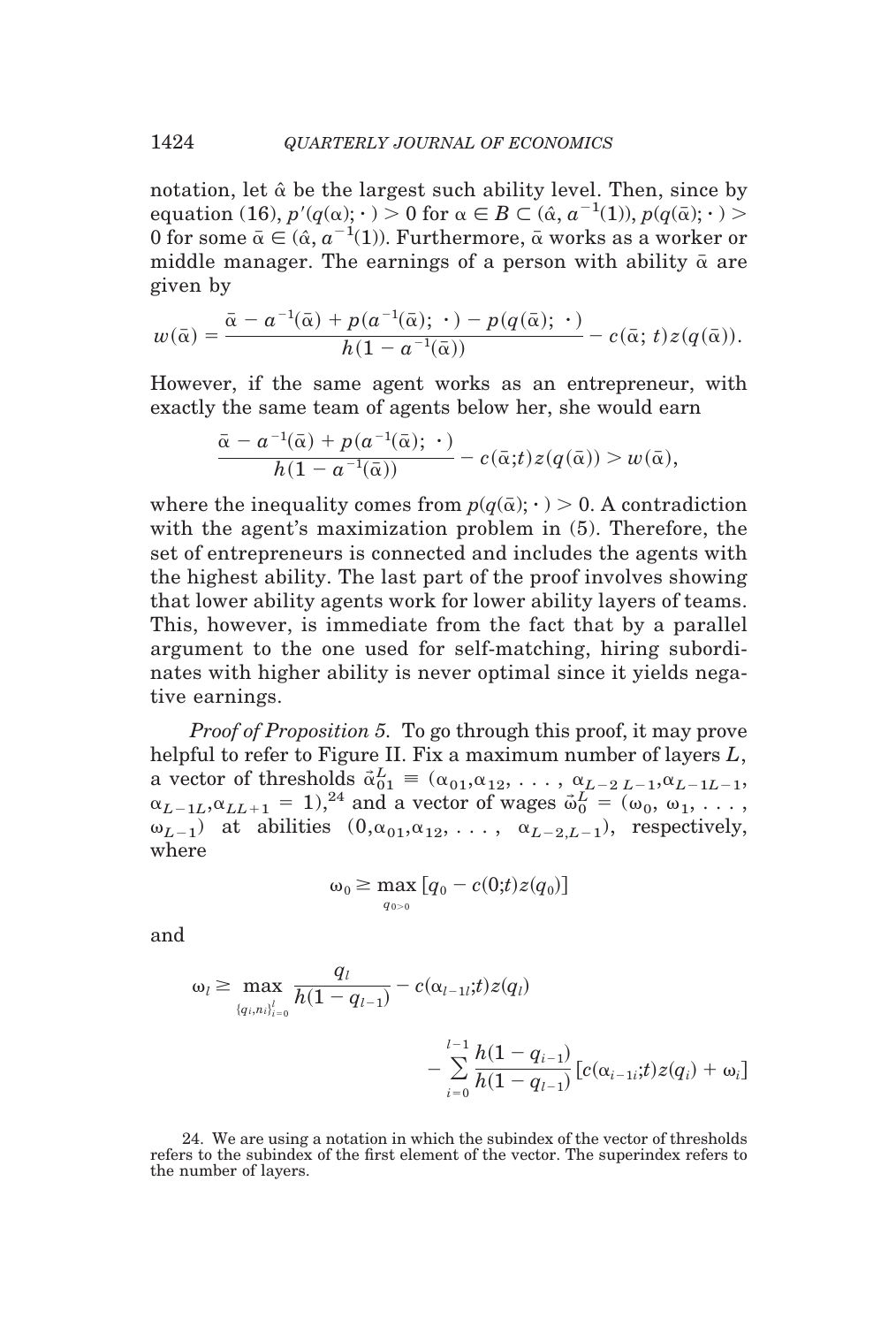for  $l = 1, \ldots, L - 1$ . Notice that by Proposition 4, we are focusing only on the relevant thresholds and that we are assuming that the initial wages are higher than the wages that agents could get if they lead the worst possible team (the one formed by the threshold agents) with the number of layers given by their position. Also by definition  $\omega_0 < \omega_1 < \cdots < \omega_{L-1}$ . If wages are below these thresholds, then everyone is self-employed, or the equilibrium has less than *L* layers. Given this, we can solve the problems in (2) for all hierarchies with top entrepreneurs in  $[\alpha_{L-1,L-1}, \alpha_{L-1,L}]$ , and therefore  $L-1$  layers, and with entrepreneurs in  $[\alpha_{L-1L}, 1]$  and *L* layers. To do so, solve for the level of knowledge *q* at the thresholds, and then use (4) to calculate wages at nearby locations and (7) to calculate assignments. For entrepreneurs use (21) and (23) with equality to calculate their wages, and use (13) to calculate transfers. Let  $q(\alpha; \vec{\omega}_0^L, \vec{\omega}_0^L)$ ,  $w(\alpha;$  $\vec{\omega}_{0}^{L}, \vec{\alpha}_{01}^{L}$ ,  $a(\alpha; \vec{\omega}_{0}^{L}, \vec{\alpha}_{01}^{L})$ , and  $p(\alpha; \vec{\omega}_{0}^{L}, \vec{\alpha}_{01}^{L})$  denote the knowledge, wage, assignment, and transfer functions obtained. Note that the Theorem of the Maximum ensures that all functions *q*, *w*, and *a* are continuous in the elements of  $\mathring{a}_{0}^{L},$   $\mathring{a}_{01}^{L},$  and  $\alpha$  within layers. By definition,

$$
w(0; \vec{\omega}_0^L, \vec{\alpha}_{01}^L) = \omega_0,
$$
  
\n
$$
w(\alpha_{01}; \vec{\omega}_0^L, \vec{\alpha}_{01}^L) = \omega_1,
$$
  
\n
$$
\vdots
$$
  
\n
$$
w(\alpha_{L-2L-1}; \vec{\omega}_0^L, \vec{\alpha}_{01}^L) = \omega_{L-2},
$$

and the assignment functions are invertible since they are single valued and monotone as shown in Proposition 1. Note that in this allocation wages are not continuous and supply and demand for workers do not necessarily equalize at the thresholds (equilibrium conditions (i) and (iv) are not satisfied). We now turn to construct an allocation that satisfies all of them.

Let

$$
\alpha_{01}^*(\vec{\omega}_0^L, \vec{\alpha}_{12}^L) \equiv \min\ [\{\alpha: w(\alpha; \vec{\omega}_0^L, \vec{\alpha}_{12}^L) = \omega_1\}, \alpha_{12}].
$$

Given our restrictions on  $\mathring{{\mathbf{\omega}}}^L_0$ , the function  $\mathring{{\mathbf{\alpha}}}^*_{00}$  is well defined ( $w$  is an increasing function of  $\alpha$  by equation (4) and  $\omega_0 < \omega_1$ ). Since the problem in  $(2)$  is continuous in  $w$ , by the Theorem of the Maximum it is also a continuous function of the elements of  $\phi_0^L$ . Notice also that since *w* is continuous in the entries of  $\tilde{\alpha}_{01}^L$ ,  $\alpha_{01}^*$  is continuous in the entries of  $\vec{\alpha}_{11}^L$ . Finally, note that  $\alpha_{01}^*(\vec{\omega}_0^L, \vec{\alpha}_{12}^L)$  is a strictly decreasing function of  $\omega_0$  since *w* is increasing in  $\alpha$ .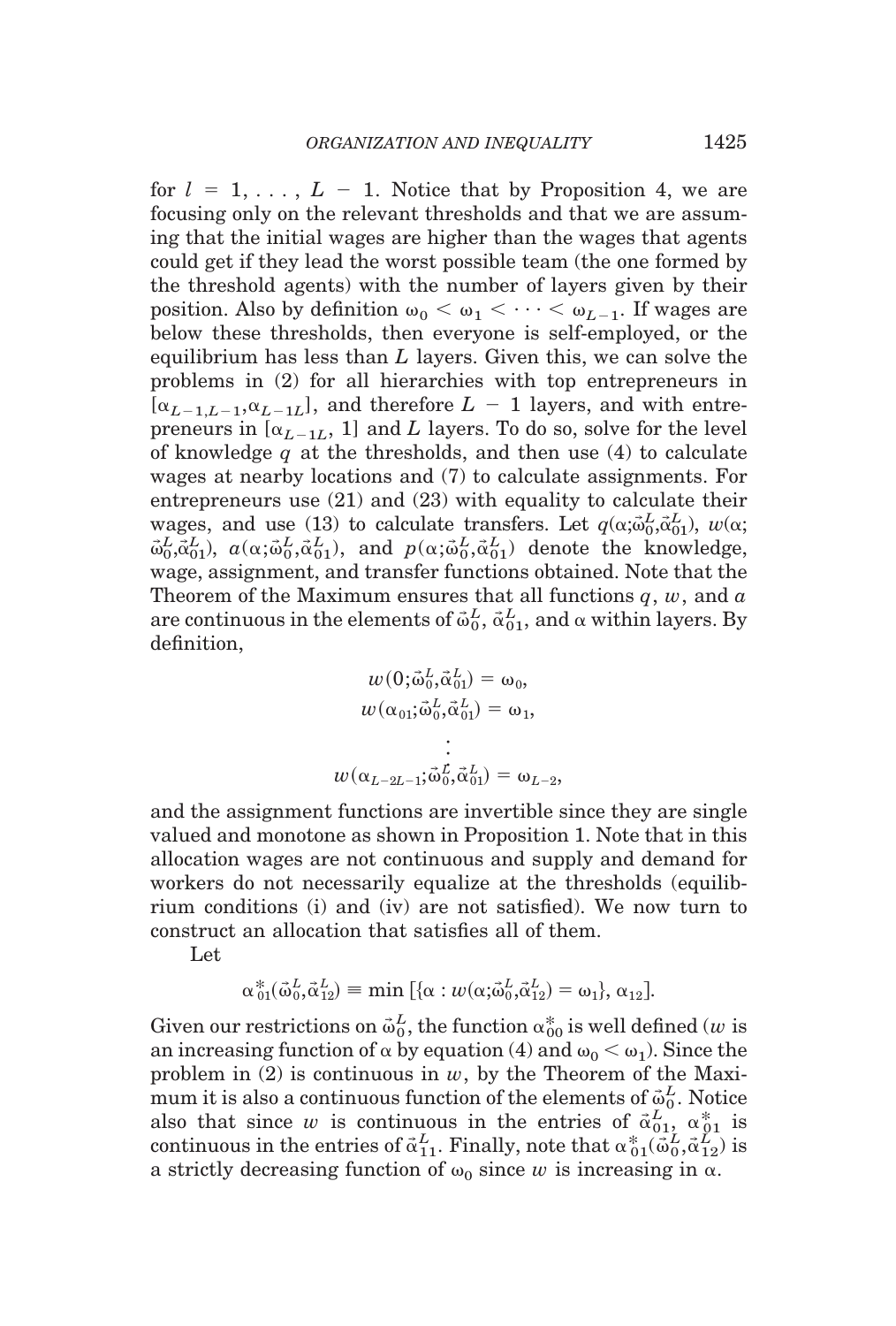#### 1426 *QUARTERLY JOURNAL OF ECONOMICS*

Define the excess supply of workers as a function of the vector of thresholds and the wage of the lowest ability worker by

(32) 
$$
\overline{ES}(\vec{\omega}_0^L, \vec{\alpha}_{12}^L) \equiv \int_0^{\omega_{01}^*} \phi(\alpha) d\alpha - \int_{\omega_{01}^*}^{\alpha_{12}^L} \frac{1}{h(1 - q(a^{-1}(\alpha; \vec{\omega}_0^L, (\alpha_{01}^*, \vec{\alpha}_{12}^L)); \vec{\omega}_0^L, (\alpha_{01}^*, \vec{\alpha}_{12}^L)))} \phi(\alpha) d\alpha,
$$

and let  $\omega_0^*(\vec{\omega}_1^L, \vec{\alpha}_{12}^L)$  be the wage for agents with ability  $\alpha = 0$  such that

$$
\omega_0^*(\vec{\omega}_1^L, \vec{\alpha}_{12}^L) \equiv \{\omega : \overline{\mathrm{ES}}((\omega, \vec{\omega}_1^L), \vec{\alpha}_{12}^L) = 0\}.
$$

We need to show that  $\omega_0^*(\vec{\omega}_1^L, \vec{\alpha}_{12}^L)$  is well-defined, continuous, and single-valued. First, notice that (32) implies that  $\overline{\text{ES}}((\omega, \vec{\omega}_0^L), \vec{\alpha}_{12}^L)$  $((\omega, \vec{\omega}_0^L), \vec{\alpha}_{12}^L)$ 

is continuous in 
$$
\omega
$$
. Notice also that  
\n
$$
\overline{\text{ES}}((\omega_1, \vec{\omega}_1^L), \vec{\alpha}_{12}^L)
$$
\n
$$
= -\int_0^{\alpha_{12}^L} \frac{1}{h(1 - q(a^{-1}(\alpha; \vec{\omega}_0^L, (\alpha_{01}^*, \vec{\alpha}_{12}^L)); \vec{\omega}_0^L, (\alpha_{01}^*, \vec{\alpha}_{12}^L)))} \phi(\alpha) d\alpha < 0
$$

since in this case  $\alpha_{01}^* = 0$ , and

$$
\overline{\mathrm{ES}}((\omega_0, \vec{\omega}_1^L), \vec{\alpha}_{12}^L) = \int_0^{\alpha_{12}^L} \varphi(\alpha) d\alpha > 0,
$$

since in this case workers  $\alpha_{01}^* = \alpha_{12}$ . Hence, by the Mean Value Theorem,  $\omega_0^*$  exists. is a strictly decreasing function of  $\omega \in [\omega_0, \omega_0]$ .<br>The function  $\overline{ES}$  is a strictly decreasing function of  $\omega \in [\omega_0, \omega_0]$ .

 $\omega_1$ ] and hence there is a unique value at which it is equal to The function ES is a strictly decreasing function of  $\omega \in [\omega_0, \omega_1]$  and hence there is a unique value at which it is equal to zero. To show that  $\overline{ES}$  is decreasing in  $\omega$ , note that as  $\omega$ increases  $q(0)$  is not affected (since by (11)  $\omega$  affects  $p(0; \cdot)$  but not  $p'(0; \cdot)$ , and so the choice of  $q(0)$  in (12) is not affected given  $\omega_1$ ). A parallel argument goes through for all  $\alpha \in [0,\alpha_{01}^*]$ . The result then follows from  $\alpha_{01}^*$  being a strictly decreasing func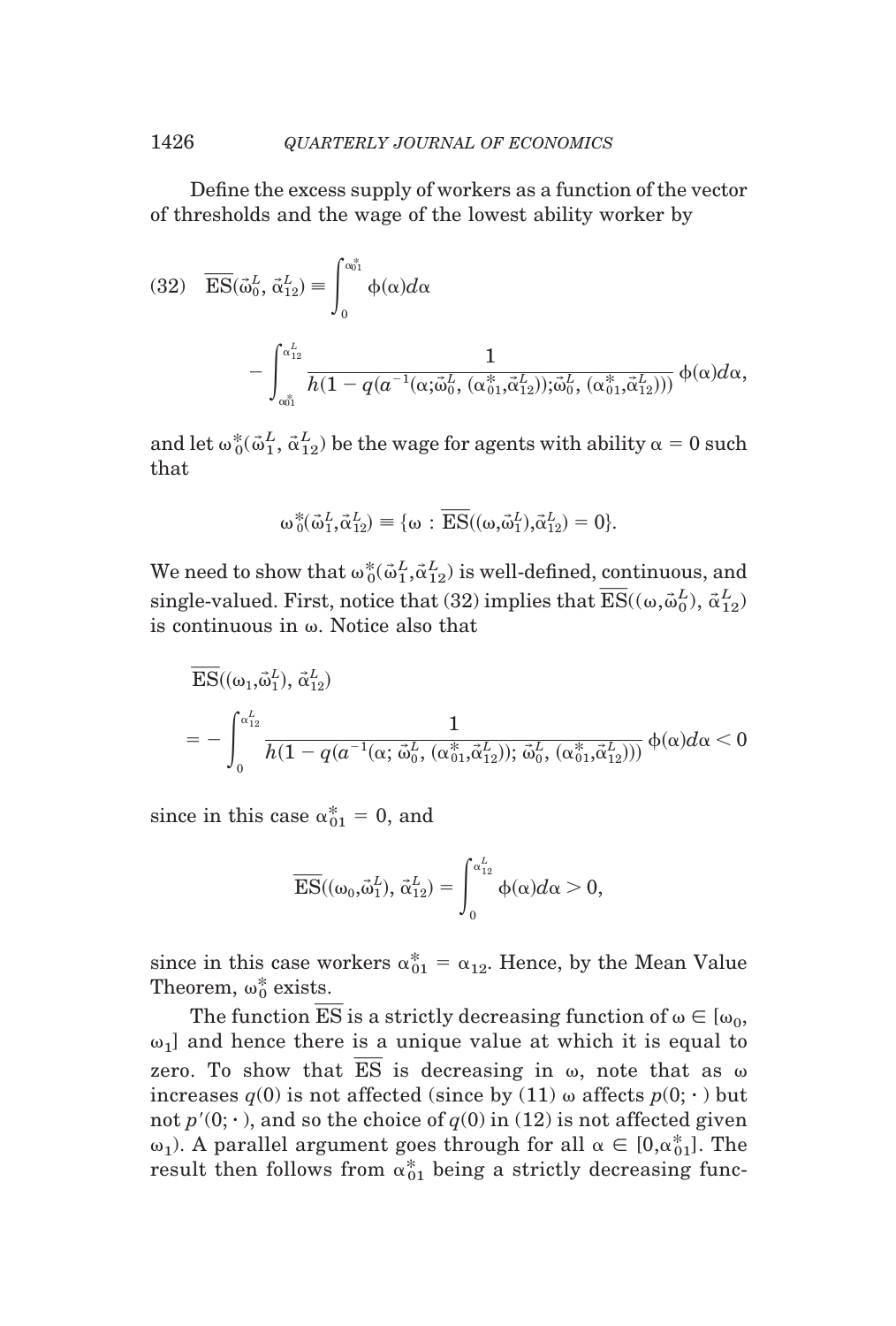*ORGANIZATION AND INEQUALITY* 1427<br>
tion of  $\omega_0$ , and  $\overline{ES}$  an increasing function of  $\alpha_{01}^*$ . With this result in hand, define  $\omega_0^*$  as<br> $\omega_0^*(\vec{\omega}_1^L, \vec{\alpha}_{11}^L) = {\omega : \overline{\text{ES}}}$ 

$$
\omega_0^*(\vec{\omega}_1^L, \vec{\alpha}_{11}^L) \equiv \{\omega : \overline{\mathrm{ES}}((\omega, \vec{\omega}_1^L), \vec{\alpha}_{11}^L) = 0\}.
$$

The argument above implies that  $\omega_0^*$  exists, is single-valued and continuous in both arguments.

We can proceed sequentially defining functions so that

$$
\alpha_{il+1}^{*}(\tilde{\omega}_{l}^{L}, \tilde{\alpha}_{l+1l+2}^{L}) = \min [\{\alpha : w(\alpha; \tilde{\omega}_{l}^{L}, \tilde{\alpha}_{l+1l+2}^{L}) = \omega_{l+1}\}, \alpha_{l+1l+2}^{L}],
$$
  

$$
\overline{ES}(\tilde{\omega}_{l}^{L}, \tilde{\alpha}_{l+1l+2}^{L}) = \int_{\alpha_{l+1}^{*}}^{\alpha_{l+1}^{*}} \phi(\alpha) d\alpha
$$

$$
- \int_{\alpha_{l+1}^{*}}^{\alpha_{l+1l+2}^{L}} \frac{1 - q((a)^{-1}(\alpha); (\omega_{0}^{*}, \ldots, \tilde{\omega}_{l}^{L}), (\alpha_{00}^{*}, \ldots, \tilde{\alpha}_{l+1l+2}^{L}))}{1 - q(\alpha; (\omega_{0}^{*}, \ldots, \tilde{\omega}_{l}^{L}), (\alpha_{00}^{*}, \ldots, \tilde{\alpha}_{l+1l+2}^{L}))} \phi(\alpha) d\alpha,
$$

and

$$
\omega_{l}^{*}(\vec{\omega}_{l+1}^{L},\ \vec{\alpha}_{l+1,l+2}^{L}) = \{\omega : \overline{\mathrm{ES}}((\omega,\vec{\omega}_{l+1}^{L}),\ \vec{\alpha}_{l+1l+2}^{L}) = 0\},
$$

for all  $l = 1, \ldots, L - 2$ . Clearly, we are abusing notation and ignoring the dependence of all functions on the thresholds for which we have obtained an equilibrium function. Clearly, all of these functions are well-defined, single-valued, and continuous by arguments that parallel the arguments above.

The earnings of entrepreneurs at  $\alpha_{L-1L-1}^L$  and  $\alpha_{L-1L}^L$  are given by

$$
\omega_{L-1}(\alpha_{L-1}^{L} - \alpha_{L-1}^{L})
$$
\n
$$
= \frac{q(\alpha_{L-1}^{L} - \alpha_{L-1}^{L}) - q(a^{-1}(\alpha_{L-1}^{L} - \alpha_{L-1})) + p(q(a^{-1}(\alpha_{L-1}^{L} - \alpha_{L-1})); \cdot)}{h(1 - q(a^{-1}(\alpha_{L-1}^{L} - \alpha_{L-1})))}
$$
\n
$$
- c(\alpha_{L-1}^{L} - \alpha_{L-1}^{L}; t) z(q(\alpha_{L-1}^{L} - \alpha_{L-1}))
$$

and

$$
\omega_L(\alpha_{L-1L-1}^L, \alpha_{L-1L}^L) = \frac{q(\alpha_{L-1L}^L) - q(\alpha_{L-2L-1}^*) + p(q(\alpha_{L-2L-1}^*); \cdot)}{h(1 - q(\alpha_{L-2L-1}^*)}) - c(\alpha_{L-1L-1}^L; t) z(q(\alpha_{L-1L-1}^L)),
$$

where we are ignoring the dependence on  $\alpha_{L-1L-1}^{L}$  and  $\alpha_{L-1L}^{L}$  in the notation of all functions. Hence, for layer  $L - 1$  we can do something similar and define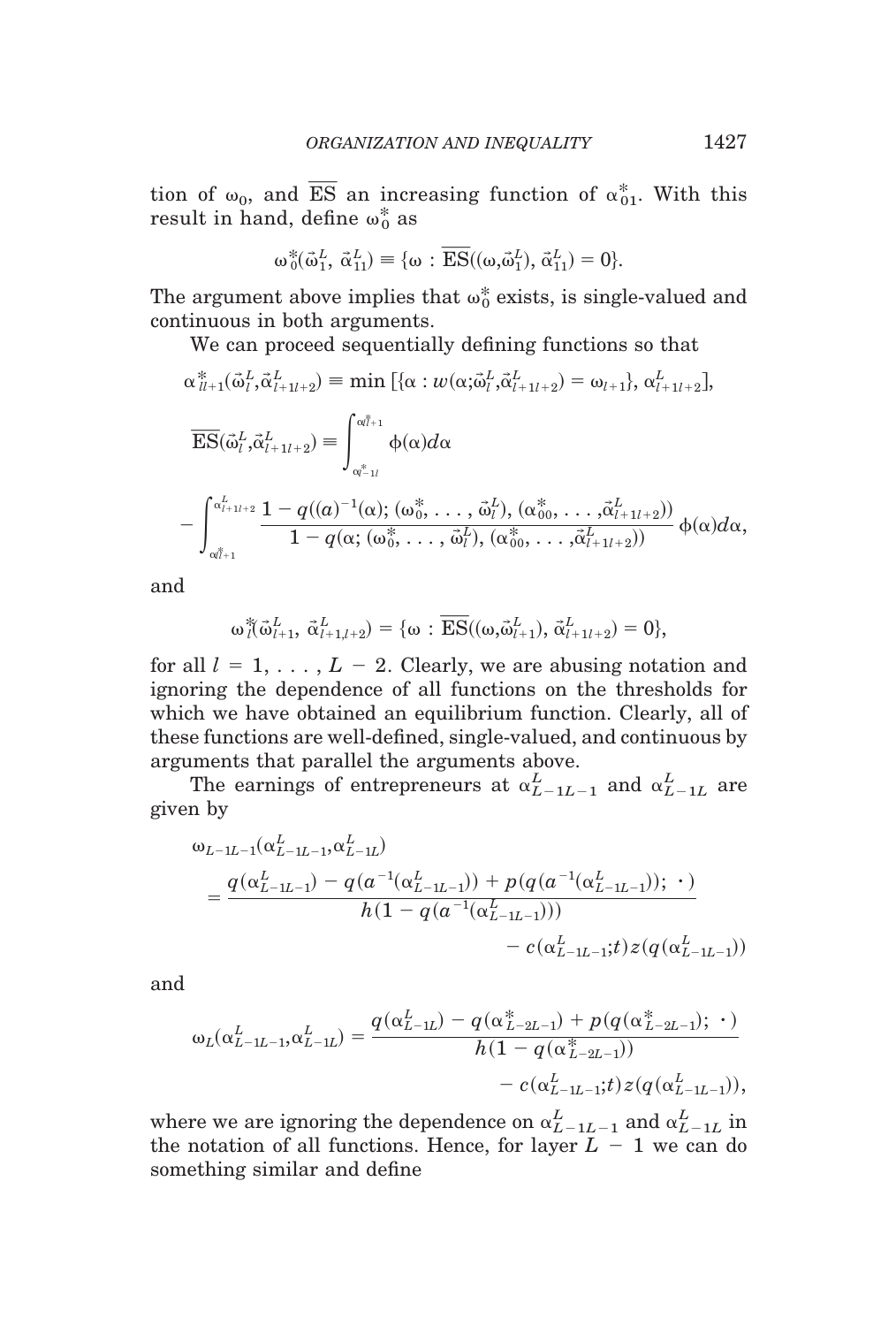$$
\alpha_{L-1}^* = \min\left[\{\alpha : w(\alpha; \alpha_{L-1L}^L) = \omega_{L-1L-1}\}, \alpha_{L-1L}^L\right],
$$
  
\n
$$
ES(\omega_{L-1}, \alpha_{L-1L}^L) \equiv \int_{\alpha_{L-2L-1}^*}^{\alpha_{L-1L-1}^*} \phi(\alpha) d\alpha
$$
  
\n
$$
- \int_{\alpha_{L-1L}^L}^1 \frac{1 - q((a)^{-1}(\alpha); \alpha_{L-1L}^L)}{1 - q(\alpha; \alpha_{L-1L}^L)} \phi(\alpha) d\alpha,
$$

and

$$
\omega_{L-1}^*(\alpha_{L-1}^L) = \{\omega : ES(\omega, \alpha_{L-1}^L) = 0\},\
$$

where the only difference with the equations for intermediate layers is that entrepreneurs of layer  $L-1$  do not form part of the supply of managers of layer  $L - 1$  and we are solving for a threshold that divides managers and entrepreneurs within a layer,  $\alpha_{L-1L-1}^*$ .

We still need to determine the threshold  $\alpha_{L-1L}^*$ . Define

$$
\alpha_{L-1L}^* = \min[\{\alpha : w(\alpha) = \omega_L(\alpha)\}, 1].
$$

Since all other thresholds and wages are now endogenous, we have a wage function (given our abuse of notation noted above) that depends only on  $\alpha$ . To show that this function is well defined and single valued, we can use similar arguments as the ones used above.

The construction of an allocation described above is identical for all layers except the last two. Layer  $L-1$  is special because it is the only layer that contains a threshold that divides the set of managers and the set of entrepreneurs. Whether or not an equilibrium has *L* layers depends on whether the above algorithm implies that this threshold is in a corner or internal to layer  $L - 1$ . If it is in a corner, wages are not continuous (apart from the case where in equilibrium the number of entrepreneurs of layer  $L - 1$  is exactly zero, a point in the parameter space), and the equilibrium number of layers is different than *L*. As we will show below, modifying the number of layers will eventually lead to an internal threshold. This then determines the equilibrium number of layers.

The construction above allows for two situations in which the allocation found is not an equilibrium. In any other cases the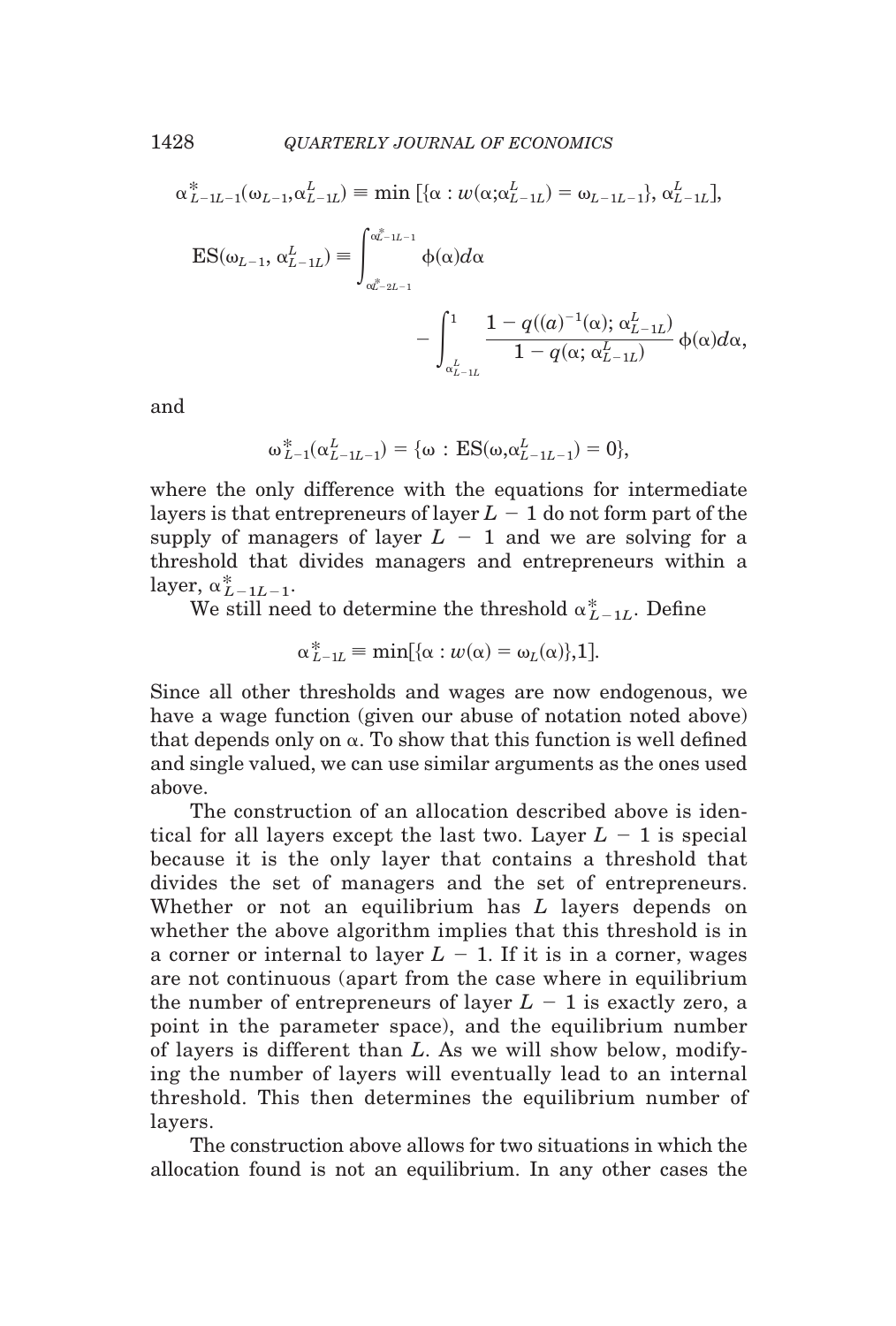constructed allocation is an equilibrium of our model. First, the case when  $\alpha_{L-1}^* = \alpha_{L-1}^*$  and  $w(\alpha; \alpha_{L-1}^L) \neq \omega_{L-1}$ . A case in which there are no entrepreneurs of layer  $L - 1$ . Second, the case when  $\alpha_{L-1}^* = \alpha_{L-2L-1}^*$  and  $w(\alpha; \alpha_{L-1L}^L) \neq \omega_{L-1L-1}$ so  $\alpha_{L-1L}^* = 1$ . That is, the case where there are no entrepreneurs of layer *L*. The first case indicates that the equilibrium number of layers is larger than *L*, the second that the equilibrium number of layers is lower than *L*. Note that by construction  $p(q(\alpha_{L-1L-1}^*) ) = 0$  only if  $w(\alpha; \alpha_{L-1L}^L) = \omega_{L-1L-1}$ . In order to complete the proof, we need to show that the exists an *L* for which  $\alpha_{L-2L-1}^* < \alpha_{L-1L-1}^* < \alpha_{L-1L}^*$  and so  $w(\alpha; \alpha_{L-1L}^L) = \omega_{L-1L-1}$ and  $p(q(\alpha_{L-1L-1}^*) ) = 0$ .

Suppose that we are in the first case so the number of layers is larger than *L*. Now consider the wage of the highest ability agent in a candidate equilibrium with *L* layers

$$
w(1;L) = \frac{q(1;L) - q(a^{-1}(1;L); L) + p(q(a^{-1}(1;L); L); L)}{h(1 - q(a^{-1}(1;L); L))} - c(1; t)z(q(1;L)),
$$

and note that

$$
\lim_{L \to \infty} w(1;L) = \lim_{L \to \infty} \left[ \frac{p(q(a^{-1}(1;L);L);L)}{h(1 - q(a^{-1}(1;L);L))} - c(1;t)z(q(1;L)) \right],
$$

since

(33) 
$$
\lim_{L \to \infty} \frac{q(1;L) - q(a^{-1}(1;L); L)}{1 - q(a^{-1}(1;L); L)} = 0.
$$

To prove this last statement, note that  ${q(\alpha;L)}_{L=1}^{\infty}$  is a bounded and monotone sequence and so it converges. Hence, either (33) is satisfied, or  $\lim_{L\to\infty} q(a^{-1}(1;L); L) \to 1$  since

$$
\lim_{L\to\infty} [q(1;L) - q(a^{-1}(1;L);L)] = 0.
$$

Toward a contradiction, assume that  $\lim_{L\to\infty} q(a^{-1}(1;L); L) \to 1$ . The total derivative of equation (14) implies that

$$
\frac{dq(1;L)}{dq(a^{-1}(1;L);L)} = \frac{1}{c(1;t)z''(q(1;L))(1-q(a^{-1}(1;L);L))}.
$$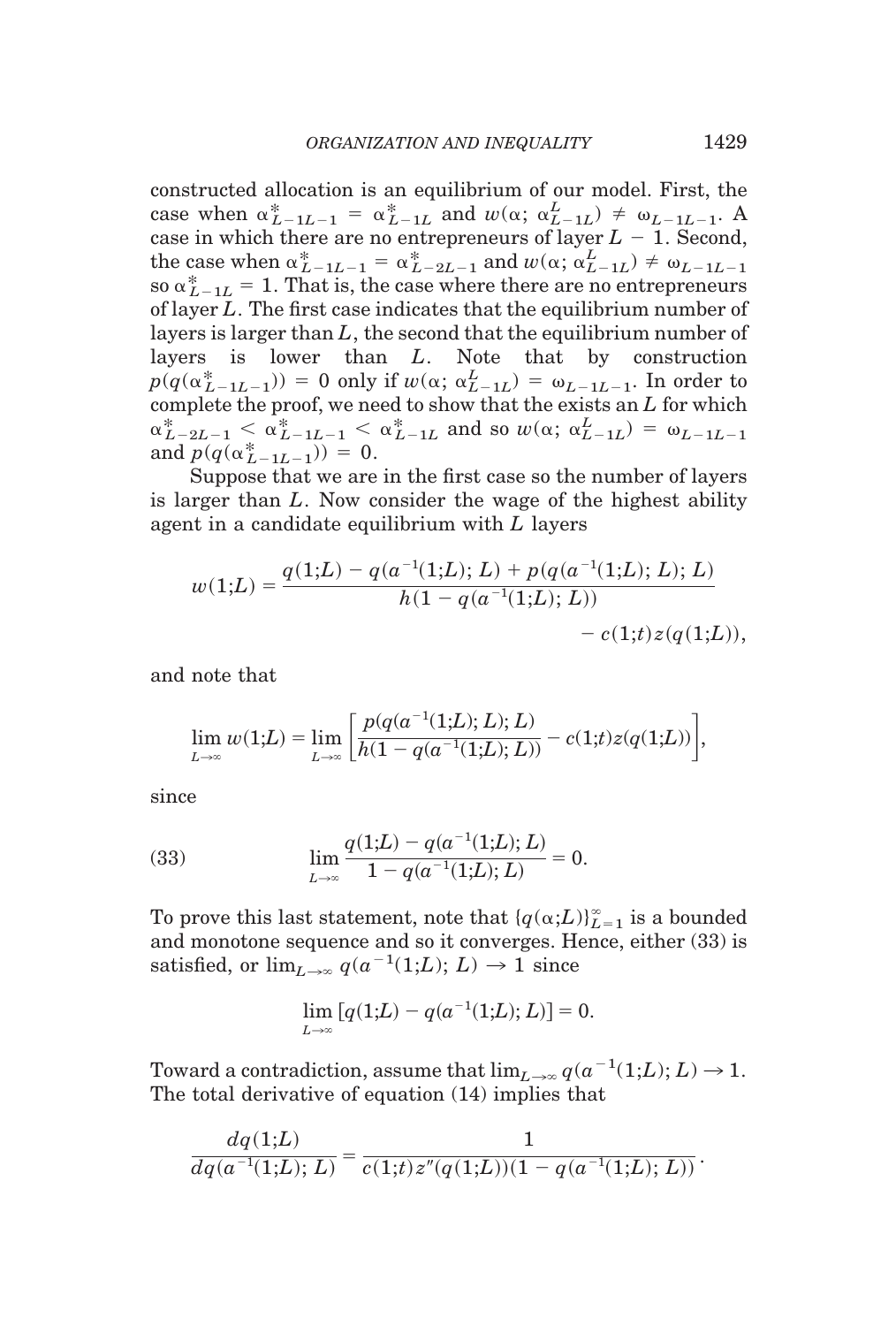Then  $\lim_{L\to\infty} q(a^{-1}(1;L); L) \to 1$  implies that  $\lim_{L\to\infty} [q(1;L)$  $q(a^{-1}(1;L); L] \neq 0$ , a contradiction.<sup>25</sup> Hence (33) is satisfied, and so  $p(q(a^{-1}(1;L); L); L) > 0$  for sufficiently large *L* in order for  $w(1; L) > 0$ . Given that  $\lim_{L \to \infty} [q(1; L) - q(a^{-1}(1; L); L)] =$ 0, this implies that  $p(q(1); L) > 0$ , and so, since by the Theorem of the Maximum *p* is continuous and *q* is continuous between layers, that there exists an  $L^*$  such that  $p(q(\alpha)) = 0$  for some  $\alpha \in$  $[\alpha_{L-2L-1}^*, \alpha_{L-1L}^*]$ , and by construction  $\alpha = \alpha_{L-1L-1}^*$ . Hence, there exists an equilibrium allocation with  $L^*$  layers.

Suppose alternatively that we are in the second case so that the number of layers is lower than *L*. Consider the case with one layer. Then  $p(q(\alpha)) = q(\alpha) - c(\alpha; t)z(q(\alpha)) - w(\alpha)$ . If  $p(q(\alpha)) \ge$ 0, then  $L = 0$ , and we have found an equilibrium number of layers. If not, then  $p(q(\alpha)) < 0,$  and  $L > 0.$  Again, the reasoning above implies that there is an  $1 < L^* < L$  such that  $p(q(\alpha)) = 0$ for some  $\alpha \in [\alpha_{L-2L-1}^*, \alpha_{L-1L}^*]$ . Thus, there exists an equilibrium allocation with *L*\* layers.

We turn now to show that the constructed equilibrium allocation is unique. The argument above shows how to construct an equilibrium allocation, given the results in Propositions 1, 2, and 4. Furthermore, the arguments used in the proof of Proposition 2 imply that the wage function is convex and such that the solution to the problem in (2) is unique. Hence, this construction yields a unique allocation since all thresholds, and wages at these thresholds, are uniquely determined. Therefore, we have found the unique allocation with the properties described in Propositions 1, 2, and 4, and since any equilibrium has to exhibit these properties, the equilibrium is unique.

*Proof of Proposition 6.* First, note that the First Welfare Theorem applies using the standard argument. That is, consider a competitive equilibrium with wages  $w(\alpha)$ . Suppose that there is an alternative feasible allocation where some workers are allocated to different firms and where output is higher. This, however, constitutes a contradiction of the definition of competitive equilibrium, since in equilibrium firms maximize profits given  $w(\alpha)$ . Intuitively, there exist complementarities (see subsection III.A), but they are priced (in the firm case, they are internalized

<sup>25.</sup> Note that this reasoning goes through only because knowledge is cumulative. If knowledge was not cumulative, we would need to impose more restrictions on the support of *f*.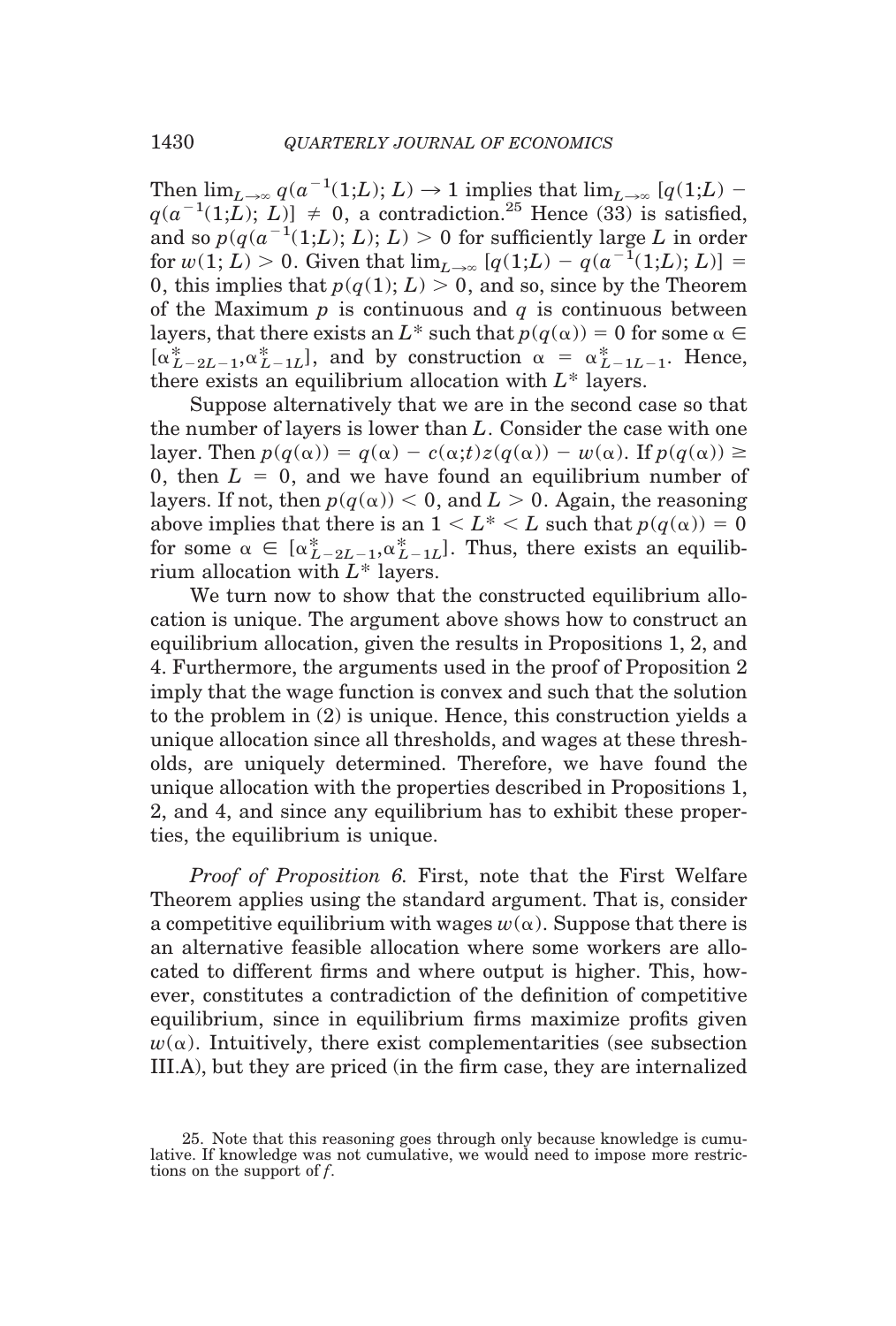by the firm), and thus no improvement on the competitive equilibrium is possible.

Although the general argument holds, writing the Social Planner's problem is illustrative and provides an alternative way of proving the result. To do this, notice first that the existence of complementarities between the skills of agents at consecutive layers implies that the optimal allocation must exhibit positive sorting. Toward a contradiction, suppose that it does not. Then there exist a pair of managers, where the less skilled one hires better subordinates. The planner would then prefer to switch the subordinates of these two managers and assign the talented subordinates to the talented manager, since complementarity in production implies that this reallocation increases total output. The optimization problem is then given by

$$
\max_{q(\cdot),\{\alpha_{il}^*,\alpha_{il+1}^* \}_{l=0},L} \int_{\cup_{l=0}^L A_{lE}} \frac{q(\alpha)}{h(1-q(a^{-1}(\alpha)))}\, \varphi(\alpha) d\alpha \\[2ex] \qquad \qquad \displaystyle -\int_0^1 c(\alpha;t)z(q(\alpha))\varphi(\alpha) d\alpha,
$$

where  $A_{0M} = [0, \alpha^{00}], A_{lM} = [\alpha_{l-1l}^*, \alpha_{lll}^*], A_{lE} = [\alpha_{lll}^*, \alpha_{lll+1}^*],$  $A_{LE} = [\alpha_{LL}^*, 1], \text{ and } A_M = \bigcup_{l=0}^{L} A_{lM},$ 

subject to

$$
\alpha'(\alpha) = \begin{cases}\n\frac{1 - q(\alpha)}{(1 - q(\alpha^{-1}(\alpha)))} \frac{\varphi(\alpha)}{\varphi(\alpha(\alpha))} & \text{for } \alpha \in A_M \setminus A_{0M} \\
h(1 - q(\alpha)) \frac{\varphi(\alpha)}{\varphi(\alpha(\alpha))} & \text{for } \alpha \in A_{0M} \\
n^*(0) = \alpha^*_{01}, a(\alpha^*_{\mu}) = \alpha^*_{\mu+1} \quad \text{and} \\
\alpha(\alpha^*_{\mu-1L-1}) = 1 \quad \forall \ l = 0, \ldots, L-2.\n\end{cases}
$$

Note that the first term is just the integral over all entrepreneurs of  $q_{L}n_{0}$  after substituting (3). Let  $\lambda(\alpha)$  be the Lagrange multiplier associated with the first constraint (where we incorporate below  $\phi(\alpha)/\phi(a(\alpha))$  as part of the costate). Then, the maximum principle's necessary conditions for this problem are given by

(34) 
$$
\frac{1}{h(1 - q(a^{-1}(\alpha)))} - c(\alpha; t)z'(q(\alpha)) = 0 \text{ for } \alpha \in A_{lE},
$$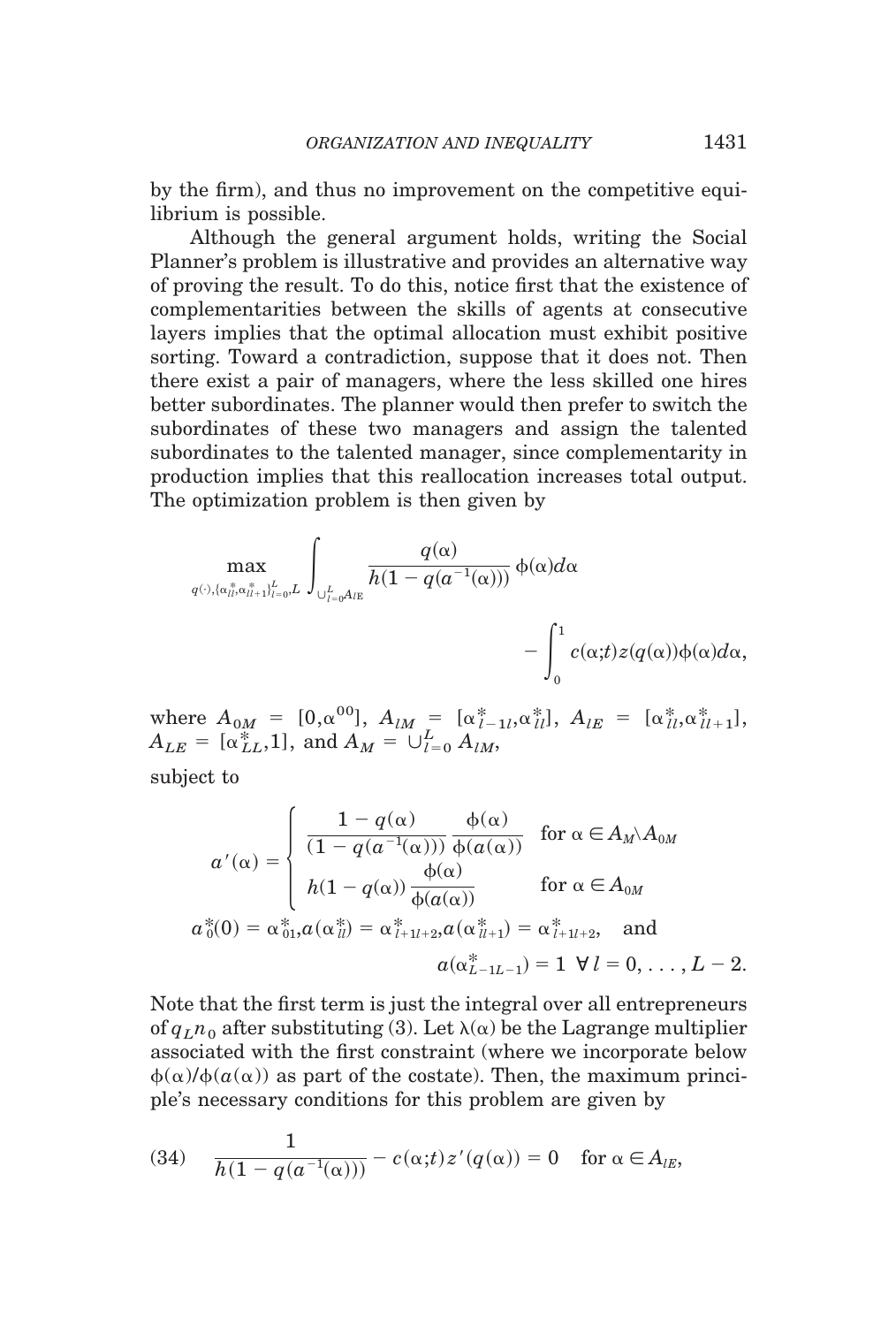(35)

$$
-c(\alpha;t)z'(q(\alpha))(1-q(a^{-1}(\alpha)))\phi(\alpha)+\lambda(\alpha)=0 \text{ for } \alpha \in A_M \setminus A_{0M},
$$
  
(36) 
$$
-c(\alpha;t)z'(q(\alpha))\phi(\alpha)+h\lambda(\alpha)=0 \text{ for } \alpha \in A_{0M}.
$$

The costate variable  $\lambda(\alpha)$  is a continuous function that satisfies

(37) 
$$
\frac{\partial \lambda(\alpha)}{\partial a(\alpha)} = \frac{q'(a(\alpha))}{h(1 - q(\alpha))} \phi(\alpha)
$$

$$
= c(a(\alpha);t)z'(q(a(\alpha)))q'(a(\alpha))\phi(\alpha) \text{ for } a(\alpha) \in A_{\text{LE}},
$$

(38) 
$$
\frac{\partial \lambda(\alpha)}{\partial a(\alpha)} = \lambda(a(\alpha)) \frac{q'(a(\alpha))}{(1-q(\alpha))} \phi(\alpha)
$$

$$
= c(a(\alpha);t)z'(q(a(\alpha)))q'(a(\alpha))\phi(\alpha) \text{ for } \alpha \in A_M,
$$

where the second equality in each equation follows from substituting the first-order conditions. All other conditions are pinned down either by the constraints or by the continuity of  $\lambda(\alpha)$  (e.g., *p* continuous and therefore that the set of entrepreneurs is connected).

Comparing  $(34)$ – $(36)$  with  $(14)$ – $(16)$ , combined with  $(18)$ and (19) to obtain an Euler equation that is not a function of *p*, we obtain that in order for the equilibrium allocation to be efficient

$$
\frac{\lambda(\alpha)}{\varphi(\alpha)} = c(a(\alpha);t)z(q(a(\alpha))) + w(a(\alpha)),
$$

then

$$
\frac{\partial \lambda(\alpha)}{\partial a(\alpha)} = [c'(a(\alpha);t)z(q(a(\alpha))))+ c(a(\alpha);t)z'(q(a(\alpha)))q'(a(\alpha)) + w'(a(\alpha))] \phi(\alpha)
$$

and so

$$
\frac{\partial \lambda(\alpha)}{\partial a(\alpha)} = [c'(a(\alpha);t)z(q(a(\alpha)))) + w'(a(\alpha))+ c(a(\alpha);t)z'(q(a(\alpha)))q'(a(\alpha))] \phi(\alpha).
$$

The equations above combined with (37) and (38) then imply that

$$
w'(\alpha) = c'(\alpha;t)z(q(\alpha)),
$$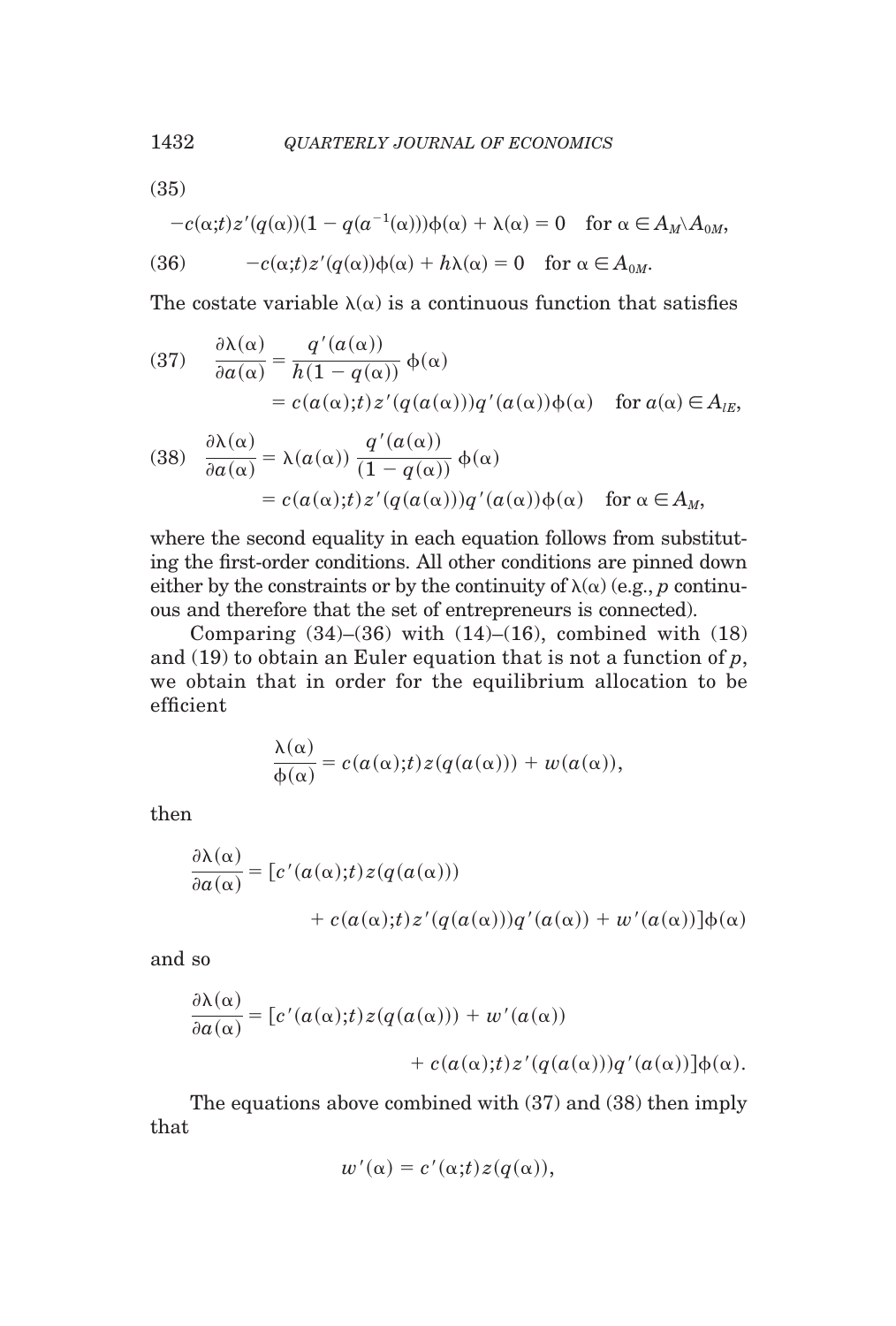as in (4). Since all other optimality conditions are then equivalent to the equilibrium conditions, this implies that the proof of Proposition 5 applies and so the equilibrium allocation is Pareto optimal.

UNIVERSITY OF CHICAGO PRINCETON UNIVERSITY

#### **REFERENCES**

- Acemoglu, Daron, "Why Do New Technologies Complement Skills? Directed Technical Change and Wage Inequality," *Quarterly Journal of Economics,* CXIII (1998), 1055–1089.
- Antra`s, Pol, Luis Garicano, and Esteban Rossi-Hansberg, "Offshoring in a Knowledge Economy," *Quarterly Journal of Economics,* CXXI (2006), 31–77.
- Autor, David H., Lawrence Katz, and Alan B. Krueger, "Computing Inequality: Have Computers Changed the Labor Market?" *Quarterly Journal of Economics,* CXIII (1998), 1169 –1213.
- Berman, Eli, John Bound, and Stephen Machin Implications of Skill-Biased Technological Change: International Evidence," *Quarterly Journal of Economics,* CXIII (1998), 1245–1279.
- Bolton, Patrick, and Mathias Dewatripont, "The Firm as a Communication Network," *Quarterly Journal of Economics,* CIX (1994), 809 – 839.
- Bresnahan, Timothy F., Erik Brynjolfsson, and Lorin M. Hitt, "Information Technology, Workplace Organization, and the Demand for Skilled Labor: Firm-Level Evidence," *Quarterly Journal of Economics,* CXVII (2002), 339 –376.
- Card, David, and John Di Nardo, "Skill-Biased Technological Change and Rising Wage Inequality: Some Problems and Puzzles," *Journal of Labor Economics,* XX (2002), 732–783.
- Caroli, Eve, and John Van Reenen, "Skill Biased Organizational Change? Evidence from a Panel of British and French Establishments," *Quarterly Journal of Economics,* CXVI (2001), 1449 –1492.
- Dunne, Timothy, John Haltiwanger, and Kenneth R. Troske, "Technology and Jobs: Secular Changes and Cyclical Dynamics," *Carnegie Rochester Series in Public Policy,* XLVI (1997), 107–178.
- Fernández, Raquel, and Jordi Galí, "To Each According to . . .? Markets, Tournaments, and the Matching Problem with Borrowing Constraints," *Review of Economic Studies,* LXVI (1999), 799 – 824.
- Galor, Oded, and Omer Moav, "Ability-Biased Technological Transition, Wage Inequality, and Economic Growth," *Quarterly Journal of Economics,* CXV (2000), 469 –326.
- Galor, Oded, and Daniel Tsiddon, "Technological Progress, Mobility and Economic Growth," *American Economic Review,* LXXXVII (1997), 363–382.
- Garicano, Luis, "Hierarchies and the Organization of Knowledge in Production," *Journal of Political Economy,* CVIII (2000), 874 –904.
- Garicano, Luis, and Tano Santos, "Referrals," *American Economic Review,* XCIV (2004), 499 –525.
- Garicano, Luis, and Esteban Rossi-Hansberg, "Inequality and the Organization of Knowledge," *American Economic Review P&P,* XCIV (2004), 197–202.
- Geanakoplos, John, and Paul Milgrom, "A Theory of Hierarchies Based on Limited Managerial Attention," *Journal of the Japanese and International Economy,* V (1991), 205–525. Hayek, Friedrich A., "The Use of Knowledge in Society," *American Economic*
- *Review,* XXXV (1945), 519 –530.
- Hornstein, Andreas, Per Krusell, and Gianluca Violante, "The Effects of Technical Change on Labor Market Inequalities," in *Handbook of Economic Growth,* Philippe Aghion and Stephen Durlauf, eds. (Amsterdam, Netherlands: Elsevier, 2005), pp. 1275–1370.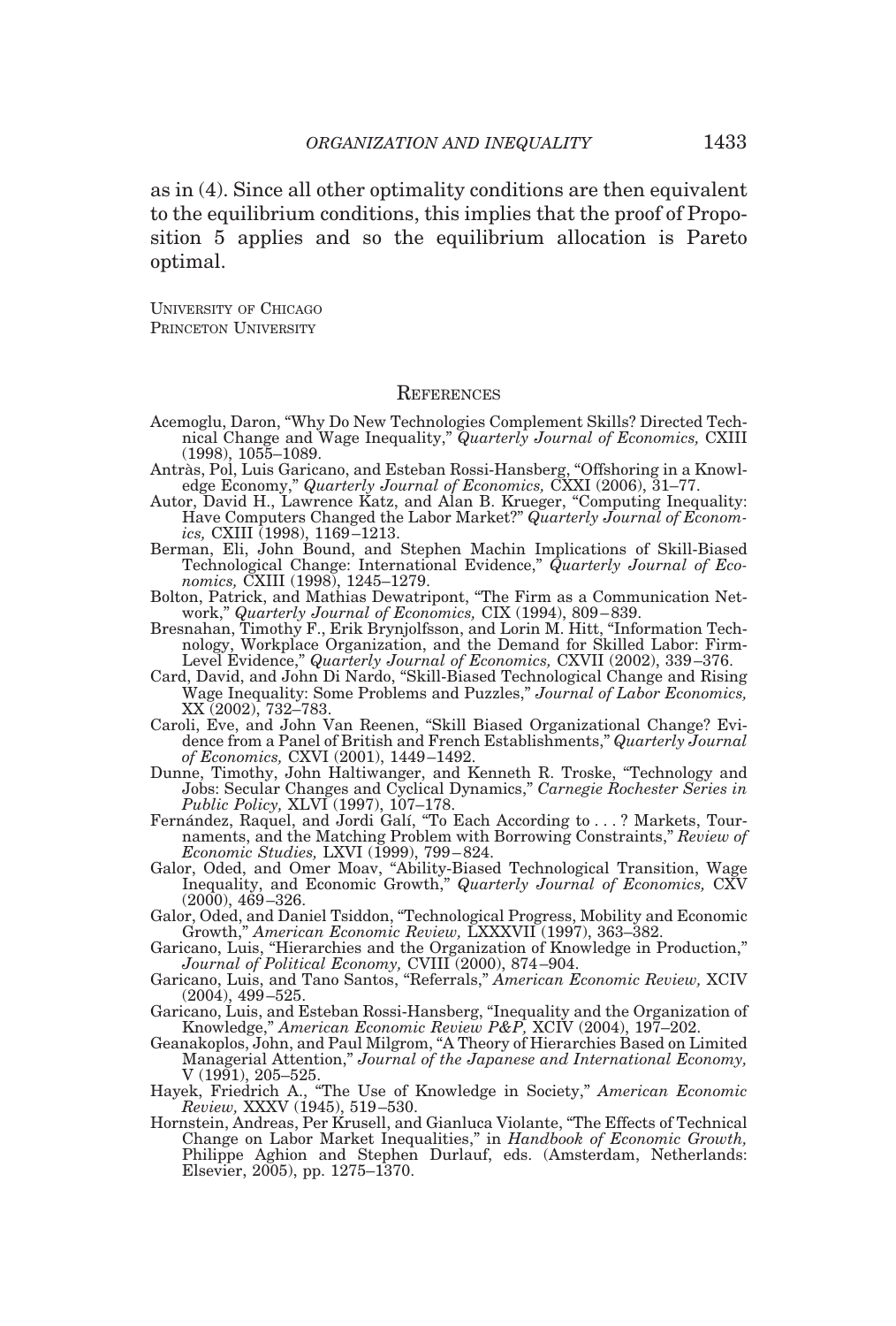Katz, Lawrence, and Kevin M. Murphy, "Changes in Relative Wages, 1963–1987: Supply and Demand Factors," *Quarterly Journal of Economics,* CVII (1992), 35–78.

Kremer, Michael, "The O-Ring Theory of Economic Development," *Quarterly Journal of Economics,* CVIII (1993), 551–575.

- Kremer, Michael, and Eric Maskin, "Wage Inequality and Segregation by Skill," National Bureau of Economic Research, Working Paper No. 5718, 1996.
- Krueger, Alan B., "How Computers Changed the Wage Structure: Evidence from Micro Data," *Quarterly Journal of Economics,* CVIII (1993), 33– 60.
- Krusell, Per, Lee Ohanian, José-Victor Ríos-Rull, and Gianluca Violante, "Capital-Skill Complementarity and Inequality: A Macroeconomic Analysis," *Econometrica,* LXVIII (2000), 1029 –1053.
- Legros, Patrick, and Andrew Newman, "Monotone Matching in Perfect and Imperfect Worlds," *Review of Economic Studies,* LXIX (2002), 925–942.
- Lehr, Bill, and Frank Lichtenberg, "Information Technology and Its Impact on Productivity: Firm-level Evidence from Government and Private Data Sources, 1977–1993," *Canadian Journal of Economics,* XXXII (1999), 335–362.
- Liberti, Jose, and Atif Mian, "Estimating the Effect of Hierarchies on Information Use," mimeo, University of Chicago, 2006.
- Lucas, Robert E., Jr., "On the Size Distribution of Business Firms," *Bell Journal of Economics,* IX (1978), 508 –523.
- Maister, David H., *Managing the Professional Service Firm* (New York: Free Press, 1993).
- Möbius, Markus M., "The Evolution of Work," mimeo, Massachusetts Institute of Technology, 2000.
- Murphy, Kevin M., and Finis, Welch, "Wage Differentials in the 1990s: Is the Glass Half-Full or Half-Empty?" in *The Causes and Consequences of Increasing Inequality,* Finis Welch, ed. (Chicago: University of Chicago Press, 2001), pp. 341–364.
- Murnane, Richard J., John B. Willett, and Frank Levy, "The Growing Importance of Cognitive Skills in Wage Determination," National Bureau of Economic Research, Working Paper No. 5076, 1995.
- Orlikowski, Wanda J., "Improvising Organizational Transformation over Time: A Situated Change Perspective," *Information Systems Research,* VII (1996), 63–92.
- Qian, Yingyi, "Incentives and Loss of Control in an Optimal Hierarchy," *Review of Economic Studies,* LXI (1994), 527–544.
- Rajan, Raghuram G., and Julie Wulf, "The Flattening Firm: Evidence from Panel Data on the Changing Nature of Corporate Hierarchies," National Bureau of Economic Research, Working Paper No. 9633, 2003.
- Rosen, Sherwin, "The Economics of Superstars," *American Economic Review,* LXXI (1981), 845– 858.

——, "Authority, Control and the Distribution of Earnings," *Bell Journal of Economics,* XIII (1982), 311–323.

- Saint-Paul, Gilles, "On the Distribution of Income and Worker Assignment under Intrafirm Spillovers, with an Application to Ideas and Networks," *Journal of Political Economy,* CIX (2001), 1–37.
- Sattinger, Michael, "Comparative Advantage and the Distributions of Earnings and Abilities," *Econometrica,* XLIII (1975), 455– 468.

——, "Assignment Models of the Distribution of Earnings," *Journal of Economic Literature,* XXXI (1993), 831– 880.

Schonberger, Richard, *World Class Manufacturing* (New York: Free Press, 1986). Simons, Robert, "Strategic Orientation and Top Management Attention to Control Systems," *Strategic Management Journal,* XII (1991), 49 – 62.

- Sloan, Alfred, "The Most Important Thing I Ever Learned About Management," *System,* CXXIV (1924).
- Spurr, Stephen, "Referral Practices among Lawyers: A Theoretical and Empirical Analysis," *Law and Social Inquiry,* XII (1988), 87–109.
- Stevenson, William B., and Mary C. Gilly, "Information Processing and Problem Solving: The Migration of Problems through Formal Positions and Networks of Ties," *Academy of Management Journal,* XXXIV (1991), 918 –928.